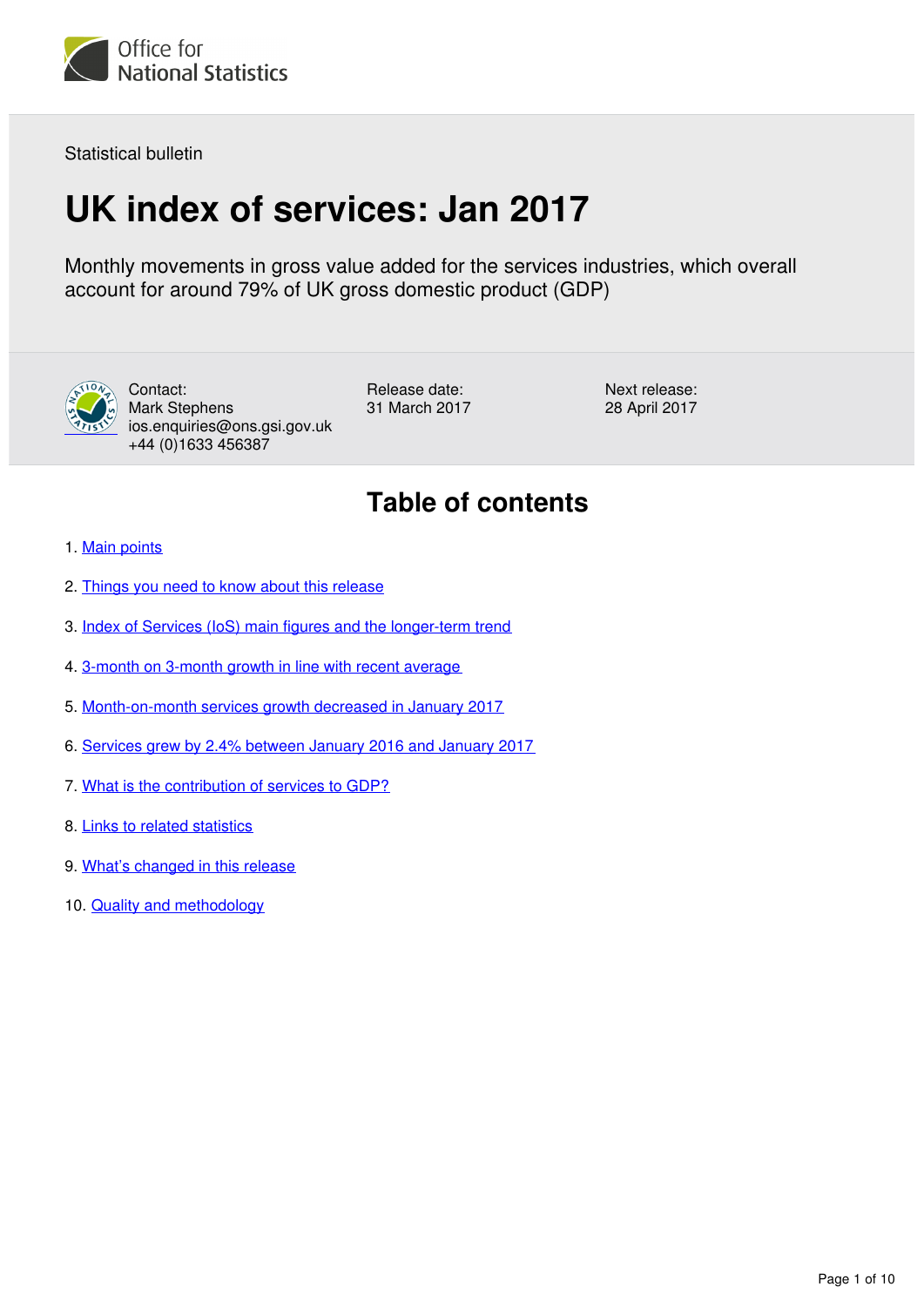# <span id="page-1-0"></span>**1 . Main points**

- In the 3 months to January 2017, services output increased by 0.6% compared with the 3 months ending October 2016. This is in line with the average 3-month on 3-month growth since January 2015.
- However, this shows a slowing in 3-month on 3-month services growth since October 2016, mainly driven by a slowdown in the distribution, hotels and restaurants component.
- Services output decreased by 0.1% between December 2016 and January 2017. The decrease reported this month is the fourth period showing negative services growth since January 2015.

# <span id="page-1-1"></span>**2 . Things you need to know about this release**

The monthly Index of Services (IoS) provides a timely indicator of growth in the output of the services industries and is the largest contributor to the output approach to the measurement of gross domestic product (GDP), accounting for 78.8% of UK GDP in 2013.

The IoS measures the UK output in: distribution, hotels and restaurants; transport, storage and communication; business services and finance; and government and other services. These data are used to produce seasonally adjusted estimates of output at chained volume measures (removing the effect of inflation). Unless otherwise stated, all estimates included in this release are based on seasonally adjusted data.

Data relating to the retail industry are broadly comparable with [Retail sales in Great Britain: January 2017](https://www.ons.gov.uk/businessindustryandtrade/retailindustry/bulletins/retailsales/previousReleases), published on 17 February 2017.

This January 2017 release contains revisions from January 2016. This means that we have incorporated additional data since this period.

Revisions can be made for a variety of reasons, the most common include:

- late responses to surveys and administrative sources
- forecasts being replaced by actual data
- revisions to seasonal adjustment factors, which are re-estimated every month and reviewed annually

This revisions period is consistent with the National Accounts revisions policy[.](https://www.ons.gov.uk/methodology/methodologytopicsandstatisticalconcepts/revisions/revisionspoliciesforeconomicstatistics)

The UK Index of Services have been designated by the [UK Statistics Authority](https://www.statisticsauthority.gov.uk/national-statistician/types-of-official-statistics/) as National Statistics, in accordance with the [Statistics and Registration Service Act 2007](https://www.statisticsauthority.gov.uk/about-the-authority/uk-statistical-system/legislation/key-legislative-documents/) and signifying compliance with the [Code of](https://www.statisticsauthority.gov.uk/monitoring-and-assessment/code-of-practice/)  [Practice](https://www.statisticsauthority.gov.uk/monitoring-and-assessment/code-of-practice/) for Official Statistics.

# <span id="page-1-2"></span>**3 . Index of Services (IoS) main figures and the longer-term trend**

Table 1 shows data for Index of Services (IoS) and each of the main components for January 2017.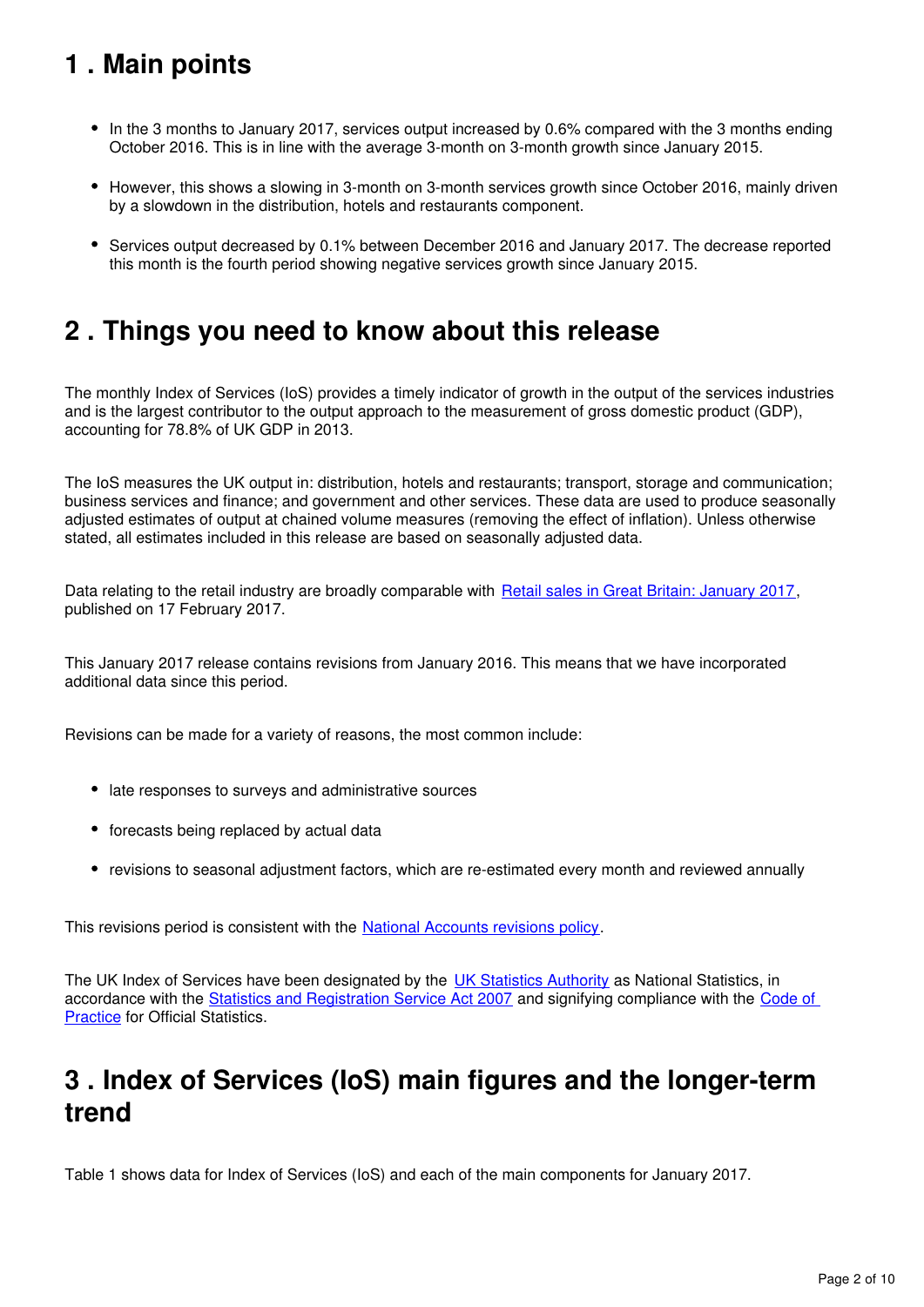UK Percentage change

| <b>Description</b>                         | Percentage<br>of Services | <b>Index</b><br>number<br>$(2013 =$<br>100) | Most recent<br>month on a | <b>Most recent</b><br>3 months on<br>year earlier a year earlier | <b>Most recent</b><br>month on<br>previous<br>month | Most recent 3<br>months on<br>previous 3<br>months |
|--------------------------------------------|---------------------------|---------------------------------------------|---------------------------|------------------------------------------------------------------|-----------------------------------------------------|----------------------------------------------------|
| Index of<br><b>Services</b>                | 100.0                     | 110.4                                       | 2.4                       | 2.7                                                              | $-0.1$                                              | 0.6                                                |
| Distribution,<br>hotels and<br>restaurants | 17.3                      | 116.7                                       | 3.3                       | 4.9                                                              | $-0.7$                                              | 0.7                                                |
| Transport,<br>storage and<br>communication | 13.5                      | 113.1                                       | 3.4                       | 3.9                                                              | $-1.2$                                              | 0.7                                                |
| <b>Business</b><br>services and<br>finance | 40.3                      | 111.0                                       | 2.6                       | 2.4                                                              | 0.5                                                 | 0.6                                                |
| Government<br>and other<br>services        | 29.0                      | 104.6                                       | 1.1                       | 1.1                                                              | 0.2                                                 | 0.4                                                |

Source: Office for National Statistics

1. Components may not sum to 100% due to rounding.

Figure 1 shows the seasonally adjusted index time series for the IoS over the past decade; this shows continued services growth following the economic downturn. The monthly IoS series can be volatile and therefore we recommend that monthly growths are viewed in the context of the longer-term trend and 3-month on 3-month growth rates.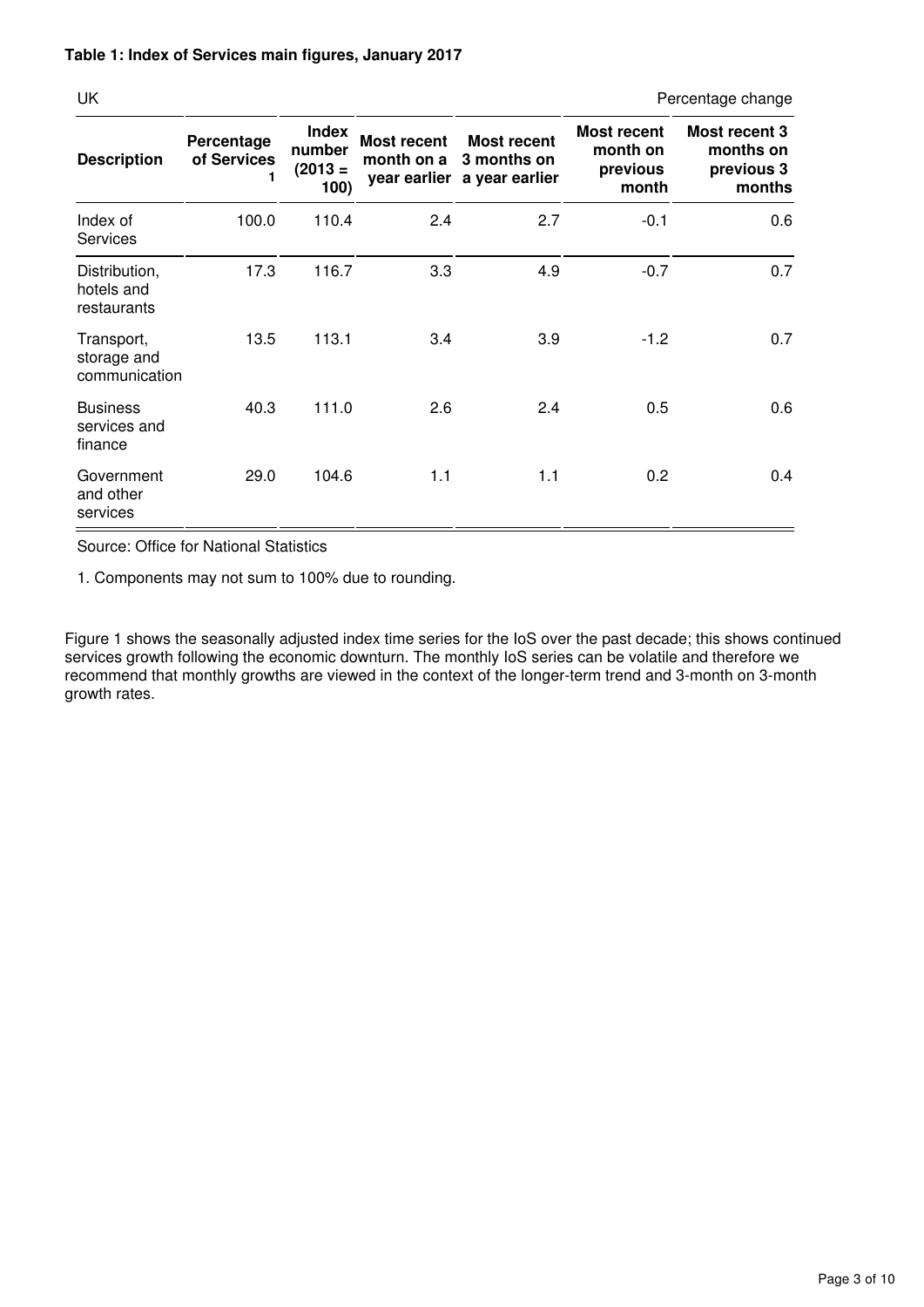**UK**



**Source: Office for National Statistics**

# <span id="page-3-0"></span>**4 . 3-month on 3-month growth in line with recent average**

Figure 2 shows services output increased by 0.6% during the most recent 3 months to January 2017 compared with the previous 3 months to October 2016. This is in line with the average 3-month on 3-month growth since January 2015, but shows a slowdown since October 2016, driven by a weakening in the distribution, hotels and restaurants sector.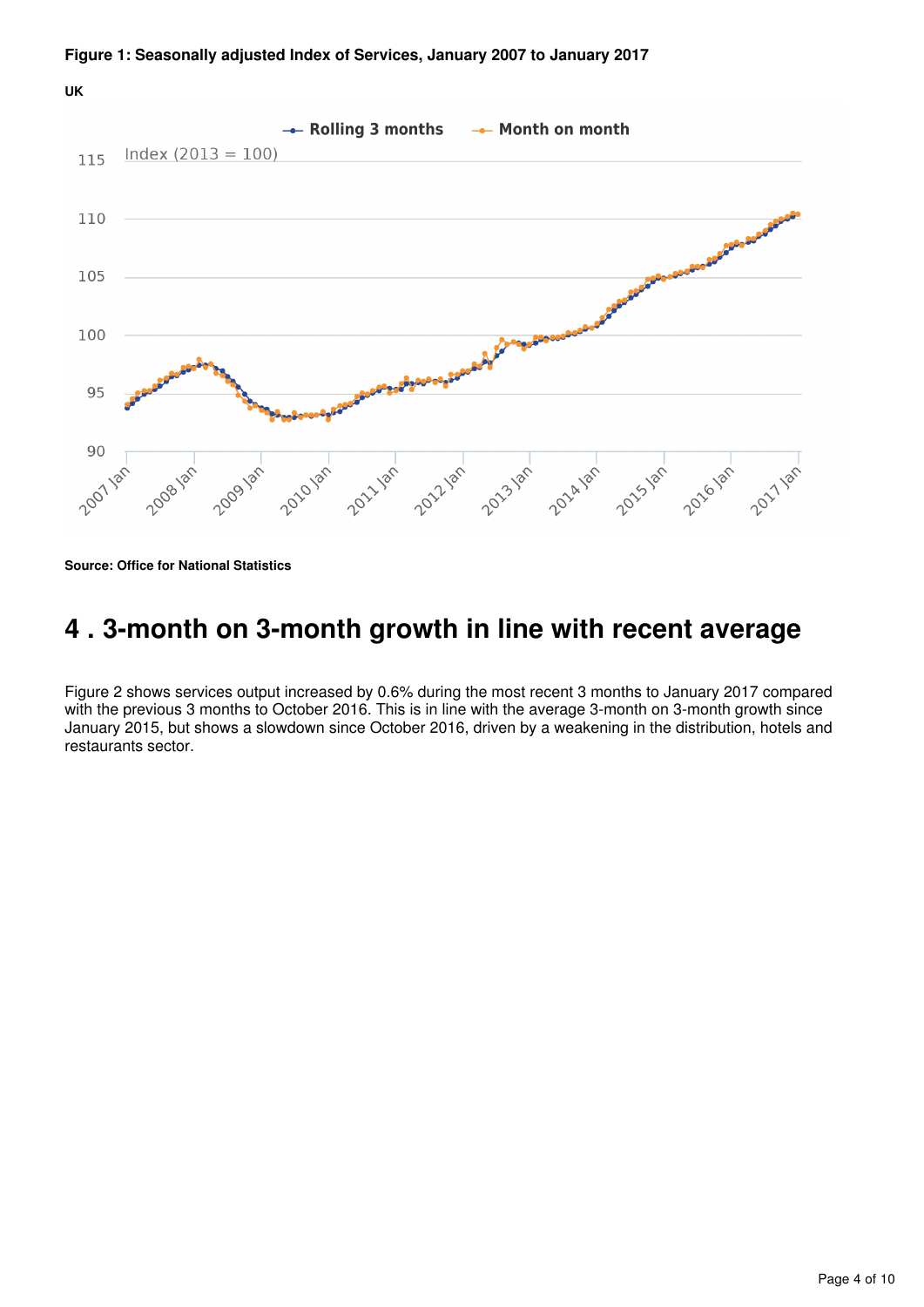## Figure 2: Contributions<sup>1</sup> to growth in services during most recent 3 months compared with previous 3 **months**

**UK**



### **Source: Office for National Statistics**

**Notes:**

- 1. Individual contributions may not sum to the total due to rounding.
- 2. Percentage change.

All 4 main components increased. In order of their contribution to growth:

- business services and finance increased by 0.6%
- distribution, hotels and restaurants increased by 0.7%
- government and other services increased by 0.4%
- transport, storage and communication increased by 0.7%

Within the distribution, hotels and restaurants sector, all components showed a slowdown. This was particularly evident in retail trade, which fell by 0.5%, contributing negative 0.04 percentage points. Evidence suggests that increased prices in fuel and food were significant factors in the slowdown.

More detail on individual components can be found in the *[Index of Services publication tables dataset](http://www.ons.gov.uk/economy/economicoutputandproductivity/output/datasets/indexofservicespublicationtables)*. The tables also provide information on the growth for the 3 months ending in January 2017 compared with the 3 months ending January 2016.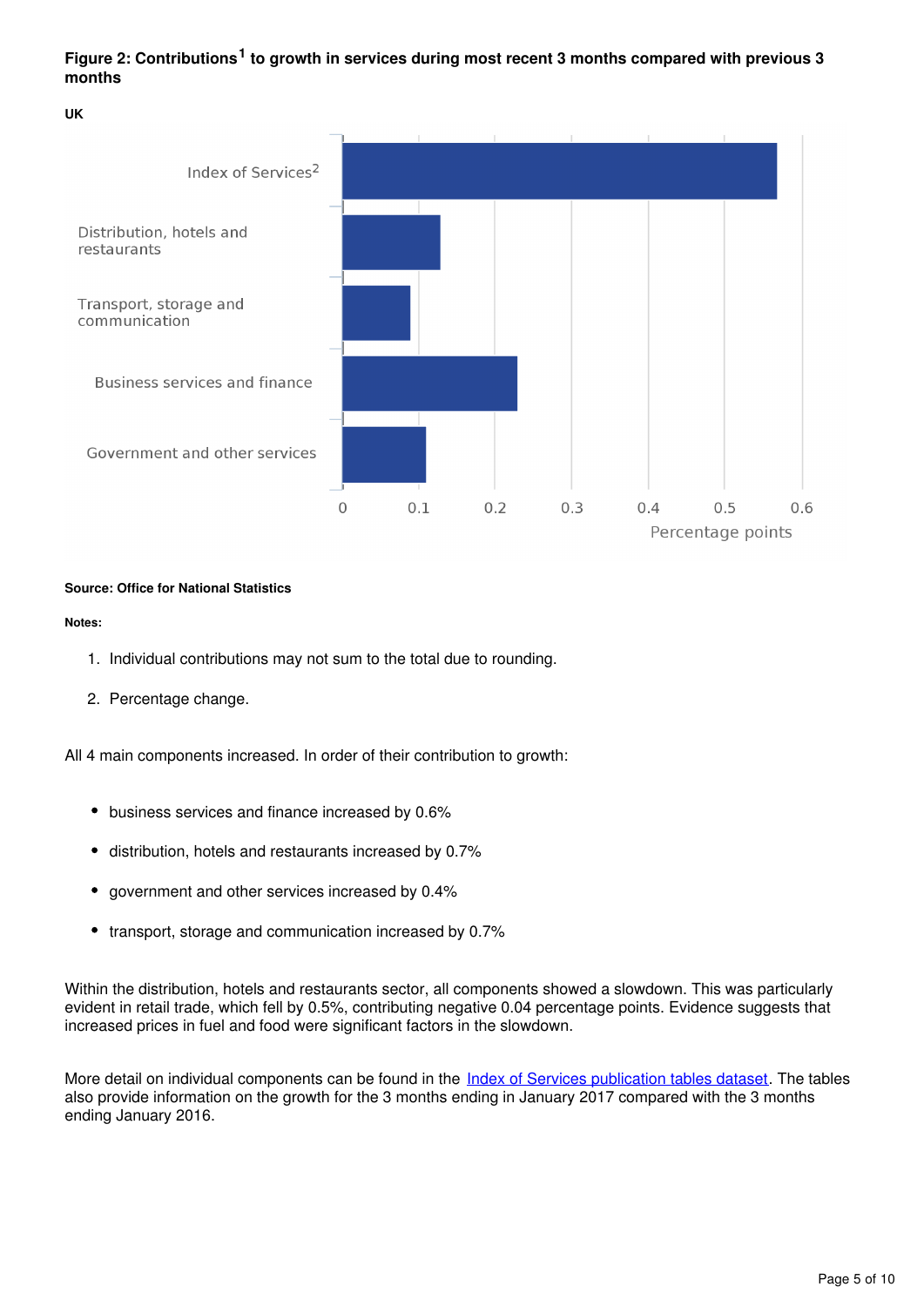# <span id="page-5-0"></span>**5 . Month-on-month services growth decreased in January 2017**

During January 2017, services output decreased by 0.1% following a rise of 0.2% during December 2016. Figure 3 shows the pattern of Index of Services (IoS) headline growth rates since January 2015. The decrease seen this month is the fourth period we have seen negative services growth over this time period.



### **Figure 3: Index of Services headline growth rates from January 2015 to January 2017**

**Source: Office for National Statistics**

Figure 4 shows the month-on-month contributions of each of the main IoS components.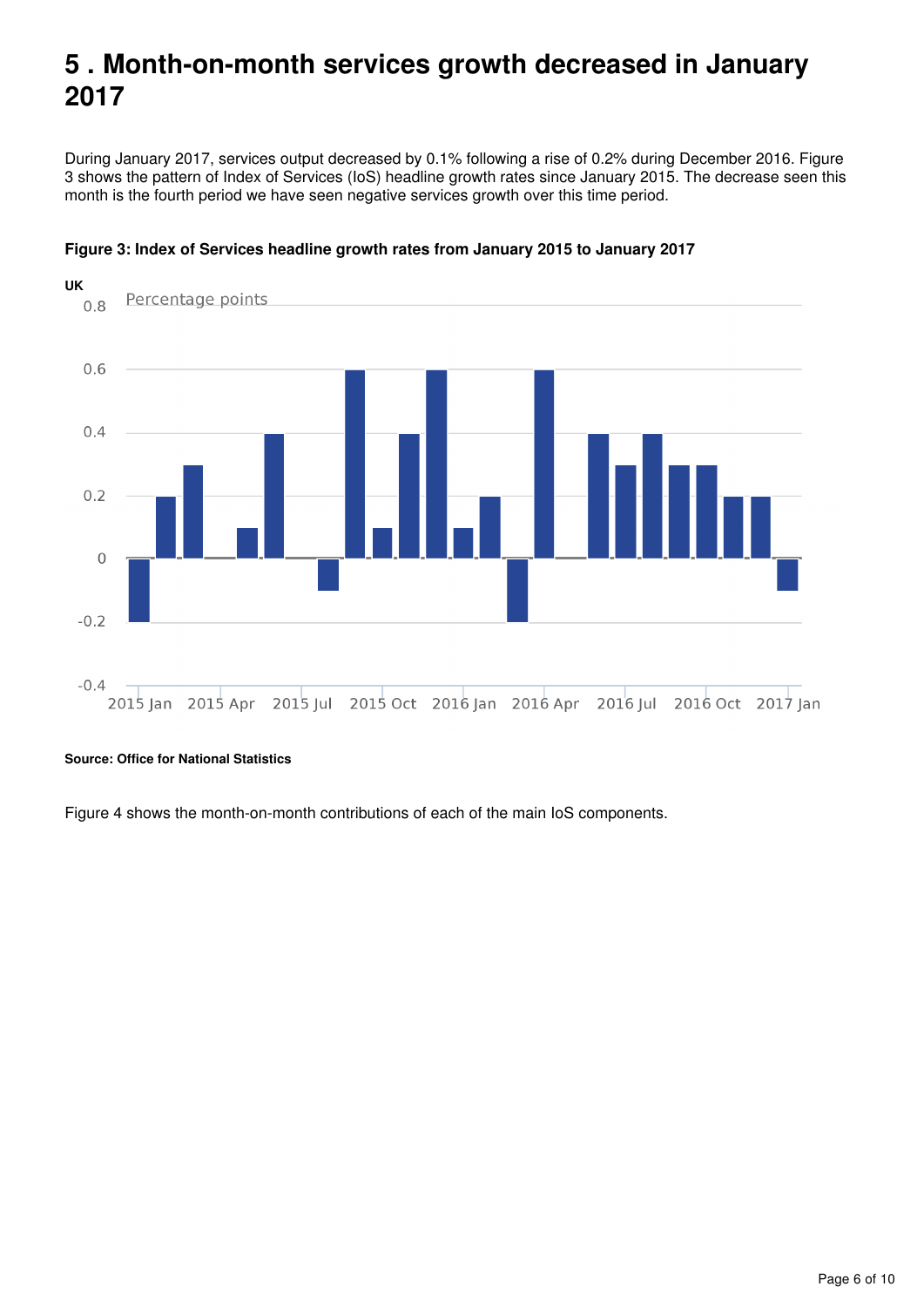## Figure 4: Contributions<sup>1</sup> to growth in services between December 2016 and January 2017

**UK**



### **Source: Office for National Statistics**

### **Notes:**

- 1. Individual contributions may not sum to the total due to rounding.
- 2. Percentage change.

Of the 4 main components of the services industries, 2 decreased in the most recent month compared with the previous month. In order of their contribution to growth (shown in Figure 4):

- transport, storage and communication decreased by 1.2%
- distribution, hotels and restaurants decreased by 0.7%

Within the transport, storage and communication component, motion picture activities recorded a month-onmonth fall in growth of 8.3%, contributing negative 0.09 percentage points. Considerable strength was seen in December where the 2 highest grossing films of 2016 were screened so a fall back was expected. Further information can be found on the  $BFI$  website.

Within the distribution, hotels and restaurants component, the notable falls were in wholesale, retail and repair of motor vehicles, where growth fell by 1.7% contributing negative 0.05 percentage points, accommodation services, which fell by 3.6% contributing negative 0.04 percentage points and retail trade, which fell by 0.3% contributing negative 0.02 percentage points.

In contrast, business services and finance increased by 0.5% and government and other services increased by 0.2% contributing 0.19 and 0.06 percentage points respectively.

Within business services and finance, accounting, bookkeeping and auditing services increased by 10.0%, after a weak December, contributing 0.12 percentage points.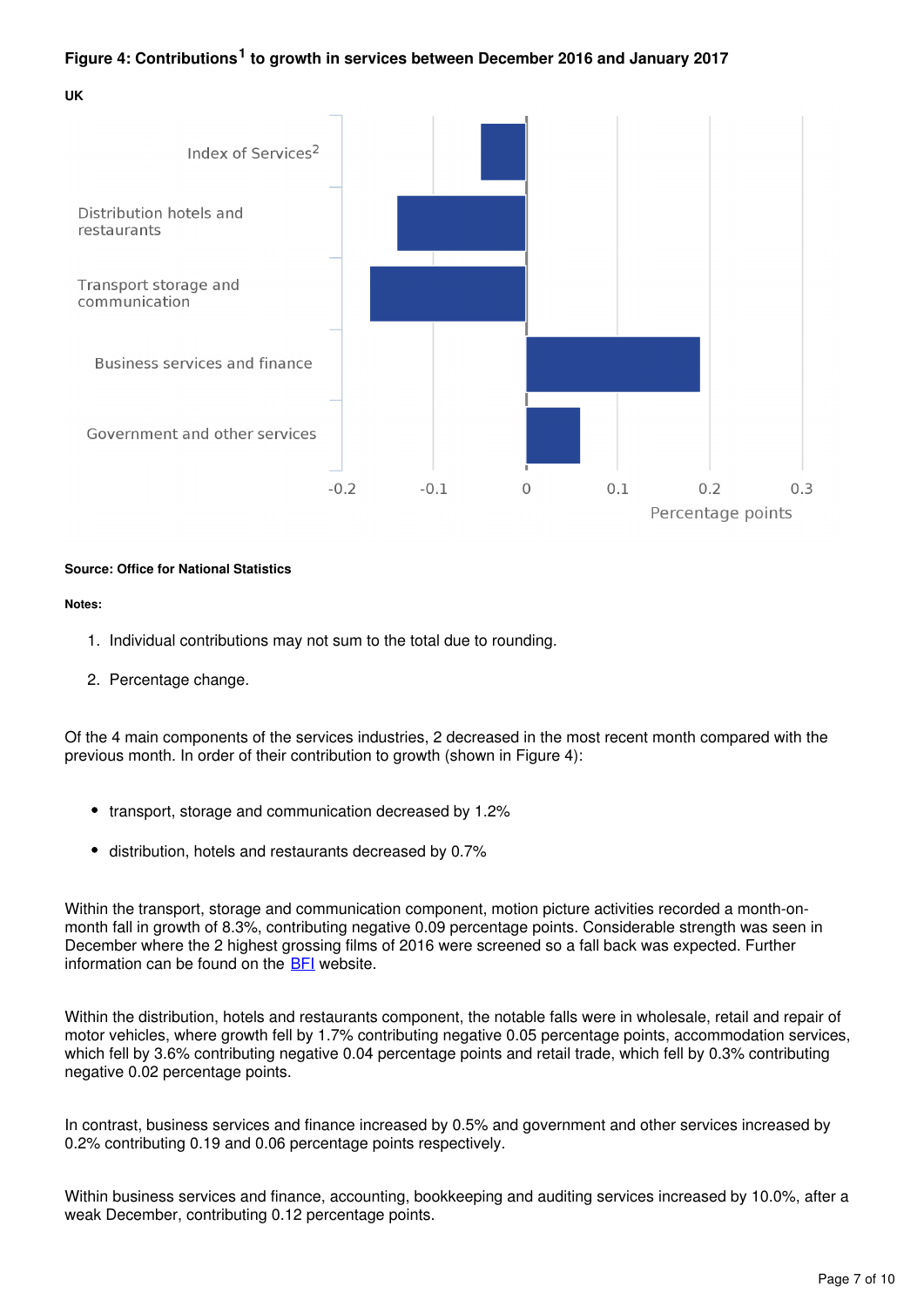# <span id="page-7-0"></span>**6 . Services grew by 2.4% between January 2016 and January 2017**

Figure 5 shows services output increased by 2.4% in January 2017 compared with January 2016. This shows slightly slower growth than the 2.6% increase in December 2016 compared with December 2015.



## Figure 5: Contributions<sup>1</sup> to growth in services between January 2016 and January 2017

### **Source: Office for National Statistics**

### **Notes:**

- 1. Individual contributions may not sum to the total due to rounding.
- 2. Percentage change.

All 4 of the main components of the services industries increased in the most recent month compared with the same month last year. In order of their contribution to growth:

- business services and finance increased by 2.6%
- distribution, hotels and restaurants increased by 3.3%
- transport, storage and communication increased by 3.4%
- government and other services increased by 1.1%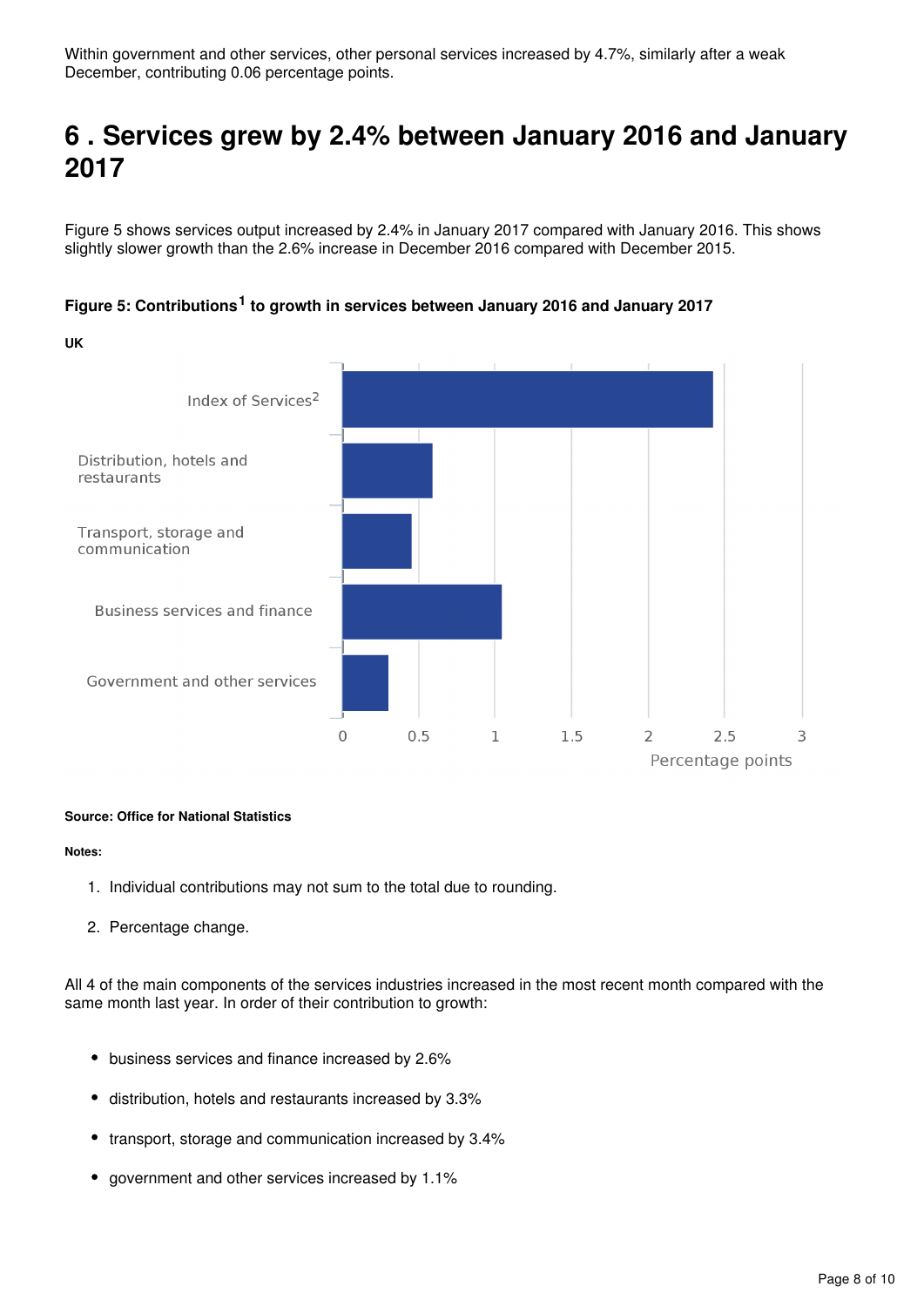At a more detailed level, the story behind the slowdown is similar to the slowdown in the 3-month on 3-month growth. Retail trade slowed to growth of 1.5% in January 2017 compared with January 2016, from growth of 4.1% in December 2016 compared with December 2015.

# <span id="page-8-0"></span>**7 . What is the contribution of services to GDP?**

With a weight of 78.8% in 2013, the services industries are the largest industrial grouping in the output approach to measuring gross domestic product (GDP).

Also published today (31 March 2017) is the [UK Quarterly national accounts: Oct to Dec 2016](http://www.ons.gov.uk/economy/grossdomesticproductgdp/bulletins/quarterlynationalaccounts/previousReleases) reporting that GDP in Quarter 4 (Oct to Dec) 2016, was estimated to have increased by 0.7% compared with the previous quarter. The services aggregate was the dominant contributor to the quarter-on-quarter percentage change in GDP, contributing 0.60 percentage points. Construction, production and agriculture contributed 0.07, 0.05 and 0.01 percentage points respectively to the headline figure.

# <span id="page-8-1"></span>**8 . Links to related statistics**

# **Methods and sources**

The GDP(O) [methods and sources pages](https://www.ons.gov.uk/economy/economicoutputandproductivity/output/methodologies/indexofservicesios) provide more information on the data that underpin these statistics; of particular note is the GDP(O) source catalogue.

# **International comparisons**

International comparison with the Index of Services is difficult, as most comparable economies don't produce equivalent estimates. [Eurostat turnover in services estimates](http://ec.europa.eu/eurostat/web/products-datasets/-/teiis700) are not comparable with the Index of Services (IoS), as they exclude the wholesale and retail trade; furthermore, most of the estimates are only available quarterly. The [USA](http://bea.gov/newsreleases/glance.htm) also produces services output estimates, but only on a quarterly basis, with a 4-month lag time. [Japan](http://www.stat.go.jp/english/data/mssi/kekka.htm) has a direct equivalent of the IoS, but the estimates are not seasonally adjusted. The closest equivalent estimates are from [Canada](http://www5.statcan.gc.ca/cansim/a05?lang=eng&id=3790031&pattern=3790031&searchTypeByValue=1&p2=35), which produces a monthly output estimate of GDP with a breakdown by industry (includingan aggregate for services). There are also comparable quarterly estimates from **Sweden** and *Ireland*.

# <span id="page-8-2"></span>**9 . What's changed in this release**

This is the third Index of Services (IoS) bulletin released as part of the new [economic theme days](https://www.ons.gov.uk/news/news/operationalnotechangestopublicationscheduleforeconomicstatistics). As such this bulletinnow follows a more streamlined format and some tables such as [response rates](https://www.ons.gov.uk/economy/economicoutputandproductivity/output/datasets/currentsurveyresponserates) and revisions, previously found in the background notes, can now be found in the main datasets.

In response to feedback from our users a new table has been added to the main datasets. This table displays monthly chained volume indices for services and its main components to 4 decimal places.

[Monthly economic commentary](https://www.ons.gov.uk/economy/nationalaccounts/uksectoraccounts/articles/monthlyeconomiccommentary/previousReleases) was published alongside this release, presenting new analysis on the latest economic data.

We welcome your feedback on this new style bulletin via our short survey.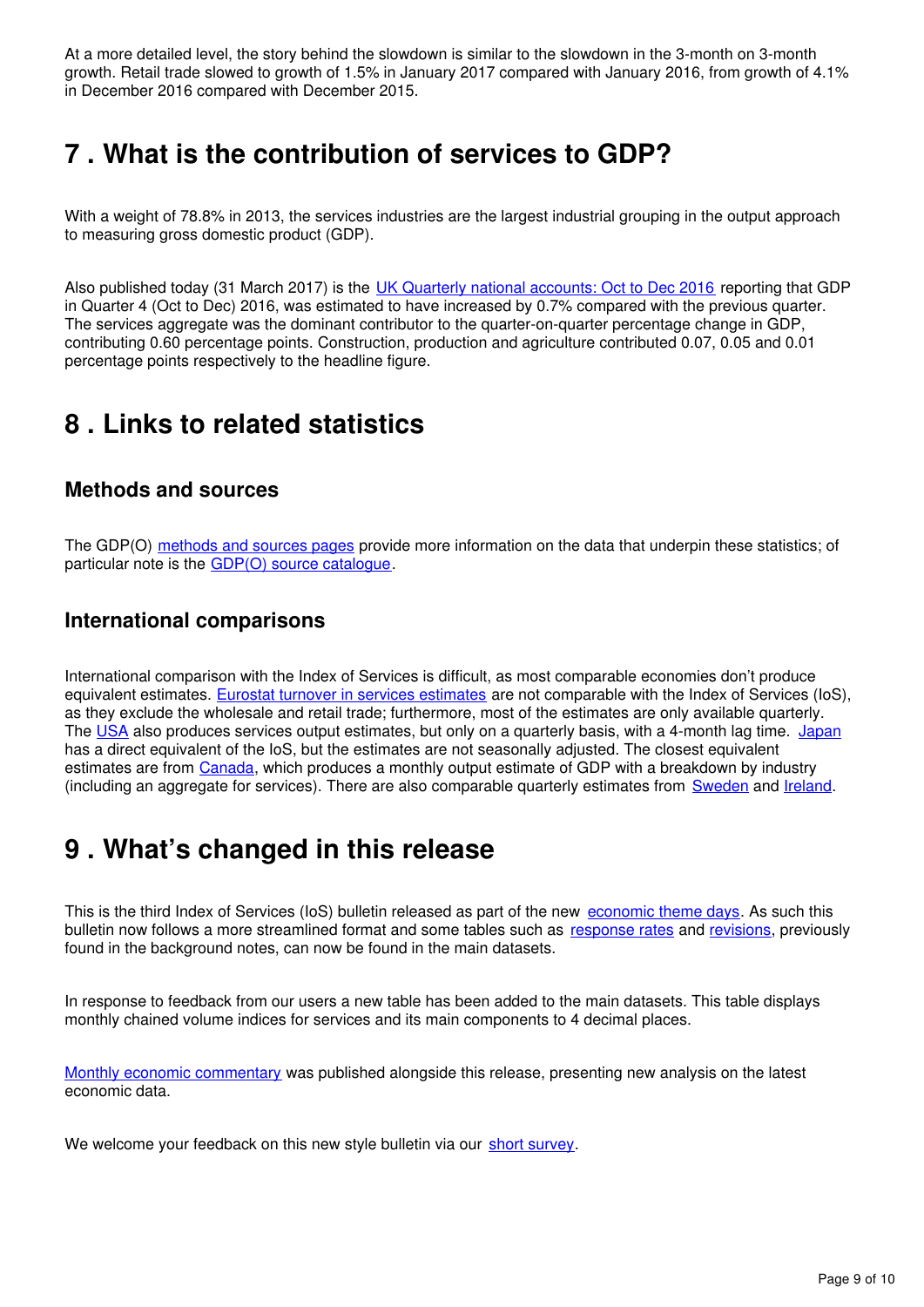# <span id="page-9-0"></span>**10 . Quality and methodology**

The monthly Index of Services (IoS) was developed to provide a timely indicator of growth in the output of services industries, at constant prices for the UK. The IoS is an important component of monthly output (GDP(O)), representing about 78.8% of UK gross domestic product (GDP) as of 2013. The IoS shares the exact same industry coverage as the corresponding quarterly series within GDP(O).

The Index of Services datasets contain additional material, including:

- Monthly Business Survey response rates
- publication tables
- revisions triangles
- lower level time series data

The [Index of Services Quality and Methodology Information document](https://www.ons.gov.uk/economy/nationalaccounts/uksectoraccounts/qmis/indexofservicesqmi) contains important information on:

- the strengths and limitations of the data
- the quality of the output: including the accuracy of the data and how it compares with related data
- uses and users
- how the output was created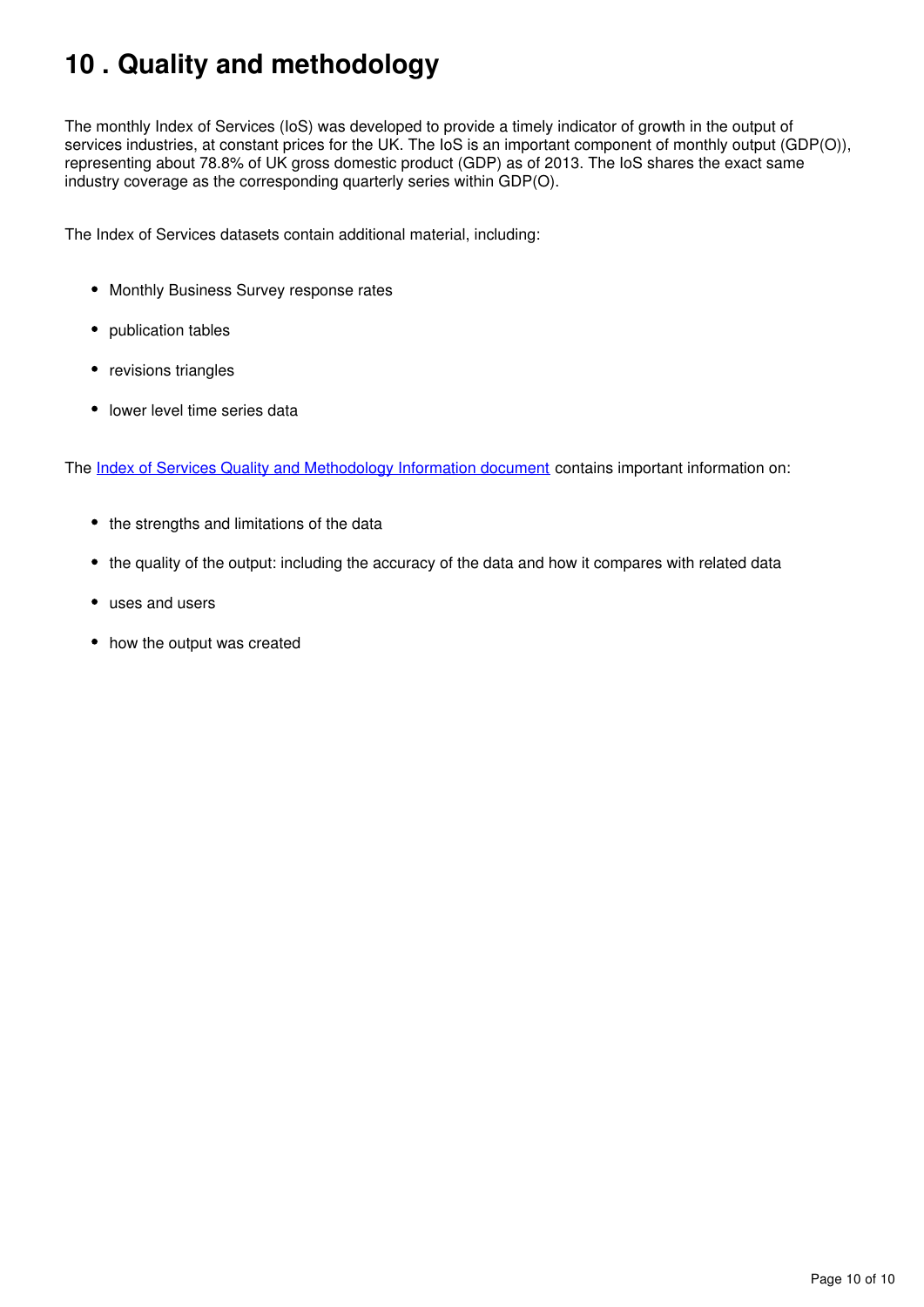#### **IOS: Index of Services <sup>1</sup> Chained volume indices of gross value added 2,3,4 IOS1**

|                 |                                                          |                           |                              | <b>Business</b> | Govern-           |
|-----------------|----------------------------------------------------------|---------------------------|------------------------------|-----------------|-------------------|
|                 | Total                                                    | Distribution              | Transport,                   | services        | ment and          |
|                 | service<br>industries                                    | hotels and<br>restaurants | storage and<br>communication | and<br>finance  | other<br>services |
| Section         | $G-T$                                                    | G and I                   | H and J                      | K-N             | O-T               |
| 2013 weights    | 1000                                                     | 173                       | 135                          | 403             | 290               |
|                 | S <sub>2</sub> KU                                        | S2MV                      | KI7B                         | KI7L            | KI7T              |
| 2012            | 98.3                                                     | 96.6                      | 98.3                         | 97.9            | 99.7              |
| 2013            | 100.0                                                    | 100.0                     | 100.0                        | 100.0           | 100.0             |
| 2014            | 103.3                                                    | 104.8                     | 103.0                        | 103.9           | 101.7             |
| 2015            | 106.0                                                    | 109.5                     | 106.8                        | 106.9           | 102.2             |
| 2016            | 109.0                                                    | 115.1                     | 110.8                        | 109.5           | 103.8             |
| 2015 Jan        | 104.8                                                    | 107.4                     | 105.2                        | 106.1           | 101.4             |
| Feb             | 105.0                                                    | 107.9                     | 105.8                        | 106.1           | 101.6             |
| Mar             | 105.3                                                    | 108.7                     | 105.4                        | 106.5           | 101.7             |
| Apr             | 105.4                                                    | 108.9                     | 105.7                        | 106.3           | 101.9             |
| May             | 105.5                                                    | 108.5                     | 106.3                        | 106.3           | 102.1             |
| Jun             | 105.9                                                    | 109.5                     | 107.2                        | 106.6           | 102.2             |
| Jul             | 105.9                                                    | 109.8                     | 106.8                        | 106.7           | 102.2             |
| Aug             | 105.8                                                    | 109.1                     | 107.2                        | 106.6           | 102.1             |
| Sep             | 106.5                                                    | 110.5                     | 106.9                        | 107.5           | 102.5             |
| Oct             | 106.6                                                    | 110.6                     | 107.4                        | 107.7           | 102.5             |
| Nov             | 107.0                                                    | 111.1                     | 108.1                        | 107.9           | 102.9             |
| Dec             | 107.7                                                    | 111.7                     | 109.3                        | 108.4           | 103.5             |
| 2016 Jan        | 107.8                                                    | 112.9                     | 109.4                        | 108.2           | 103.5             |
| Feb             | 108.0                                                    | 113.2                     | 109.1                        | 108.6           | 103.6             |
| Mar             | 107.7                                                    | 113.2                     | 107.5                        | 108.5           | 103.5             |
| Apr             | 108.3                                                    | 113.7<br>114.2            | 109.4                        | 109.2           | 103.5             |
| May<br>Jun      | 108.3<br>108.7                                           | 114.5                     | 108.7<br>109.9               | 109.0<br>109.4  | 103.6<br>103.7    |
| Jul             | 109.0                                                    | 114.3                     | 111.5                        | 109.7           | 103.9             |
| Aug             | 109.5                                                    | 115.6                     | 112.4                        | 109.9           | 103.9             |
| Sep             | 109.8                                                    | 116.3                     | 112.4                        | 110.2           | 104.0             |
| Oct             | 110.0                                                    | 117.8                     | 112.6                        | 110.2           | 104.0             |
| Nov             | 110.2                                                    | 118.0                     | 112.2                        | 110.6           | 104.2             |
| Dec             | 110.5                                                    | 117.5                     | 114.4                        | 110.5           | 104.4             |
| 2017 Jan        | 110.4                                                    | 116.7                     | 113.1                        | 111.0           | 104.6             |
|                 |                                                          |                           |                              |                 |                   |
|                 | Percentage change, latest year on previous year          |                           |                              | KI7G            | KI7O              |
| 2012            | S222<br>2.4                                              | S243<br>1.6               | <b>KI77</b><br>2.1           | 3.2             | 1.9               |
| 2013            | 1.8                                                      | 3.5                       | 1.8                          | 2.1             | 0.3               |
| 2014            | 3.3                                                      | 4.8                       | 3.0                          | 3.9             | 1.7               |
| 2015            | 2.6                                                      | 4.5                       | 3.7                          | 2.9             | 0.5               |
| 2016            | 2.9                                                      | 5.1                       | 3.7                          | 2.4             | 1.6               |
|                 |                                                          |                           |                              |                 |                   |
|                 | Percentage change, latest month on same month a year ago |                           |                              |                 |                   |
|                 | S26Q                                                     | <b>S28R</b>               | KI7A                         | KI7I            | KI7Q              |
| 2015 Jan<br>Feb | 3.8                                                      | 5.7                       | 4.9                          | 4.8             | 0.6<br>0.6        |
| Mar             | 3.5<br>3.1                                               | 5.3<br>4.8                | 5.5<br>4.5                   | 4.0<br>3.7      | 0.4               |
| Apr             | 2.8                                                      | 4.7                       | 4.1                          | 3.3             | 0.2               |
| May             | 2.5                                                      | 4.1                       | 3.8                          | 2.9             | 0.2               |
| Jun             | 2.8                                                      | 4.8                       | 4.3                          | 3.0             | 0.6               |
| Jul             | 2.2                                                      | 4.8                       | 3.2                          | 2.2             | 0.1               |
| Aug             | 2.0                                                      | 3.5                       | 3.0                          | 2.4             |                   |
| Sep             | 2.3                                                      | 4.3                       | 2.6                          | 2.6             | 0.4               |
| Oct             | 1.7                                                      | 4.1                       | 1.7                          | 1.8             | 0.2               |
| Nov             | 2.1                                                      | 3.6                       | 3.2                          | 1.8             | 1.0               |
| Dec             | 2.5                                                      | 3.7                       | 3.9                          | 2.0             | 1.6               |
| 2016 Jan        | 2.8                                                      | 5.2                       | 3.9                          | 2.0             | 2.1               |
| Feb             | 2.8                                                      | 4.9                       | 3.1                          | 2.4             | 1.9               |
| Mar             | 2.3                                                      | 4.2                       | 2.0                          | 1.9             | 1.7               |
| Apr             | 2.8                                                      | 4.5                       | 3.5                          | 2.7             | 1.6               |
| May             | 2.7                                                      | 5.2                       | 2.2                          | 2.5             | 1.5               |
| Jun<br>Jul      | 2.6<br>2.9                                               | 4.5<br>4.1                | 2.5                          | 2.6             | 1.5               |
| Aug             | 3.4                                                      | 5.9                       | 4.4<br>4.8                   | 2.8<br>3.0      | 1.7<br>1.7        |
| Sep             | 3.1                                                      | 5.3                       | 5.2                          | 2.5             | 1.5               |
| Oct             | 3.2                                                      | 6.5                       | 4.8                          | 2.4             | 1.5               |
| Nov             | 3.0                                                      | 6.2                       | 3.7                          | 2.5             | 1.3               |
| Dec             | 2.6                                                      | 5.2                       | 4.7                          | 2.0             | 0.8               |
| 2017 Jan        | 2.4                                                      | 3.3                       | 3.4                          | 2.6             | 1.1               |

1 The IOS output is designated as a National Statistic.<br>
2 Indices reflect values measured at basic prices, which exclude "taxes less<br>
3 Istimates cannot be regarded as accurate to the last digit shown.<br>
4 Any apparent inc

seasonally adjusted 2013 = 100

Industry sections (SIC2007)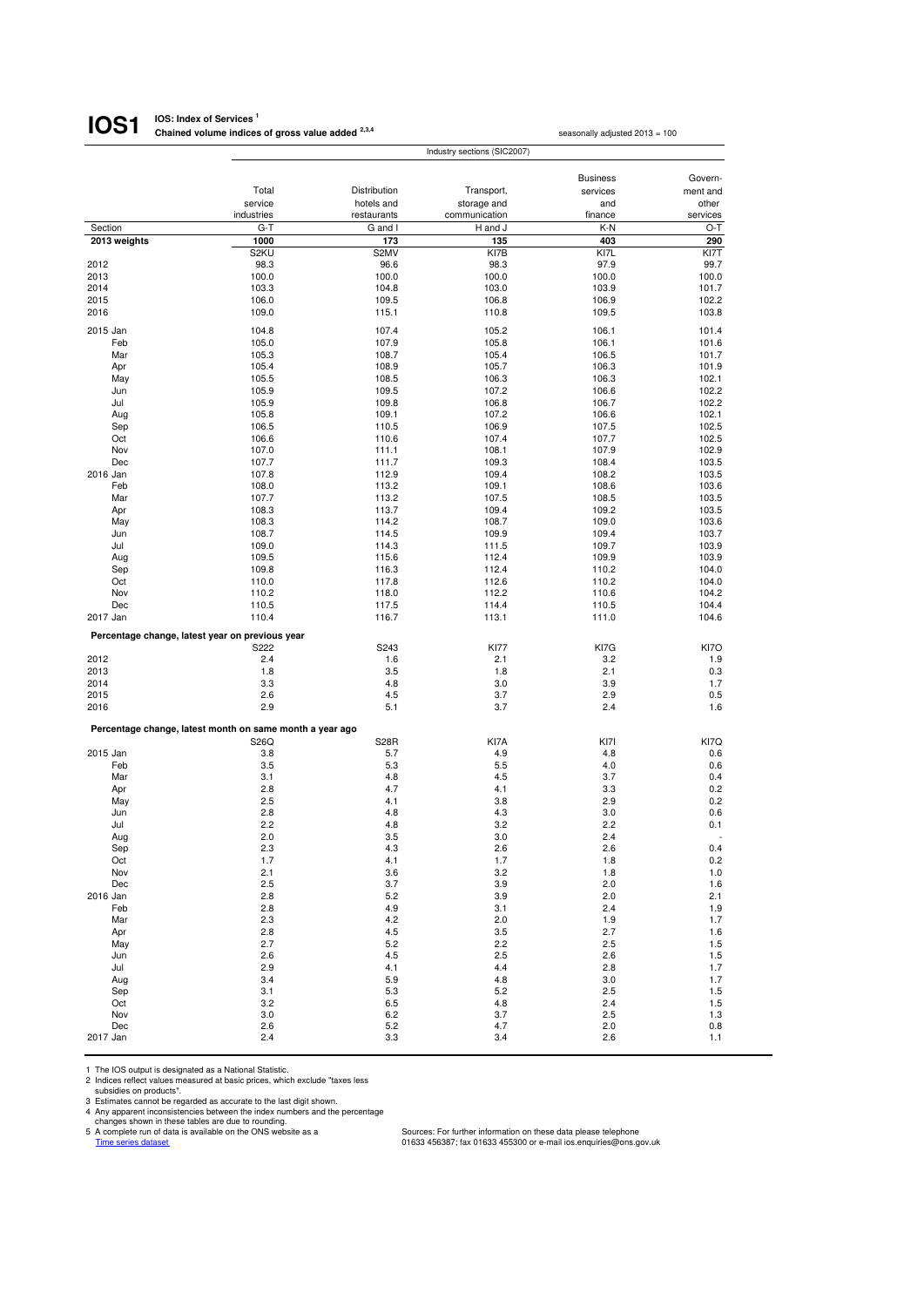

### **IOS: Index of Services<sup>1</sup> Chained volume indices of gross value added 2,3,4**

seasonally adjusted 2013 = 100

|              |                                                                | Industry sections (SIC2007) |               |                 |          |  |  |  |
|--------------|----------------------------------------------------------------|-----------------------------|---------------|-----------------|----------|--|--|--|
|              |                                                                |                             |               |                 |          |  |  |  |
|              |                                                                |                             |               | <b>Business</b> | Govern-  |  |  |  |
|              | Total                                                          | Distribution                | Transport,    | services        | ment and |  |  |  |
|              | service                                                        | hotels and                  | storage and   | and             | other    |  |  |  |
|              | industries                                                     | restaurants                 | communication | finance         | services |  |  |  |
| Section      | $G-T$                                                          | G and I                     | H and J       | K-N             | O-T      |  |  |  |
| 2013 weights | 1000                                                           | 173                         | 135           | 403             | 290      |  |  |  |
|              |                                                                |                             |               |                 |          |  |  |  |
|              | Percentage change, latest month on previous month              |                             |               |                 |          |  |  |  |
|              | S222                                                           | S243                        | <b>KI77</b>   | KI7G            | KI7O     |  |  |  |
| 2015 Jan     | $-0.2$                                                         | $-0.3$                      | 0.1           | $-0.1$          | $-0.6$   |  |  |  |
| Feb          | 0.2                                                            | 0.4                         | 0.5           | $-0.1$          | 0.3      |  |  |  |
| Mar          | 0.3                                                            | 0.8                         | $-0.4$        | 0.4             | 0.1      |  |  |  |
| Apr          |                                                                | 0.1                         | 0.3           | $-0.2$          | 0.2      |  |  |  |
| May          | 0.1                                                            | $-0.3$                      | 0.6           | L.              | 0.2      |  |  |  |
| Jun          | 0.4                                                            | 0.9                         | 0.8           | 0.3             | 0.2      |  |  |  |
| Jul          |                                                                | 0.2                         | $-0.4$        | 0.1             |          |  |  |  |
| Aug          | $-0.1$                                                         | $-0.6$                      | 0.4           | $-0.1$          |          |  |  |  |
| Sep          | 0.6                                                            | 1.2                         | $-0.3$        | 0.8             | 0.3      |  |  |  |
| Oct          | 0.1                                                            | 0.1                         | 0.4           | 0.1             |          |  |  |  |
| Nov          | 0.4                                                            | 0.5                         | 0.7           | 0.2             | 0.4      |  |  |  |
| Dec          | 0.6                                                            | 0.6                         | 1.1           | 0.4             | 0.6      |  |  |  |
| 2016 Jan     | 0.1                                                            | 1.1                         | 0.1           | $-0.1$          | $-0.1$   |  |  |  |
| Feb          | 0.2                                                            | 0.2                         | $-0.2$        | 0.3             | 0.1      |  |  |  |
| Mar          | $-0.2$                                                         | ÷,                          | $-1.5$        | $-0.1$          | $-0.1$   |  |  |  |
|              | 0.6                                                            | 0.4                         | 1.7           | 0.6             |          |  |  |  |
| Apr          |                                                                | 0.4                         | $-0.7$        |                 | 0.1      |  |  |  |
| May          |                                                                |                             |               | $-0.2$          |          |  |  |  |
| Jun          | 0.4                                                            | 0.2                         | 1.1           | 0.4             | 0.1      |  |  |  |
| Jul          | 0.3                                                            | $-0.2$                      | 1.5           | 0.2             | 0.2      |  |  |  |
| Aug          | 0.4                                                            | 1.2                         | 0.7           | 0.2             |          |  |  |  |
| Sep          | 0.3                                                            | 0.6                         | 0.1           | 0.3             | 0.1      |  |  |  |
| Oct          | 0.3                                                            | 1.3                         | 0.1           |                 |          |  |  |  |
| Nov          | 0.2                                                            | 0.2                         | $-0.4$        | 0.4             | 0.2      |  |  |  |
| Dec          | 0.2                                                            | $-0.4$                      | 2.0           | $-0.1$          | 0.1      |  |  |  |
| 2017 Jan     | $-0.1$                                                         | $-0.7$                      | $-1.2$        | 0.5             | 0.2      |  |  |  |
|              |                                                                |                             |               |                 |          |  |  |  |
|              | Percentage change, latest 3 months on same 3 months a year ago |                             |               |                 |          |  |  |  |
|              | S2G6                                                           | S217                        | KI7C          | KI7J            | KI7R     |  |  |  |
| 2015 Jan     | 4.1                                                            | 5.9                         | 5.0           | 4.9             | 1.4      |  |  |  |
| Feb          | 3.9                                                            | 5.8                         | 5.2           | 4.7             | 1.0      |  |  |  |
| Mar          | 3.4                                                            | 5.3                         | 5.0           | 4.2             | 0.6      |  |  |  |
| Apr          | 3.1                                                            | 5.0                         | 4.7           | 3.7             | 0.4      |  |  |  |
| May          | 2.8                                                            | 4.6                         | 4.1           | 3.3             | 0.3      |  |  |  |
| Jun          | 2.7                                                            | 4.5                         | 4.1           | 3.1             | 0.3      |  |  |  |
| Jul          | 2.5                                                            | 4.6                         | 3.8           | 2.7             | 0.3      |  |  |  |
| Aug          | 2.3                                                            | 4.4                         | 3.5           | 2.5             | 0.2      |  |  |  |
| Sep          | 2.1                                                            | 4.2                         | 2.9           | 2.4             | 0.1      |  |  |  |
| Oct          | 2.0                                                            | 4.0                         | 2.5           | 2.2             | 0.2      |  |  |  |
| Nov          | 2.0                                                            | 4.0                         | 2.5           | 2.1             | 0.5      |  |  |  |
| Dec          | 2.1                                                            | 3.8                         | 2.9           | 1.9             | 0.9      |  |  |  |
| 2016 Jan     | 2.5                                                            | 4.1                         | 3.7           | 1.9             | 1.5      |  |  |  |
| Feb          | 2.7                                                            | 4.6                         | 3.7           | 2.1             | 1.9      |  |  |  |
| Mar          | 2.6                                                            | 4.8                         | 3.0           | 2.1             | 1.9      |  |  |  |
| Apr          | 2.6                                                            | 4.5                         | 2.9           | 2.3             | 1.7      |  |  |  |
| May          | 2.6                                                            | 4.6                         | 2.6           | 2.4             | 1.6      |  |  |  |
| Jun          | 2.7                                                            | 4.7                         | 2.7           | 2.6             | 1.5      |  |  |  |
| Jul          | 2.8                                                            | 4.6                         | 3.0           | 2.6             | 1.6      |  |  |  |
| Aug          | 3.0                                                            | 4.8                         | 3.9           | 2.8             | 1.6      |  |  |  |
| Sep          | 3.1                                                            | 5.1                         | 4.8           | 2.8             | 1.6      |  |  |  |
| Oct          | 3.2                                                            | 5.9                         | 4.9           | 2.6             | 1.5      |  |  |  |
| Nov          | 3.1                                                            | 6.0                         | 4.6           | 2.4             | 1.4      |  |  |  |
| Dec          | 2.9                                                            | 6.0                         | 4.4           | 2.3             | 1.2      |  |  |  |
| 2017 Jan     | 2.7                                                            | 4.9                         | 3.9           | 2.4             | 1.1      |  |  |  |
|              |                                                                |                             |               |                 |          |  |  |  |

1 The IOS output is designated as a National Statistic.<br>
2 Indices reflect values measured at basic prices, which exclude "taxes less<br>
3 Usticlies on products".<br>
4 Any apparent inconsistencies between the index numbers and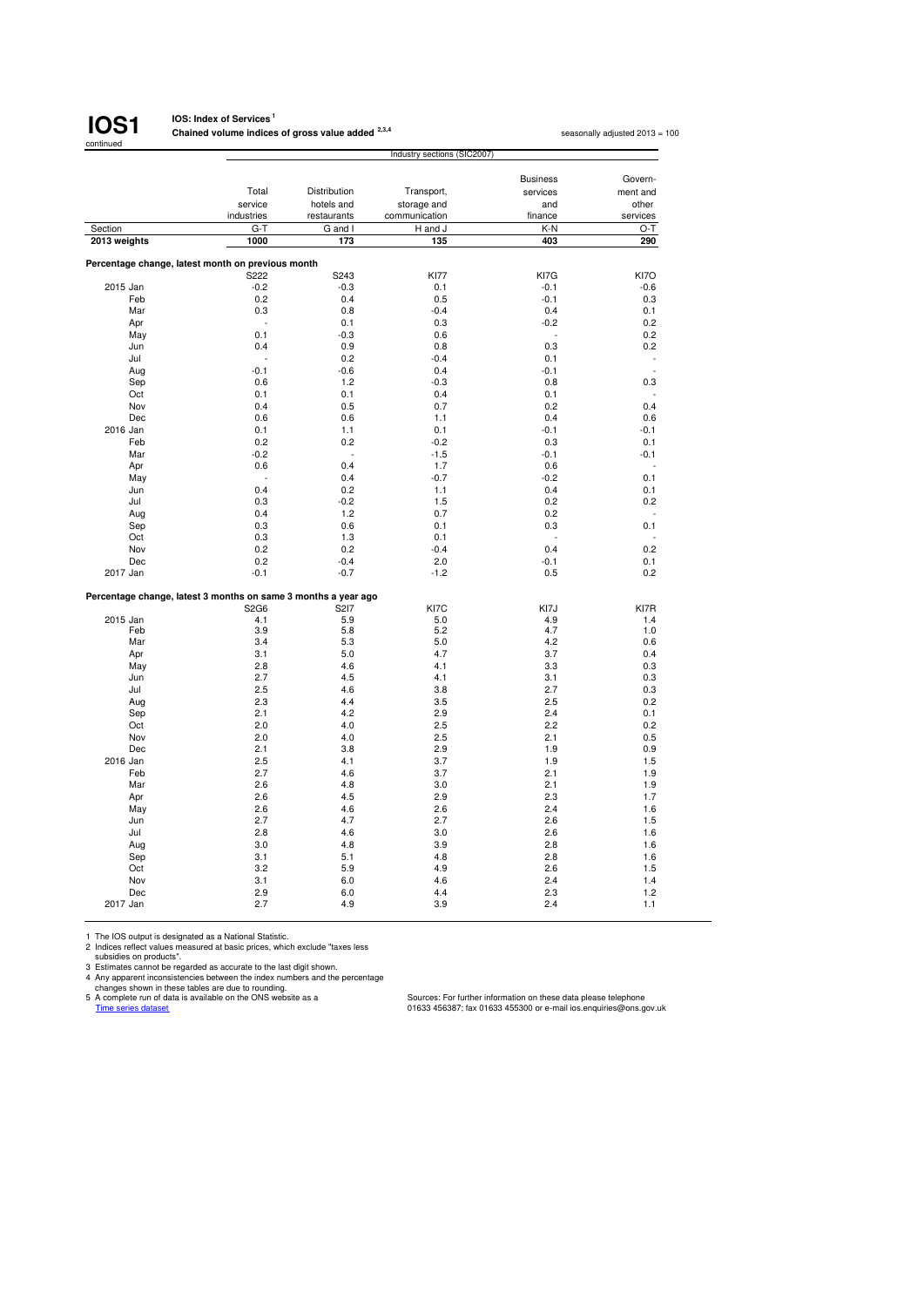

## **IOS: Index of Services <sup>1</sup>**

**Chained volume indices of gross value added <sup>2,3,4</sup> seasonally adjusted 2013 = 100 seasonally adjusted 2013 = 100** 

|              |                                                         |              | Industry sections (SIC2007) |                 |                          |  |  |  |  |  |
|--------------|---------------------------------------------------------|--------------|-----------------------------|-----------------|--------------------------|--|--|--|--|--|
|              |                                                         |              |                             | <b>Business</b> | Govern-                  |  |  |  |  |  |
|              | Total                                                   | Distribution | Transport,                  | services        | ment and                 |  |  |  |  |  |
|              | service                                                 | hotels and   | storage and                 | and             | other                    |  |  |  |  |  |
|              | industries                                              | restaurants  | communication               | finance         | services                 |  |  |  |  |  |
| Section      | $G-T$                                                   | G and I      | H and J                     | K-N             | $O-T$                    |  |  |  |  |  |
| 2013 weights | 1000                                                    | 173          | 135                         | 403             | 290                      |  |  |  |  |  |
|              |                                                         |              |                             |                 |                          |  |  |  |  |  |
|              | Percentage change, latest 3 months on previous 3 months |              |                             |                 |                          |  |  |  |  |  |
|              | S <sub>2</sub> B <sub>G</sub>                           | S2DH         | KI7D                        | KI7K            | KI7S                     |  |  |  |  |  |
| 2015 Jan     | 0.7                                                     | 1.5          | 0.5                         | 1.1             | $-0.5$                   |  |  |  |  |  |
| Feb          | 0.4                                                     | 1.2          | 0.5                         | 0.6             | $-0.5$                   |  |  |  |  |  |
| Mar          | 0.1                                                     | 0.9          | 0.3                         | 0.2             | $-0.5$                   |  |  |  |  |  |
| Apr          | 0.3                                                     | 0.9          | 0.5                         | 0.2             | $\overline{\phantom{a}}$ |  |  |  |  |  |
| May          | 0.4                                                     | 1.0          | 0.4                         | 0.2             | 0.2                      |  |  |  |  |  |
| Jun          | 0.5                                                     | 0.9          | 0.9                         | 0.2             | 0.5                      |  |  |  |  |  |
| Jul          | 0.5                                                     | 0.7          | 1.1                         | 0.2             | 0.4                      |  |  |  |  |  |
| Aug          | 0.5                                                     | 0.7          | 1.2                         | 0.3             | 0.3                      |  |  |  |  |  |
| Sep          | 0.5                                                     | 0.8          | 0.5                         | 0.5             | 0.2                      |  |  |  |  |  |
| Oct          | 0.5                                                     | 0.7          | 0.3                         | 0.7             | 0.2                      |  |  |  |  |  |
| Nov          | 0.8                                                     | 1.1          | 0.4                         | 1.0             | 0.5                      |  |  |  |  |  |
| Dec          | 1.0                                                     | 1.2          | 1.2                         | 0.9             | 0.7                      |  |  |  |  |  |
| 2016 Jan     | 1.1                                                     | 1.7          | 1.6                         | 0.8             | 0.9                      |  |  |  |  |  |
| Feb          | 1.0                                                     | 1.7          | 1.6                         | 0.6             | 0.8                      |  |  |  |  |  |
| Mar          | 0.7                                                     | 1.8          | 0.4                         | 0.4             | 0.5                      |  |  |  |  |  |
| Apr          | 0.5                                                     | 1.3          | $-0.2$                      | 0.6             | 0.2                      |  |  |  |  |  |
| May          | 0.3                                                     | 1.0          | $-0.7$                      | 0.5             | $\overline{\phantom{a}}$ |  |  |  |  |  |
| Jun          | 0.6                                                     | 0.9          | 0.6                         | 0.7             | 0.1                      |  |  |  |  |  |
| Jul          | 0.6                                                     | 0.8          | 1.3                         | 0.6             | 0.2                      |  |  |  |  |  |
| Aug          | 0.9                                                     | 0.9          | 2.5                         | 0.7             | 0.3                      |  |  |  |  |  |
| Sep          | 0.9                                                     | 1.1          | 2.6                         | 0.7             | 0.3                      |  |  |  |  |  |
| Oct          | 1.0                                                     | 2.0          | 2.2                         | 0.7             | 0.2                      |  |  |  |  |  |
| Nov          | 0.9                                                     | 2.2          | 1.0                         | 0.6             | 0.2                      |  |  |  |  |  |
| Dec          | 0.8                                                     | 2.0          | 0.8                         | 0.5             | 0.3                      |  |  |  |  |  |
| 2017 Jan     | 0.6                                                     | 0.7          | 0.7                         | 0.6             | 0.4                      |  |  |  |  |  |
|              |                                                         |              |                             |                 |                          |  |  |  |  |  |

1 The IOS output is designated as a National Statistic. 2 Indices reflect values measured at basic prices, which exclude "taxes less subsidies on products".

3 Estimates cannot be regarded as accurate to the last digit shown.<br>
4 Any apparent inconsistencies between the index numbers and the percentage<br>
changes shown in these tales are due to rounding.<br>
5 A complete run of data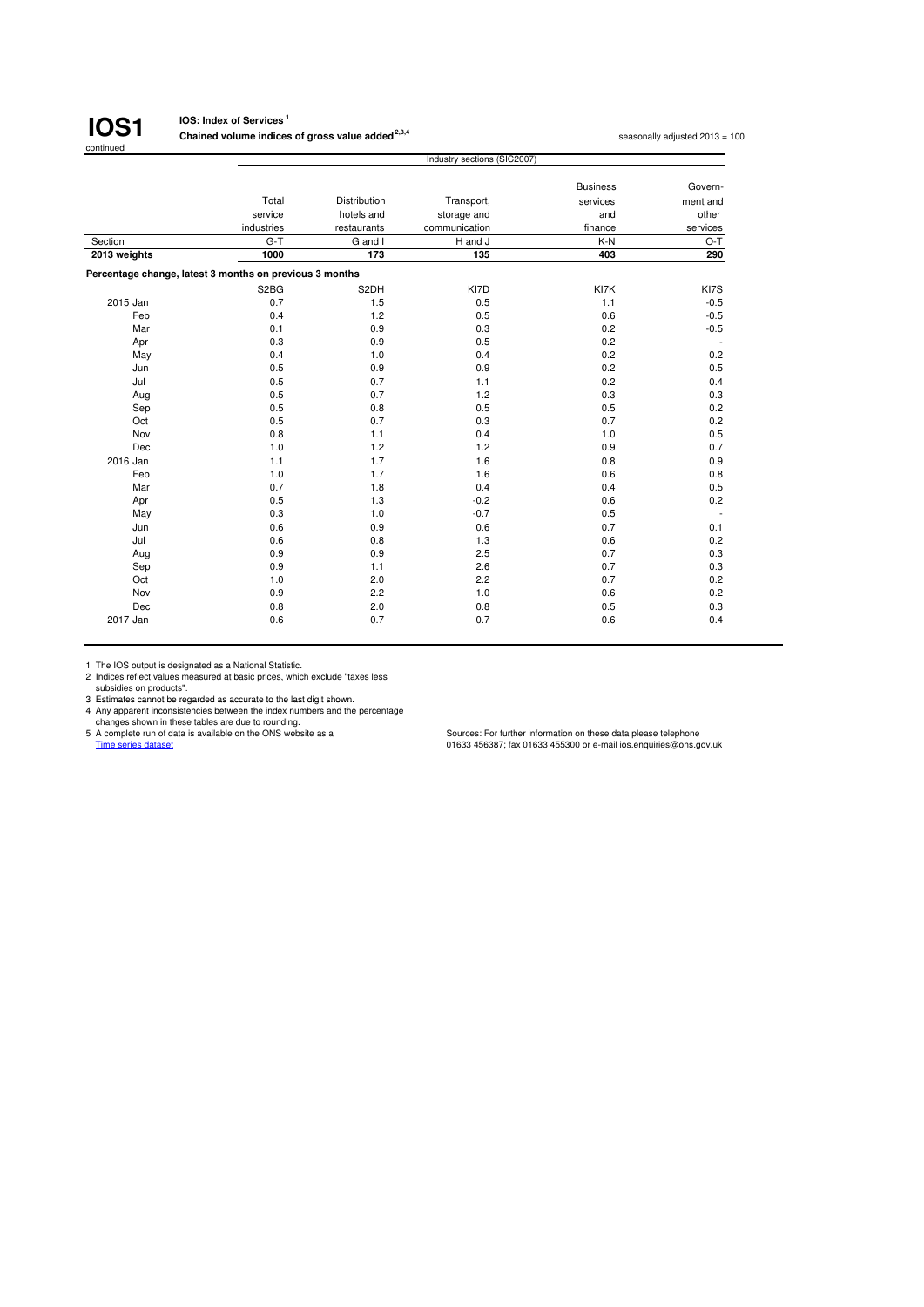#### **IOS: Index of Services Revisions since previously published estimates <sup>1</sup> RIOS1**

|              |                                                          | Industry sections (SIC2007) |                          |                          |                          |  |  |
|--------------|----------------------------------------------------------|-----------------------------|--------------------------|--------------------------|--------------------------|--|--|
|              |                                                          |                             |                          |                          | Govern-                  |  |  |
|              |                                                          |                             |                          | <b>Business</b>          |                          |  |  |
|              | Total                                                    | Distribution                | Transport,               | services                 | ment and                 |  |  |
|              | service                                                  | hotels and                  | storage and              | and                      | other                    |  |  |
|              | industries                                               | restaurants                 | communication            | finance                  | services                 |  |  |
| Section      | $G-T$                                                    | G and I                     | H and J                  | K-N                      | O-T                      |  |  |
| 2013 weights | 1000                                                     | 173                         | 135                      | 403                      | 290                      |  |  |
|              | S2KU                                                     | S2MV                        | KI7B                     | KI7L                     | KI7T                     |  |  |
| 2012         | $\overline{\phantom{a}}$                                 |                             | ÷,                       | ÷,                       |                          |  |  |
| 2013         | L,                                                       | L,                          | L,                       | L,                       |                          |  |  |
| 2014         | ÷,                                                       | ÷,                          | $\overline{\phantom{a}}$ | $\overline{\phantom{a}}$ |                          |  |  |
| 2015         | ÷,                                                       | $\ddot{\phantom{1}}$        | $\ddot{\phantom{1}}$     | $\blacksquare$           |                          |  |  |
| 2016         | $-0.1$                                                   | 0.1                         | 0.1                      | $-0.3$                   | $-0.1$                   |  |  |
|              |                                                          |                             |                          |                          |                          |  |  |
| 2014 Dec     | ä,                                                       |                             | ä,                       | ł,                       |                          |  |  |
| Jan          |                                                          |                             |                          |                          |                          |  |  |
|              |                                                          |                             |                          |                          |                          |  |  |
| Feb          |                                                          |                             |                          |                          |                          |  |  |
| Mar          |                                                          |                             |                          |                          |                          |  |  |
| Apr          |                                                          |                             |                          |                          |                          |  |  |
| May          |                                                          |                             |                          |                          |                          |  |  |
| Jun          |                                                          |                             |                          |                          |                          |  |  |
| Jul          |                                                          |                             |                          |                          |                          |  |  |
| Aug          |                                                          |                             |                          |                          |                          |  |  |
| Sep          |                                                          |                             |                          |                          |                          |  |  |
| Oct          |                                                          |                             |                          |                          |                          |  |  |
| Nov          |                                                          | ÷,                          | ÷,                       |                          |                          |  |  |
| Dec          |                                                          | ÷,                          | $\overline{\phantom{a}}$ | ÷,                       |                          |  |  |
|              |                                                          |                             |                          |                          |                          |  |  |
| 2016 Jan     |                                                          | 0.3                         | 0.2                      | $-0.1$                   |                          |  |  |
| Feb          | ÷,                                                       | 0.2                         | 0.1                      | $-0.1$                   |                          |  |  |
| Mar          | $-0.1$                                                   | 0.1                         | 0.1                      | $-0.2$                   |                          |  |  |
| Apr          | $-0.1$                                                   | 0.1                         | 0.2                      | $-0.2$                   |                          |  |  |
| May          | $-0.1$                                                   | 0.1                         | 0.2                      | $-0.3$                   |                          |  |  |
| Jun          | $-0.1$                                                   | 0.1                         | 0.1                      | $-0.4$                   |                          |  |  |
| Jul          | $-0.2$                                                   | ÷,                          | $\overline{\phantom{a}}$ | $-0.3$                   |                          |  |  |
| Aug          | $-0.1$                                                   | ÷,                          | 0.1                      | $-0.3$                   | $\tilde{\phantom{a}}$    |  |  |
| Sep          | $-0.1$                                                   | 0.1                         | $\overline{\phantom{a}}$ | $-0.3$                   | $-0.1$                   |  |  |
| Oct          | $-0.2$                                                   | 0.1                         | 0.1                      | $-0.3$                   | $-0.2$                   |  |  |
| Nov          | $-0.2$                                                   | 0.1                         | $-0.3$                   | $-0.3$                   | $-0.2$                   |  |  |
|              |                                                          |                             |                          |                          |                          |  |  |
| Dec          | $-0.2$                                                   | ÷,                          | $-0.1$                   | $-0.4$                   | $-0.2$                   |  |  |
|              | Percentage change, latest year on previous year          |                             |                          |                          |                          |  |  |
|              | S222                                                     | S243                        | <b>KI77</b>              | KI7G                     | KI7O                     |  |  |
| 2012         | ٠                                                        |                             |                          |                          |                          |  |  |
| 2013         |                                                          |                             |                          | ÷                        |                          |  |  |
| 2014         |                                                          |                             |                          | $\sim$                   |                          |  |  |
| 2015         |                                                          |                             |                          | ÷.                       |                          |  |  |
| 2016         |                                                          |                             |                          | $-0.3$                   |                          |  |  |
|              |                                                          |                             |                          |                          |                          |  |  |
|              | Percentage change, latest month on same month a year ago |                             |                          |                          |                          |  |  |
|              | S26Q                                                     | <b>S28R</b>                 | KI7A                     | KI7I                     | KI7Q                     |  |  |
| 2014 Dec     |                                                          |                             |                          |                          |                          |  |  |
| Jan          |                                                          |                             |                          |                          |                          |  |  |
| Feb          |                                                          |                             |                          |                          |                          |  |  |
| Mar          |                                                          |                             |                          |                          |                          |  |  |
| Apr          |                                                          |                             |                          |                          |                          |  |  |
|              |                                                          |                             |                          |                          |                          |  |  |
| May          |                                                          |                             |                          |                          |                          |  |  |
| Jun          |                                                          |                             |                          |                          |                          |  |  |
| Jul          |                                                          |                             |                          |                          |                          |  |  |
| Aug          |                                                          |                             |                          |                          |                          |  |  |
| Sep          |                                                          |                             |                          |                          |                          |  |  |
| Oct          |                                                          |                             |                          |                          |                          |  |  |
| Nov          |                                                          |                             | ٠                        |                          |                          |  |  |
| Dec          |                                                          | $\overline{a}$              | $\ddot{\phantom{1}}$     | L,                       |                          |  |  |
| 2016 Jan     |                                                          | 0.3                         | 0.2                      | $-0.1$                   |                          |  |  |
| Feb          |                                                          | 0.2                         | 0.1                      | $-0.1$                   |                          |  |  |
| Mar          |                                                          | 0.1                         | 0.1                      | $-0.2$                   |                          |  |  |
| Apr          | ÷                                                        | 0.1                         | 0.2                      | $-0.2$                   |                          |  |  |
| May          | $-0.1$                                                   | 0.1                         | 0.2                      | $-0.3$                   |                          |  |  |
|              | $-0.1$                                                   |                             |                          |                          |                          |  |  |
| Jun          |                                                          | 0.1                         | 0.1                      | $-0.4$                   |                          |  |  |
| Jul          | $-0.2$                                                   | $\frac{1}{2}$               | ÷                        | $-0.3$                   |                          |  |  |
| Aug          | $-0.1$                                                   |                             | Ĭ,                       | $-0.3$                   | $\overline{\phantom{m}}$ |  |  |
| Sep          | $-0.1$                                                   | 0.1                         | 0.1                      | $-0.3$                   | $-0.1$                   |  |  |
| Oct          | $-0.1$                                                   | 0.1                         | $\overline{a}$           | $-0.2$                   | $-0.1$                   |  |  |
| Nov          | $-0.2$                                                   | ÷                           | $-0.3$                   | $-0.3$                   | $-0.1$                   |  |  |
| Dec          | $-0.2$                                                   | $\overline{a}$              | $-0.1$                   | $-0.3$                   | $-0.3$                   |  |  |

The earliest period open for revision is January 2016

Sources: For further information on these data please telephone 01633 456387; fax 01633 455300 or e-mail ios.enquiries@ons.gov.uk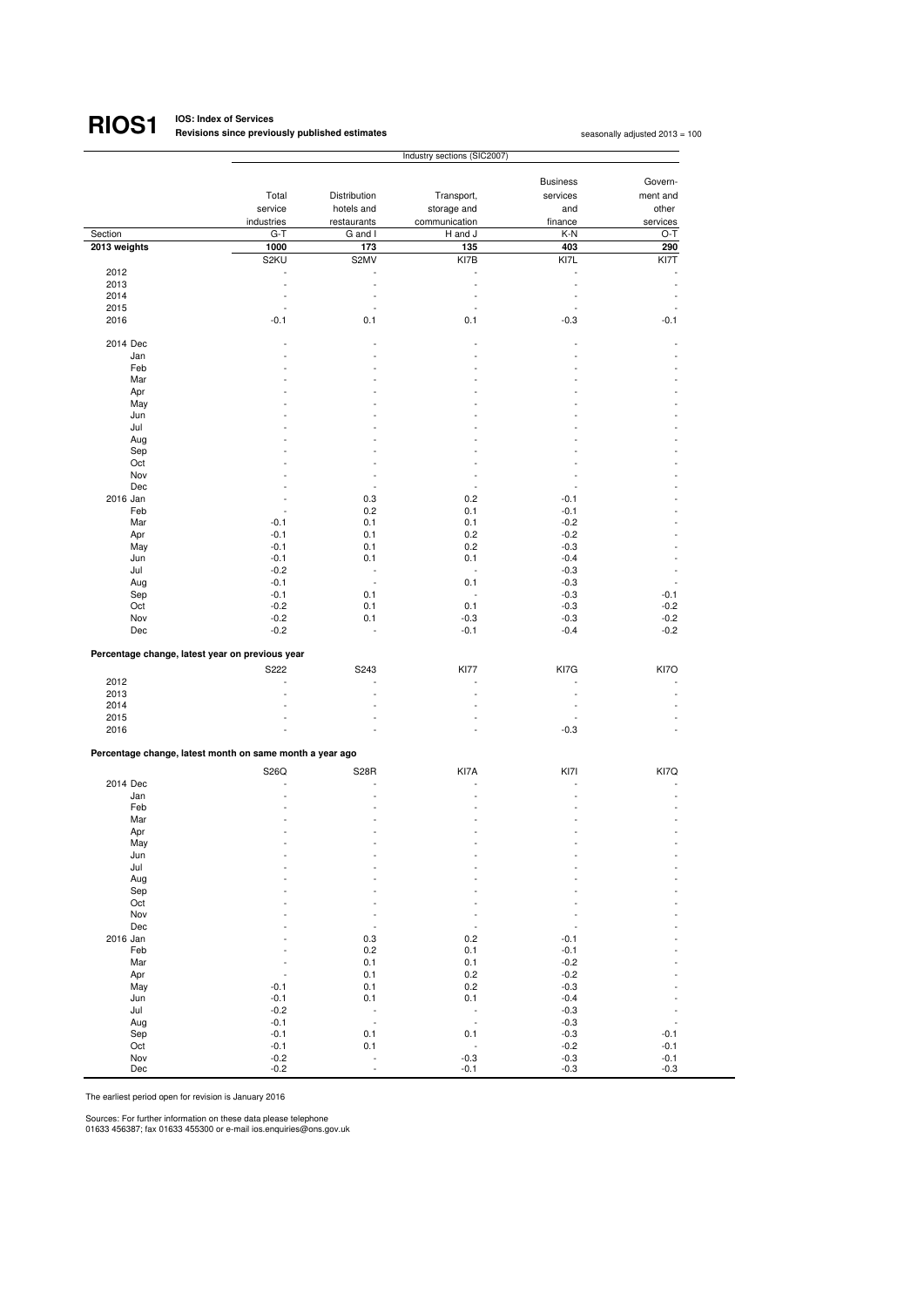

# **RIOS1 IOS:** Index of Services<br> **RIOS1 Revisions since previously published estimates**

seasonally adjusted 2013 = 100

| אטוונוע                                                        | Industry sections (SIC2007) |              |               |                 |                |  |  |
|----------------------------------------------------------------|-----------------------------|--------------|---------------|-----------------|----------------|--|--|
|                                                                |                             |              |               |                 |                |  |  |
|                                                                |                             |              |               | <b>Business</b> | Govern-        |  |  |
|                                                                | Total                       | Distribution | Transport,    | services        | ment and       |  |  |
|                                                                | service                     | hotels and   | storage and   | and             | other          |  |  |
|                                                                | industries                  | restaurants  | communication | finance         | services       |  |  |
| Section                                                        | $G-T$                       | G and I      | H and J       | K-N             | O-T            |  |  |
| 2013 weights                                                   | 1000                        | 173          | 135           | 403             | 290            |  |  |
|                                                                |                             |              |               |                 |                |  |  |
| Percentage change, latest month on previous month              |                             |              |               |                 |                |  |  |
|                                                                | S222                        | S243         | <b>KI77</b>   | KI7G            | KI7O           |  |  |
| 2014 Dec                                                       |                             |              |               |                 |                |  |  |
| Jan                                                            |                             |              |               |                 |                |  |  |
| Feb                                                            |                             |              |               |                 |                |  |  |
| Mar                                                            |                             |              |               |                 |                |  |  |
| Apr                                                            |                             |              |               |                 |                |  |  |
| May                                                            |                             |              |               |                 |                |  |  |
| Jun                                                            |                             |              |               |                 |                |  |  |
| Jul                                                            |                             |              |               |                 |                |  |  |
| Aug                                                            |                             |              |               |                 |                |  |  |
| Sep                                                            |                             |              |               |                 |                |  |  |
| Oct                                                            |                             |              |               |                 |                |  |  |
| Nov                                                            |                             |              |               |                 |                |  |  |
| Dec                                                            |                             |              |               |                 |                |  |  |
| 2016 Jan                                                       |                             | 0.3          | 0.2           |                 |                |  |  |
| Feb                                                            |                             | $-0.1$       | L.            | $-0.1$          |                |  |  |
| Mar                                                            |                             | $-0.1$       | L             | $-0.1$          |                |  |  |
| Apr                                                            |                             | Ĭ.           |               |                 |                |  |  |
| May                                                            |                             | Ĭ.           |               | $-0.1$          | $-0.1$         |  |  |
| Jun                                                            |                             |              | $-0.1$        | $-0.1$          |                |  |  |
| Jul                                                            |                             | $-0.1$       | $-0.1$        | ÷.              | $\overline{a}$ |  |  |
| Aug                                                            |                             | ٠            | $-0.1$        |                 |                |  |  |
| Sep                                                            |                             | l,           | 0.1           |                 | $-0.1$         |  |  |
| Oct                                                            |                             | 0.1          |               |                 | $-0.1$         |  |  |
| Nov                                                            | $-0.1$                      |              | $-0.4$        | $\overline{a}$  |                |  |  |
| Dec                                                            |                             | $-0.1$       | 0.2           | $-0.1$          | $-0.1$         |  |  |
|                                                                |                             |              |               |                 |                |  |  |
| Percentage change, latest 3 months on same 3 months a year ago |                             |              |               |                 |                |  |  |
| 2014 Dec                                                       | S2G6                        | S217         | KI7C          | KI7J            | KI7R           |  |  |
|                                                                |                             | ł,<br>l,     |               |                 |                |  |  |
| Jan<br>Feb                                                     |                             |              |               |                 |                |  |  |
|                                                                |                             |              |               |                 |                |  |  |
| Mar                                                            |                             |              |               |                 |                |  |  |
| Apr                                                            |                             |              |               |                 |                |  |  |
| May                                                            |                             |              |               |                 |                |  |  |
| Jun                                                            |                             |              |               |                 |                |  |  |
| Jul                                                            |                             |              |               |                 |                |  |  |
| Aug                                                            |                             |              |               |                 |                |  |  |
| Sep                                                            |                             |              |               |                 |                |  |  |
| Oct                                                            |                             |              |               |                 |                |  |  |
| Nov                                                            |                             |              |               |                 |                |  |  |
| Dec                                                            |                             | L            | L.            | L.              |                |  |  |
| 2016 Jan                                                       | 0.1                         | ä,           | 0.1           | $-0.1$          | $-0.1$         |  |  |
| Feb                                                            |                             | 0.2          | 0.1           | $-0.1$          |                |  |  |
| Mar                                                            | L.                          | 0.2          | 0.1           | $-0.1$          |                |  |  |
| Apr                                                            | $-0.1$                      | 0.1          | 0.2           | $-0.2$          |                |  |  |
| May                                                            | ÷.                          | 0.1          | 0.2           | $-0.2$          |                |  |  |
| Jun                                                            | $-0.1$                      | 0.1          | 0.1           | $-0.3$          |                |  |  |
| Jul                                                            | L.                          | 0.1          | 0.1           | $-0.4$          |                |  |  |
| Aug                                                            | $-0.1$                      |              | 0.1           | $-0.3$          |                |  |  |
| Sep                                                            | $-0.2$                      |              |               | $-0.3$          | $-0.1$         |  |  |
| Oct                                                            | $-0.1$                      |              |               | $-0.3$          | $-0.1$         |  |  |
| Nov                                                            | $-0.1$                      | 0.1          |               | $-0.3$          | $-0.1$         |  |  |
| Dec                                                            | $-0.2$                      | 0.1          | $-0.1$        | $-0.3$          | $-0.2$         |  |  |
|                                                                |                             |              |               |                 |                |  |  |

The earliest period open for revision is January 2016

Sources: For further information on these data please telephone 01633 456387; fax 01633 455300 or e-mail ios.enquiries@ons.gov.uk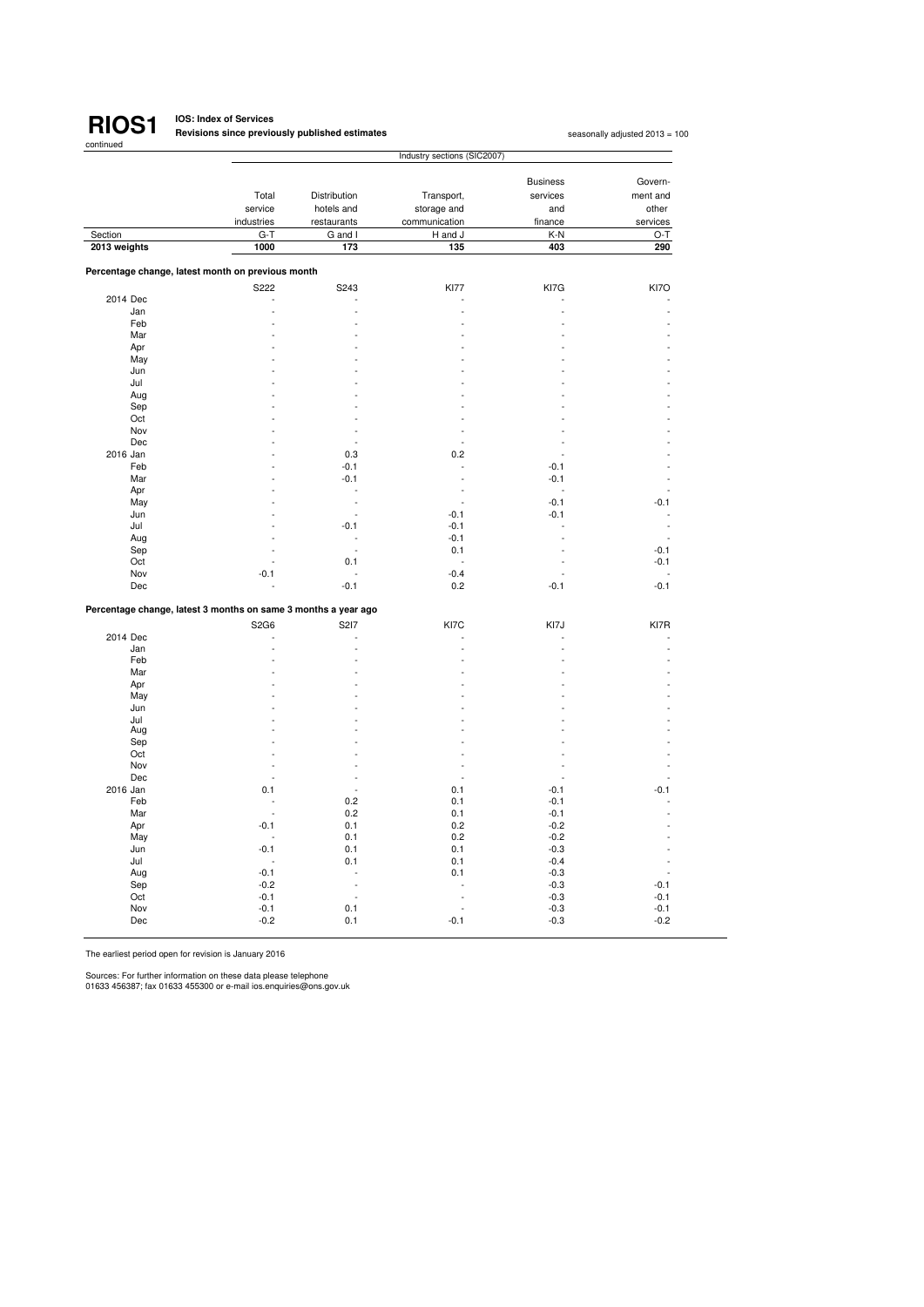

# **IOS: Index of Services Revisions since previously published estimates<sup>1</sup>**

seasonally adjusted 2013 = 100

|                                                         | Industry sections (SIC2007)   |              |               |                 |                   |  |  |  |
|---------------------------------------------------------|-------------------------------|--------------|---------------|-----------------|-------------------|--|--|--|
|                                                         |                               |              |               | <b>Business</b> | Govern-           |  |  |  |
|                                                         | Total                         | Distribution |               | services        |                   |  |  |  |
|                                                         |                               |              | Transport,    |                 | ment and<br>other |  |  |  |
|                                                         | service                       | hotels and   | storage and   | and             |                   |  |  |  |
|                                                         | industries                    | restaurants  | communication | finance         | services          |  |  |  |
| Section                                                 | $G-T$                         | G and I      | H and J       | K-N             | O-T               |  |  |  |
| 2013 weights                                            | 1000                          | 173          | 135           | 403             | 290               |  |  |  |
| Percentage change, latest 3 months on previous 3 months |                               |              |               |                 |                   |  |  |  |
|                                                         | S <sub>2</sub> B <sub>G</sub> | S2DH         | KI7D          | KI7K            | KI7S              |  |  |  |
| 2014 Dec                                                |                               |              |               |                 |                   |  |  |  |
| Jan                                                     |                               |              |               |                 |                   |  |  |  |
| Feb                                                     |                               |              |               |                 |                   |  |  |  |
| Mar                                                     |                               |              |               |                 |                   |  |  |  |
| Apr                                                     |                               |              |               |                 |                   |  |  |  |
| May                                                     |                               |              |               |                 |                   |  |  |  |
| Jun                                                     |                               |              |               |                 |                   |  |  |  |
| Jul                                                     |                               |              |               |                 |                   |  |  |  |
| Aug                                                     |                               |              |               |                 |                   |  |  |  |
| Sep                                                     |                               |              |               |                 |                   |  |  |  |
| Oct                                                     |                               |              |               |                 |                   |  |  |  |
| Nov                                                     |                               |              |               |                 |                   |  |  |  |
| Dec                                                     |                               |              |               |                 |                   |  |  |  |
| 2016 Jan                                                |                               | 0.1          |               |                 |                   |  |  |  |
| Feb                                                     |                               | 0.1          |               | $-0.1$          |                   |  |  |  |
| Mar                                                     |                               | 0.2          | 0.2           | $-0.2$          |                   |  |  |  |
| Apr                                                     |                               | ä,           | 0.1           | $-0.1$          |                   |  |  |  |
| May                                                     |                               | $-0.1$       |               | $-0.1$          |                   |  |  |  |
| Jun                                                     |                               | $-0.1$       |               | $-0.1$          |                   |  |  |  |
| Jul                                                     | $-0.1$                        | $-0.1$       |               | $-0.1$          |                   |  |  |  |
| Aug                                                     | $-0.1$                        | $-0.1$       | $-0.1$        | $-0.1$          |                   |  |  |  |
| Sep                                                     | $-0.1$                        | $-0.1$       | $-0.1$        | $\sim$          | $-0.1$            |  |  |  |
| Oct                                                     |                               |              | $-0.1$        | 0.1             | $-0.1$            |  |  |  |
| Nov                                                     |                               |              | $-0.1$        |                 | $-0.2$            |  |  |  |
| Dec                                                     |                               |              | $-0.2$        |                 | $-0.1$            |  |  |  |

The earliest period open for revision is January 2016

Sources: For further information on these data please telephone 01633 456387; fax 01633 455300 or e-mail ios.enquiries@ons.gov.uk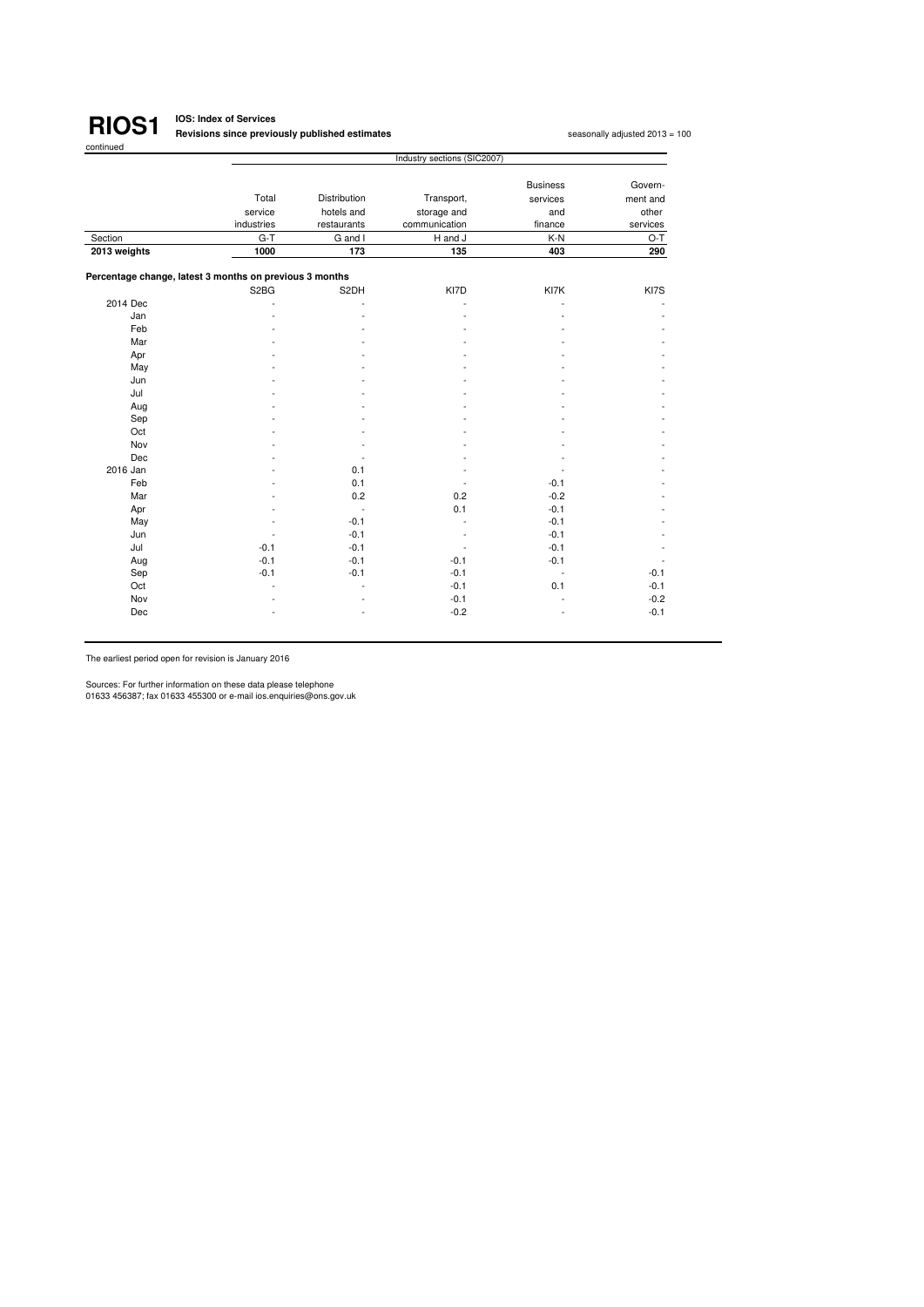# **IOSCOMP** Chained volume indice

**Chained volume indices of gross value added <sup>1,2,3</sup> seasonally adjusted 2013 = 100 seasonally adjusted 2013 = 100** 

|              |                                                          |                   | Industry components (SIC2007) |                |                               |
|--------------|----------------------------------------------------------|-------------------|-------------------------------|----------------|-------------------------------|
|              | Wholesale                                                |                   |                               |                |                               |
|              | and retail.                                              | Wholesale         | Retail trades                 |                |                               |
|              | repair of                                                | trade, except     | except of                     |                |                               |
|              | motor vehicles                                           | motor vehicles    | motor vehicles                | Land           |                               |
|              | and motorcycles                                          | and motorcycles   | and motorcycles               | transport      | Air transport                 |
| Component    | 45                                                       | 46                | 47                            | 49             | 51                            |
| 2013 weights | 23                                                       | 42                | 71                            | 22             | 6                             |
|              | S <sub>2</sub> KW                                        | S <sub>2</sub> KX | S <sub>2</sub> KY             | KFV6           | S <sub>2</sub> L <sub>5</sub> |
| 2012         | 89.8                                                     | 92.5              | 98.7                          | 98.5           | 96.3                          |
| 2013         | 100.0                                                    | 100.0             | 100.0                         | 100.0          | 100.0                         |
| 2014         | 109.2                                                    | 105.4             | 103.9                         | 107.5          | 105.9                         |
| 2015         | 118.3                                                    | 107.9             | 108.6                         | 111.7          | 107.7                         |
| 2016         | 131.3                                                    | 110.3             | 113.6                         | 112.9          | 116.8                         |
|              |                                                          |                   |                               |                |                               |
| 2015 Jan     | 112.7                                                    | 107.8             | 106.9                         | 110.8          | 105.4                         |
| Feb<br>Mar   | 114.0<br>114.6                                           | 107.0<br>107.9    | 107.0<br>107.4                | 111.2<br>110.9 | 101.7<br>105.6                |
| Apr          | 115.3                                                    | 108.0             | 108.0                         | 110.7          | 108.5                         |
| May          | 116.7                                                    | 106.9             | 107.9                         | 111.1          | 108.1                         |
| Jun          | 120.3                                                    | 108.2             | 108.4                         | 111.7          | 108.0                         |
| Jul          | 119.6                                                    | 109.2             | 108.5                         | 110.9          | 108.7                         |
| Aug          | 117.9                                                    | 108.9             | 108.1                         | 111.6          | 108.7                         |
| Sep          | 120.4                                                    | 106.4             | 110.6                         | 112.6          | 109.1                         |
| Oct          | 120.7                                                    | 107.8             | 109.2                         | 112.4          | 110.7                         |
| Nov          | 121.4                                                    | 107.3             | 111.1                         | 113.5          | 110.0                         |
| Dec          | 126.2                                                    | 108.8             | 109.6                         | 112.5          | 108.0                         |
| 2016 Jan     | 128.1                                                    | 109.1             | 112.1                         | 113.2          | 110.6                         |
| Feb          | 129.8                                                    | 108.8             | 111.4                         | 113.0          | 114.8                         |
| Mar          | 132.5                                                    | 108.4             | 111.0                         | 110.1          | 111.8                         |
| Apr          | 130.9                                                    | 109.3             | 112.2                         | 114.3          | 113.6                         |
| May          | 130.0                                                    | 108.3             | 113.4                         | 111.5          | 115.7                         |
| Jun          | 131.4                                                    | 110.1             | 112.3                         | 112.3          | 117.4                         |
| Jul          | 127.5                                                    | 108.6             | 114.3                         | 111.1          | 119.1                         |
| Aug          | 130.6                                                    | 110.2             | 114.7                         | 113.3          | 118.5                         |
| Sep          | 134.0                                                    | 110.9             | 114.5                         | 114.4          | 119.1                         |
| Oct          | 133.6                                                    | 112.1             | 116.8                         | 114.6          | 120.3                         |
| Nov          | 132.3                                                    | 113.5             | 116.5                         | 112.9          | 120.6                         |
| Dec          | 134.6                                                    | 114.2             | 114.1                         | 114.2          | 120.1                         |
| 2017 Jan     | 132.3                                                    | 113.3             | 113.7                         | 113.6          | 122.2                         |
|              | Percentage change, latest year on previous year          |                   |                               |                |                               |
|              | S224                                                     | S225              | S226                          | KFV5           | <b>S22B</b>                   |
| 2012         | 6.9                                                      | $-1.4$            | 0.5                           | $-0.8$         | 6.4                           |
| 2013         | 11.3                                                     | 8.1               | 1.3                           | 1.6            | 3.9                           |
| 2014         | 9.2                                                      | 5.4               | 3.9                           | 7.5            | 5.9                           |
| 2015         | 8.4                                                      | 2.3               | 4.5                           | 3.8            | 1.7                           |
| 2016         | 10.9                                                     | 2.3               | 4.7                           | 1.1            | 8.4                           |
|              | Percentage change, latest month on same month a year ago |                   |                               |                |                               |
|              | <b>S26S</b>                                              | S26T              | S26U                          | KFI6           | S26Z                          |
| 2015 Jan     | 5.4                                                      | 5.8               | 6.6                           | 9.7            | 1.1                           |
| Feb          | 8.6                                                      | 4.1               | 4.7                           | 7.8            | $-3.0$                        |
| Mar          | 6.6                                                      | 2.5               | 4.9                           | 6.0            | 0.2                           |
| Apr          | 7.3                                                      | 3.6               | 4.4                           | 6.2            | 2.6                           |
| May          | 8.4                                                      | 2.2               | 4.2                           | 3.3            | 1.5                           |
| Jun          | 10.2                                                     | 3.4               | 4.5                           | 3.3            | 1.3                           |
| Jul          | 9.6                                                      | 3.4               | 4.5                           | 1.9            | 4.U                           |
| Aug          | 7.0                                                      | 2.5               | 3.4                           | 1.3            | 1.4                           |
| Sep          | 8.7                                                      | $-1.7$            | 6.9                           | 2.9            | 1.7                           |
| Oct          | 8.8                                                      | 0.8               | 3.8                           | 1.2            | 3.5                           |
| Nov          | 8.1                                                      | $-0.2$            | 4.4                           | 1.9            | 3.8                           |
| Dec          | 11.4                                                     | 1.3               | 2.2                           | 1.5            | 2.1                           |
| 2016 Jan     | 13.6                                                     | 1.1               | 4.8                           | 2.2            | 4.9                           |
| Feb          | 13.9                                                     | 1.6               | 4.1                           | 1.6            | 12.9                          |
| Mar          | 15.6                                                     | 0.5               | 3.4                           | $-0.7$         | 5.9                           |
| Apr          | 13.5                                                     | 1.2               | 3.9                           | 3.2            | 4.7                           |
| May          | 11.3                                                     | 1.3               | 5.1                           | 0.4            | 7.0                           |
| Jun          | 9.2                                                      | 1.7               | 3.5                           | 0.6            | 8.7                           |
| Jul          | 6.6                                                      | $-0.5$            | 5.4                           | 0.2            | 9.5                           |
| Aug          | 10.8                                                     | 1.2               | 6.1                           | 1.5            | 9.0<br>9.2                    |
| Sep<br>Oct   | 11.3<br>10.6                                             | 4.3<br>4.0        | 3.5<br>7.0                    | 1.6<br>1.9     | 8.7                           |
| Nov          | 8.9                                                      | 5.8               | 4.9                           | $-0.6$         | 9.6                           |
| Dec          | 6.7                                                      | 4.9               | 4.0                           | 1.5            | 11.2                          |
| 2017 Jan     | 3.3                                                      | 3.9               | 1.5                           | 0.3            | 10.5                          |
|              |                                                          |                   |                               |                |                               |

1 Indices reflect values measured at basic prices, which exclude "taxes less

subsidies on products".<br>
2 Estimates cannot be regarded as accurate to the last digit shown.<br>
3 Any apparent inconsistencies between the index numbers and the percentage<br>
2 A complete run of data is available on the ONS we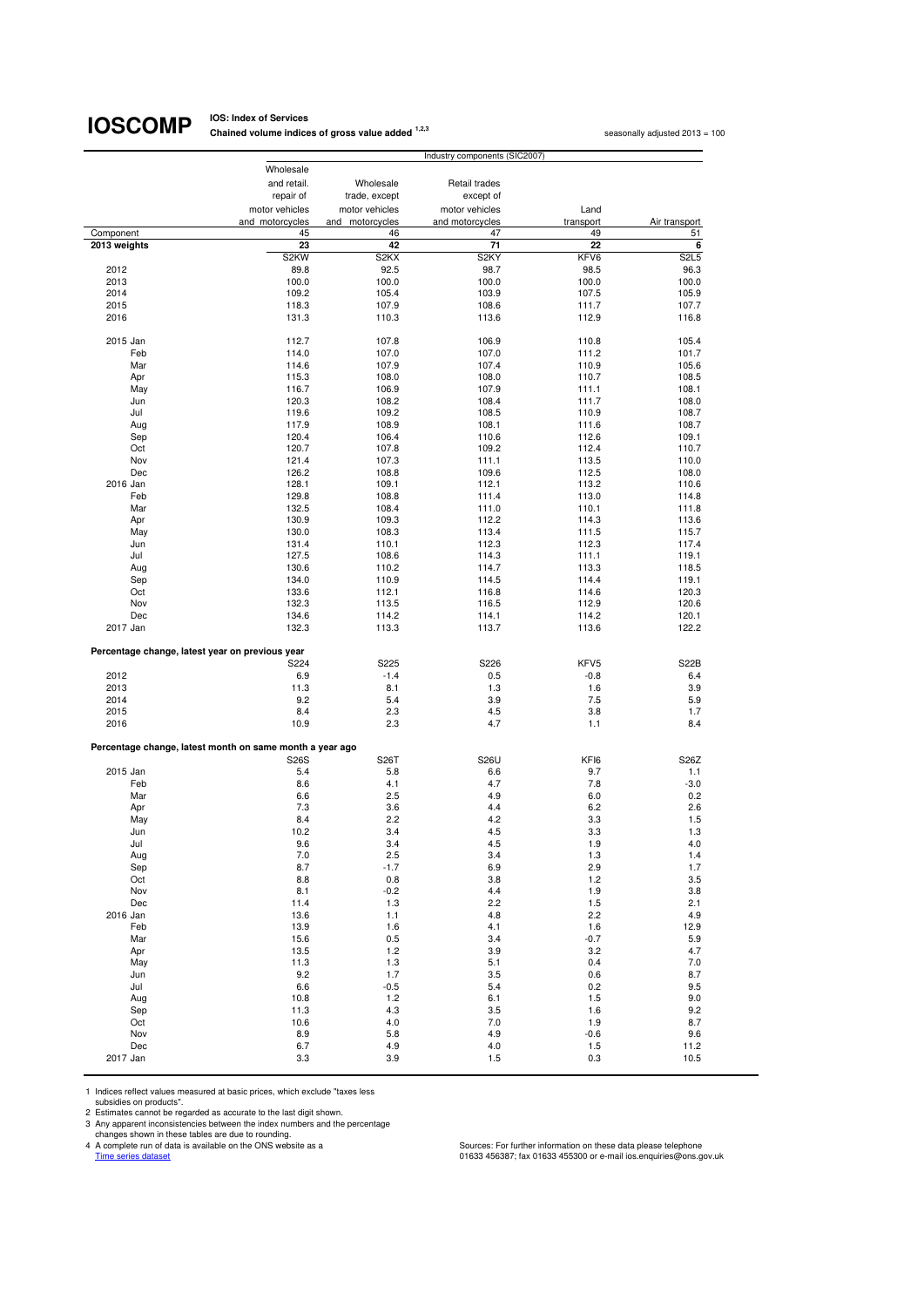**IOS: Index of Services Chained volume indices of gross value added <sup>1,2,3</sup> seasonally adjusted 2013 = 100** 

|              |                                                                               |                 | Industry components (SIC2007) |           |                      |
|--------------|-------------------------------------------------------------------------------|-----------------|-------------------------------|-----------|----------------------|
|              | Wholesale                                                                     |                 |                               |           |                      |
|              | and retail.                                                                   | Wholesale       | Retail trades                 |           |                      |
|              | repair of                                                                     | trade, except   | except of                     |           |                      |
|              | motor vehicles                                                                | motor vehicles  | motor vehicles                | Land      |                      |
|              | and motorcycles                                                               | and motorcycles | and motorcycles               | transport | Air transport        |
| Component    | 45                                                                            | 46              | 47                            | 49        | 51                   |
| 2013 weights | 23                                                                            | 42              | 71                            | 22        | 6                    |
|              |                                                                               |                 |                               |           |                      |
|              | Percentage change, latest month on previous month                             |                 |                               |           |                      |
|              | S224                                                                          | S225            | S226                          | KFV5      | <b>S22B</b>          |
| 2015 Jan     | $-0.4$                                                                        | 0.3             | $-0.3$                        | $-0.1$    | $-0.3$               |
| Feb          | 1.1                                                                           | $-0.7$          | 0.1                           | 0.4       | $-3.6$               |
| Mar          | 0.5                                                                           | 0.8             | 0.4                           | $-0.3$    | 3.9                  |
| Apr          | 0.7                                                                           | 0.2             | 0.6                           | $-0.1$    | 2.7                  |
| May          | 1.2                                                                           | $-1.1$          | $-0.1$                        | 0.3       | $-0.3$               |
| Jun          | 3.1                                                                           | 1.3             | 0.5                           | 0.5       | $-0.1$               |
| Jul          | $-0.6$                                                                        | 0.8             |                               | $-0.7$    | 0.7                  |
| Aug          | $-1.5$                                                                        | $-0.3$          | $-0.4$                        | 0.6       | $\ddot{\phantom{1}}$ |
| Sep          | 2.1                                                                           | $-2.3$          | 2.3                           | 0.9       | 0.4                  |
| Oct          | 0.3                                                                           | 1.4             | $-1.2$                        | $-0.2$    | 1.5                  |
| Nov          | 0.6                                                                           | $-0.5$          | 1.7                           | 1.0       | $-0.6$               |
| Dec          | 3.9                                                                           | 1.4             | $-1.3$                        | $-0.9$    | $-1.8$               |
| 2016 Jan     | 1.6                                                                           | 0.2             | 2.2                           | 0.6       | 2.4                  |
| Feb          | 1.3                                                                           | $-0.2$          | $-0.7$                        | $-0.2$    | 3.8                  |
| Mar          | 2.0                                                                           | $-0.3$          | $-0.4$                        | $-2.5$    | $-2.6$               |
| Apr          | $-1.2$                                                                        | 0.8             | 1.1                           | 3.8       | 1.6                  |
| May          | $-0.8$                                                                        | $-1.0$          | 1.1                           | $-2.5$    | 1.8                  |
| Jun          | 1.1                                                                           | 1.7             | $-1.0$                        | 0.8       | 1.5                  |
| Jul          | $-3.0$                                                                        | $-1.4$          | 1.8                           | $-1.1$    | 1.5                  |
| Aug          | 2.5                                                                           | 1.5             | 0.3                           | 1.9       | $-0.5$               |
| Sep          | 2.6                                                                           | 0.7             | $-0.2$                        | 1.0       | 0.5                  |
| Oct          | $-0.3$                                                                        | 1.1             | 2.1                           | 0.1       | 1.0                  |
| Nov          | $-1.0$                                                                        | 1.3             | $-0.2$                        | $-1.5$    | 0.2                  |
| Dec          | 1.8                                                                           | 0.6             | $-2.1$                        | 1.1       | $-0.4$               |
| 2017 Jan     | $-1.7$                                                                        | -0.7            | $-0.3$                        | $-0.5$    | 1.7                  |
|              |                                                                               |                 |                               |           |                      |
|              | Percentage change, latest 3 months on same 3 months a year ago<br><b>S2G8</b> | S2G9            | S <sub>2</sub> GA             | KF18      | S <sub>2</sub> GF    |
| 2015 Jan     | 6.1                                                                           | 7.0             | 5.8                           | 11.8      | 2.5                  |
| Feb          | 6.8                                                                           | 6.6             | 5.2                           | 10.4      | 0.3                  |
| Mar          | 6.9                                                                           | 4.1             | 5.4                           | 7.8       | $-0.6$               |
| Apr          | 7.5                                                                           | 3.4             | 4.7                           | 6.7       |                      |
| May          | 7.5                                                                           | 2.8             | 4.5                           | 5.1       | 1.5                  |
| Jun          | 8.7                                                                           | 3.1             | 4.4                           | 4.3       | 1.8                  |
| Jul          | 9.4                                                                           | 3.0             | 4.4                           | 2.8       | 2.3                  |
| Aug          | 8.9                                                                           | 3.1             | 4.1                           | 2.2       | 2.2                  |
| Sep          | 8.4                                                                           | 1.4             | 4.9                           | 2.0       | 2.4                  |
| Oct          | 8.1                                                                           | 0.5             | 4.7                           | 1.8       | 2.2                  |
| Nov          | 8.5                                                                           | $-0.4$          | 5.0                           | 2.0       | 3.0                  |
| Dec          | 9.5                                                                           | 0.6             | 3.4                           | 1.5       | 3.1                  |
| 2016 Jan     | 11.1                                                                          | 0.7             | 3.8                           | 1.8       | 3.6                  |
| Feb          | 13.0                                                                          | 1.4             | 3.7                           | 1.8       | 6.6                  |
| Mar          | 14.4                                                                          | 1.1             | 4.1                           | 1.0       | 7.8                  |
| Apr          | 14.3                                                                          | 1.1             | 3.8                           | 1.4       | 7.7                  |
| May          | 13.5                                                                          | 1.0             | 4.1                           | 1.0       | 5.9                  |
| Jun          | 11.3                                                                          | 1.4             | 4.2                           | 1.4       | 6.8                  |
| Jul          | 9.0                                                                           | 0.8             | 4.7                           | 0.4       | 8.4                  |
| Aug          | 8.9                                                                           | 0.8             | 5.0                           | 0.7       | 9.1                  |
| Sep          | 9.6                                                                           | 1.6             | 5.0                           | 1.1       | 9.2                  |
| Oct          | 10.9                                                                          | 3.2             | 5.5                           | 1.7       | 8.9                  |
| Nov          | 10.3                                                                          | 4.7             | 5.1                           | 1.0       | 9.1                  |
| Dec          | 8.7                                                                           | 4.9             | 5.3                           | 1.0       | 9.8                  |
| 2017 Jan     | 6.3                                                                           | 4.9             | 3.5                           | 0.4       | 10.4                 |
|              |                                                                               |                 |                               |           |                      |

1 Indices reflect values measured at basic prices, which exclude "taxes less<br>subsidies on products".<br>2 Estimates cannot be regarded as accurate to the last digit shown.<br>3 Any apparent inconsistencies between the index numb

craariges snown in riese tables are que to rounding.<br>
A complete run of data is available on the ONS website as a<br>
Time series dataset dataset of atasis available on the ONS website as a<br>
Time series dataset of atasis and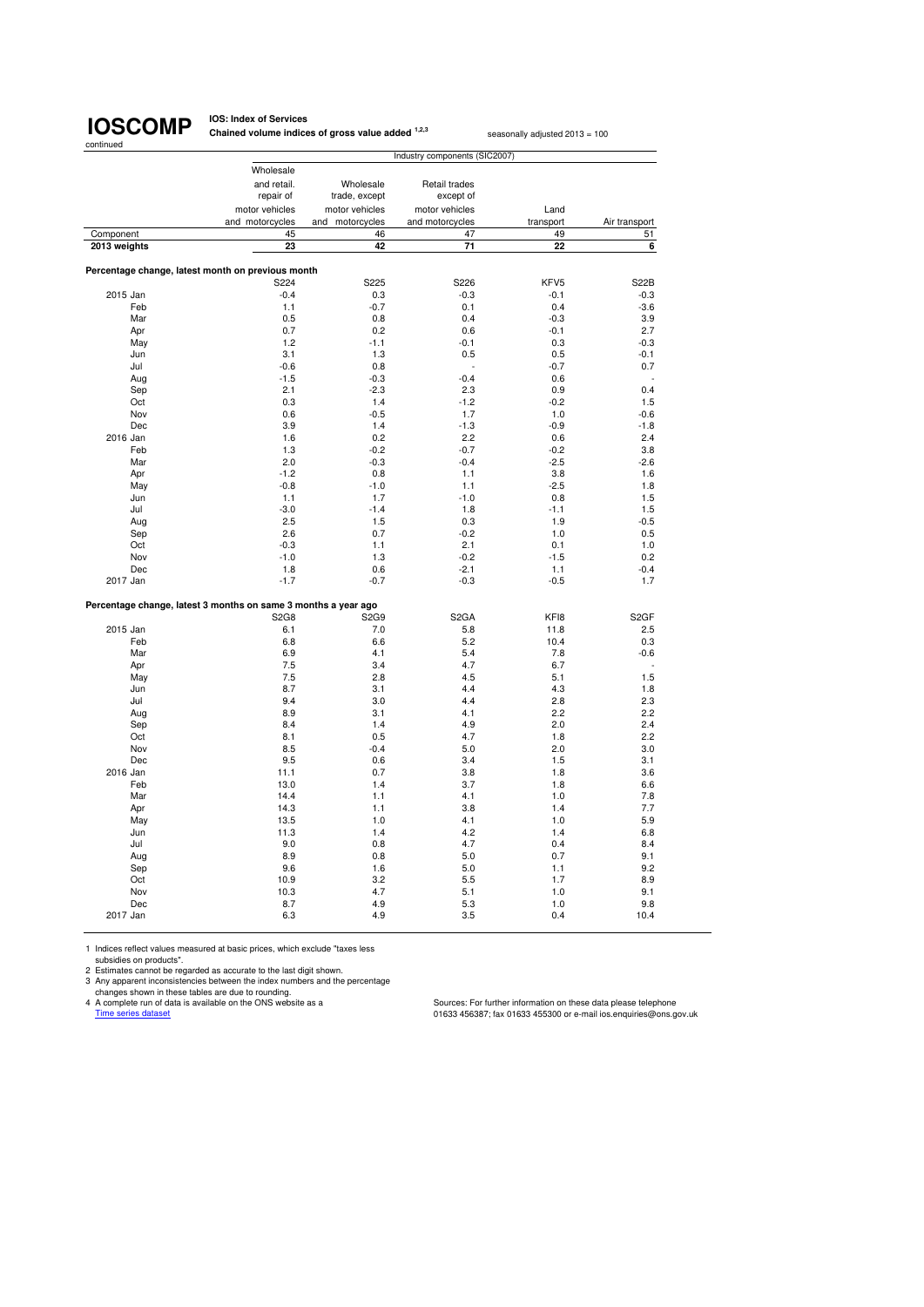# continued

**IOSCOMP** Chained volume indice **Chained volume indices of gross value added<sup>1,2,3</sup> seasonally adjusted 2013 = 100** 

|              | Industry components (SIC2007)                           |                   |                 |                          |                   |  |
|--------------|---------------------------------------------------------|-------------------|-----------------|--------------------------|-------------------|--|
|              | Wholesale                                               |                   |                 |                          |                   |  |
|              | and retail.                                             | Wholesale         | Retail trades   |                          |                   |  |
|              | repair of                                               | trade, except     | except of       |                          |                   |  |
|              | motor vehicles                                          | motor vehicles    | motor vehicles  | Land                     |                   |  |
|              | and motorcycles                                         | and motorcycles   | and motorcycles | transport                | Air transport     |  |
| Component    | 45                                                      | 46                | 47              | 49                       | 51                |  |
| 2013 weights | 23                                                      | 42                | 71              | 22                       | 6                 |  |
|              | Percentage change, latest 3 months on previous 3 months |                   |                 |                          |                   |  |
|              | S <sub>2</sub> BI                                       | S <sub>2</sub> BJ | S2BK            | KFJ2                     | S <sub>2</sub> BP |  |
| 2015 Jan     | 1.9                                                     | 0.5               | 2.4             | 0.7                      | $-1.3$            |  |
| Feb          | 1.8                                                     | $-0.1$            | 1.9             | 0.3                      | $-2.3$            |  |
| Mar          | 1.4                                                     | 0.3               | 0.7             | $-0.1$                   | $-1.9$            |  |
| Apr          | 1.7                                                     | 0.1               | 0.5             | $-0.1$                   | $-0.5$            |  |
| May          | 2.0                                                     | 0.1               | 0.6             | $\sim$                   | 3.0               |  |
| Jun          | 3.2                                                     | 0.1               | 1.0             | 0.2                      | 3.8               |  |
| Jul          | 3.7                                                     | 0.4               | 0.8             | 0.3                      | 2.9               |  |
| Aug          | 3.2                                                     | 1.1               | 0.5             | 0.5                      | 1.0               |  |
| Sep          | 1.6                                                     | 0.4               | 0.9             | 0.5                      | 0.6               |  |
| Oct          | 0.6                                                     | $-0.4$            | 0.9             | 0.9                      | 1.2               |  |
| Nov          | 1.3                                                     | $-1.5$            | 1.8             | 1.3                      | 1.4               |  |
| Dec          | 2.9                                                     | $-0.1$            | 0.8             | 1.0                      | 0.7               |  |
| 2016 Jan     | 4.6                                                     | 0.7               | 1.5             | 0.8                      |                   |  |
| Feb          | 5.9                                                     | 1.6               | 0.7             | $\overline{\phantom{a}}$ | 1.1               |  |
| Mar          | 6.0                                                     | 0.7               | 1.4             | $-0.6$                   | 2.6               |  |
| Apr          | 4.7                                                     | 0.4               | 0.5             | $-0.5$                   | 3.5               |  |
| May          | 2.4                                                     | $-0.2$            | 1.1             | $-0.8$                   | 2.3               |  |
| Jun          | 0.5                                                     | 0.4               | 1.0             | 0.5                      | 2.8               |  |
| Jul          | $-1.1$                                                  | 0.1               | 1.7             | $-0.8$                   | 3.5               |  |
| Aug          | $-1.0$                                                  | 0.9               | 1.4             | 0.2                      | 4.1               |  |
| Sep          | $-0.1$                                                  | 0.6               | 1.7             | 0.2                      | 2.9               |  |
| Oct          | 2.4                                                     | 1.9               | 1.8             | 2.2                      | 1.7               |  |
| Nov          | 2.7                                                     | 2.3               | 1.9             | 1.6                      | 1.4               |  |
| Dec          | 2.1                                                     | 3.1               | 1.1             | 0.8                      | 1.2               |  |
| 2017 Jan     | 0.2                                                     | 2.3               | $-0.5$          | $-0.5$                   | 1.4               |  |

1 Indices reflect values measured at basic prices, which exclude "taxes less

subsidies on products".<br>
2 Estimates cannot be regarded as accurate to the last digit shown.<br>
3 Any apparent inconsistencies between the index numbers and the percentage<br>
2 A complete run of data is a vailable on the ONS w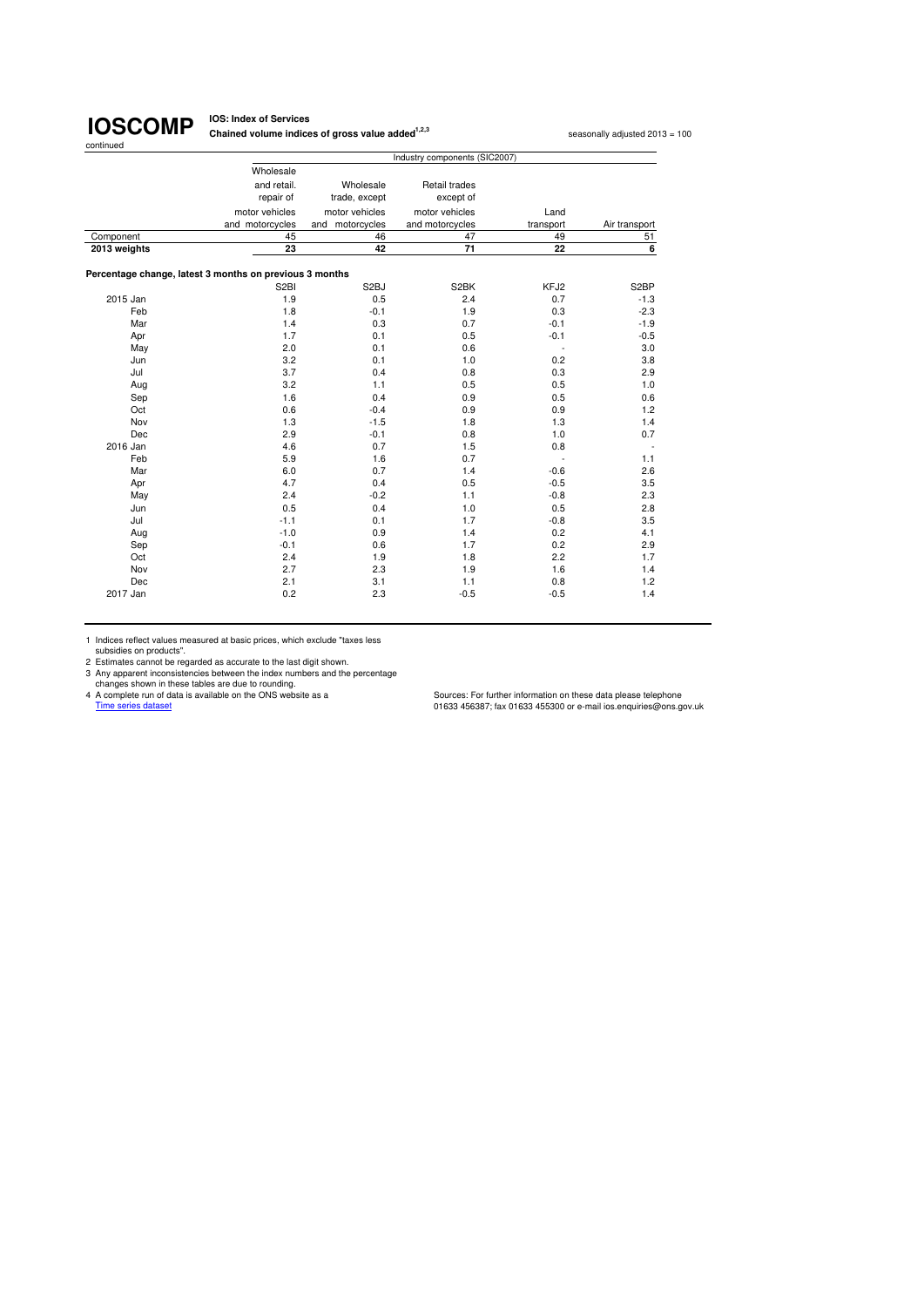# **IOSCOMP**

**IOS: Index of Services Chained volume indices of gross value added <sup>1,2,3</sup> seasonally adjusted 2013 = 100<br>
<b>Chained volume indices of gross value added** <sup>1,2,3</sup>

| continued    | Industry components (SIC2007)                                    |                               |                  |                   |                 |  |
|--------------|------------------------------------------------------------------|-------------------------------|------------------|-------------------|-----------------|--|
|              | Warehousing                                                      |                               |                  | Food and          | Publishing,     |  |
|              | and support                                                      | Postal                        |                  | beverage          | audiovisual and |  |
|              | activities for                                                   | and courier                   |                  | service           | broadcasting    |  |
|              | transportation                                                   | activities                    | Accommodation    | activities        | activities      |  |
| Component    | 52                                                               | 53                            | 55               | 56                | 58-60           |  |
| 2013 weights | 13                                                               | 8                             | 10               | 27                | 21              |  |
|              | S <sub>2</sub> L <sub>6</sub>                                    | S <sub>2</sub> L <sub>7</sub> | S <sub>2L9</sub> | S <sub>2</sub> LA | KFW8            |  |
| 2012         | 97.4                                                             | 98.4                          | 96.9             | 104.8             | 95.3            |  |
| 2013         | 100.0                                                            | 100.0<br>99.6                 | 100.0            | 100.0             | 100.0           |  |
| 2014<br>2015 | 108.6<br>107.1                                                   | 102.4                         | 102.8<br>113.3   | 103.2<br>105.4    | 96.4<br>105.0   |  |
| 2016         | 103.2                                                            | 104.6                         | 120.2            | 110.9             | 114.5           |  |
|              |                                                                  |                               |                  |                   |                 |  |
| 2015 Jan     | 108.6                                                            | 100.2                         | 107.4            | 103.3             | 102.0           |  |
| Feb          | 107.9                                                            | 99.3                          | 110.9            | 105.1             | 102.8           |  |
| Mar          | 109.2                                                            | 100.4                         | 114.9            | 106.3             | 102.1           |  |
| Apr          | 108.5                                                            | 101.3                         | 111.7            | 105.8             | 100.4           |  |
| May          | 108.2                                                            | 100.2                         | 111.1            | 105.0             | 104.1           |  |
| Jun          | 108.2                                                            | 102.2                         | 111.8            | 104.2             | 109.0           |  |
| Jul          | 107.2                                                            | 104.8                         | 113.0            | 104.6             | 105.7           |  |
| Aug          | 106.4                                                            | 103.8                         | 112.0            | 103.9             | 103.0           |  |
| Sep          | 107.2                                                            | 102.8                         | 115.8            | 106.2             | 104.2           |  |
| Oct          | 104.6                                                            | 104.1                         | 119.2            | 106.7             | 106.0           |  |
| Nov<br>Dec   | 106.0                                                            | 100.1                         | 115.1<br>116.9   | 106.8             | 107.7           |  |
| 2016 Jan     | 103.2                                                            | 110.0<br>106.7                | 114.4            | 107.6<br>107.7    | 113.3<br>109.0  |  |
| Feb          | 103.3<br>103.1                                                   | 105.3                         | 120.9            | 107.8             | 109.6           |  |
| Mar          | 102.1                                                            | 101.2                         | 120.3            | 107.7             | 111.7           |  |
| Apr          | 104.2                                                            | 102.8                         | 119.1            | 108.1             | 107.6           |  |
| May          | 102.1                                                            | 105.0                         | 119.2            | 110.5             | 108.4           |  |
| Jun          | 101.7                                                            | 102.9                         | 118.9            | 110.8             | 114.2           |  |
| Jul          | 103.4                                                            | 100.3                         | 119.3            | 109.8             | 119.4           |  |
| Aug          | 103.4                                                            | 103.9                         | 121.5            | 111.7             | 118.1           |  |
| Sep          | 102.7                                                            | 104.4                         | 117.8            | 113.8             | 119.4           |  |
| Oct          | 102.6                                                            | 105.7                         | 122.7            | 113.7             | 114.2           |  |
| Nov          | 104.1                                                            | 107.0                         | 123.1            | 114.5             | 116.9           |  |
| Dec          | 106.0                                                            | 110.6                         | 124.9            | 114.7             | 125.0           |  |
| 2017 Jan     | 106.5                                                            | 104.7                         | 120.5            | 114.9             | 115.8           |  |
|              | Percentage change, latest year on previous year                  |                               |                  |                   |                 |  |
|              | <b>S22C</b>                                                      | S22D                          | S22F             | <b>S22G</b>       | KFW7            |  |
| 2012         | 2.1                                                              | $-5.9$                        | 0.1              | 5.2               | 4.1             |  |
| 2013         | 2.6                                                              | 1.6                           | 3.2              | $-4.6$            | 4.9             |  |
| 2014         | 8.6<br>$-1.4$                                                    | $-0.4$<br>2.9                 | 2.8<br>10.2      | 3.2<br>2.1        | $-3.6$          |  |
| 2015<br>2016 | $-3.6$                                                           | 2.1                           | 6.1              | 5.2               | 9.0<br>9.0      |  |
|              |                                                                  |                               |                  |                   |                 |  |
|              | Percentage change, latest month on same month a year ago<br>S272 | S273                          | S275             | S276              | KFM4            |  |
| 2015 Jan     | 3.5                                                              | 4.3                           | 5.9              | 3.5               | 4.2             |  |
| Feb          | 2.8                                                              | 1.7                           | 10.9             | 3.8               | 7.8             |  |
| Mar          | 2.1                                                              | 0.4                           | 18.1             | 2.4               | 8.6             |  |
| Apr          | 3.6                                                              | 2.2                           | 10.3             | 3.2               | 5.0             |  |
| May          | 1.9                                                              | $-0.3$                        | 6.3              | 2.2               | 9.5             |  |
| Jun          | 1.3                                                              | 2.1                           | 9.7              | 1.0               | 15.2            |  |
| Jul          | $-1.7$                                                           | 4.8                           | 12.2             | 1.0               | 9.5             |  |
| Aug          | $-4.0$                                                           | 5.1                           | 8.7              | 0.3               | 6.7             |  |
| Sep          | $-2.9$                                                           | 1.6                           | 10.8             | 1.2               | 8.5             |  |
| Oct          | $-8.5$                                                           | 3.8                           | 13.3             | 2.8               | 8.9             |  |
| Nov          | $-4.9$                                                           | $-0.1$                        | 7.4              | 2.1               | 9.9             |  |
| Dec          | $-8.7$                                                           | 9.0                           | 9.3              | 2.3               | 14.2            |  |
| 2016 Jan     | $-4.8$                                                           | 6.5                           | 6.6              | 4.2               | 6.8             |  |
| Feb          | $-4.4$                                                           | 6.0                           | 9.0              | 2.6               | 6.6             |  |
| Mar          | $-6.4$                                                           | 0.8                           | 4.8              | 1.3               | 9.4             |  |
| Apr          | $-3.9$                                                           | 1.5                           | 6.7              | 2.1               | 7.2             |  |
| May<br>Jun   | $-5.7$<br>$-6.0$                                                 | 4.8<br>0.7                    | 7.3<br>6.4       | 5.2<br>6.3        | 4.1<br>4.7      |  |
| Jul          | $-3.6$                                                           | $-4.3$                        | 5.6              | 4.9               | 13.0            |  |
| Aug          | $-2.8$                                                           | 0.1                           | 8.5              | 7.5               | 14.7            |  |
| Sep          | $-4.2$                                                           | 1.6                           | 1.7              | 7.2               | 14.5            |  |
| Oct          | $-1.9$                                                           | 1.5                           | 3.0              | 6.6               | 7.7             |  |
| Nov          | $-1.8$                                                           | 6.9                           | 6.9              | 7.3               | 8.5             |  |
| Dec          | 2.8                                                              | 0.5                           | 6.9              | 6.6               | 10.3            |  |
| 2017 Jan     | 3.1                                                              | $-1.8$                        | 5.3              | 6.7               | 6.2             |  |

1 Indices reflect values measured at basic prices, which exclude "taxes less

subsidies on products".<br>
2 Estimates cannot be regarded as accurate to the last digit shown.<br>
3 Any apparent inconsistencies between the index numbers and the percentage<br>
changes shown in these tables are due to rounding.<br>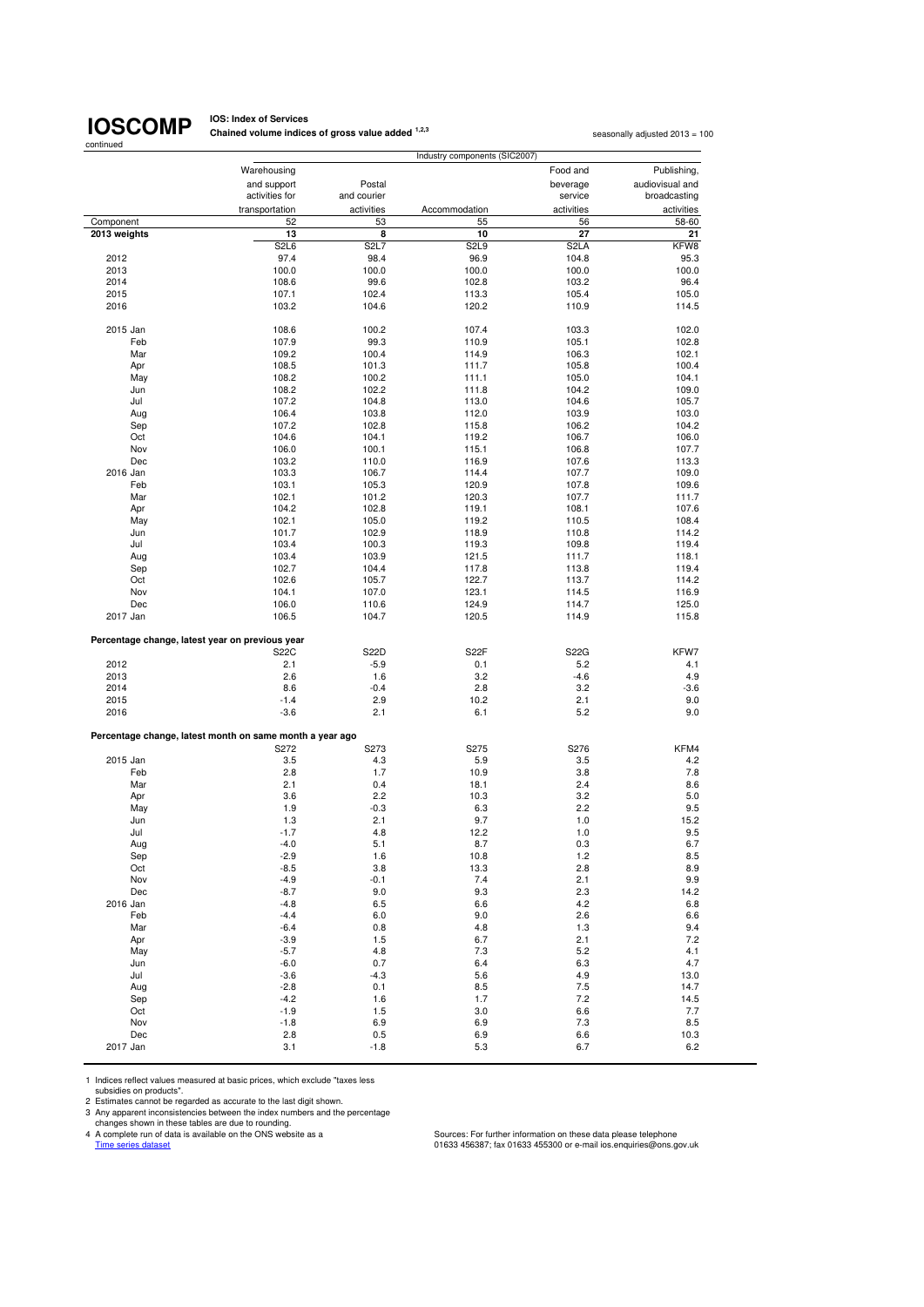**IOS: Index of Services Chained volume indices of gross value added <sup>1,2,3</sup> seasonally adjusted 2013 = 100** 

|              | Industry components (SIC2007)                                  |                   |                   |                   |                 |  |
|--------------|----------------------------------------------------------------|-------------------|-------------------|-------------------|-----------------|--|
|              | Warehousing                                                    |                   |                   | Food and          | Publishing,     |  |
|              | and support                                                    | Postal            |                   | beverage          | audiovisual and |  |
|              | activities for                                                 | and courier       |                   | service           | broadcasting    |  |
|              | transportation                                                 | activities        | Accommodation     | activities        | activities      |  |
| Component    | 52                                                             | 53                | 55                | 56                | 58-60           |  |
| 2013 weights | 13                                                             | 8                 | 10                | 27                | 21              |  |
|              |                                                                |                   |                   |                   |                 |  |
|              | Percentage change, latest month on previous month              |                   |                   |                   |                 |  |
|              | <b>S22C</b>                                                    | <b>S22D</b>       | S22F              | S22G              | KFW7            |  |
| 2015 Jan     | $-3.9$                                                         | $-0.7$            | 0.4               | $-1.7$            | 2.8             |  |
| Feb          | $-0.6$                                                         | $-0.8$            | 3.3               | 1.7               | 0.8             |  |
| Mar          | 1.2                                                            | 1.1               | 3.6               | 1.1               | $-0.6$          |  |
| Apr          | $-0.6$                                                         | 0.9               | $-2.8$            | $-0.4$            | $-1.7$          |  |
| May          | $-0.2$                                                         | $-1.2$            | $-0.5$            | $-0.8$            | 3.7             |  |
| Jun          |                                                                | 2.0               | 0.6               | $-0.7$            | 4.8             |  |
| Jul          | $-0.9$                                                         | 2.5               | 1.1               | 0.4               | -3.1            |  |
| Aug          | $-0.7$                                                         | $-0.9$            | $-0.8$            | $-0.7$            | $-2.5$          |  |
| Sep          | 0.7                                                            | $-0.9$            | 3.4               | 2.2               | 1.2             |  |
| Oct          | $-2.5$                                                         | 1.2               | 2.9               | 0.5               | 1.7             |  |
| Nov          | 1.4                                                            | $-3.8$            | $-3.4$            | 0.1               | 1.6             |  |
| Dec          | $-2.7$                                                         | 9.8               | 1.6               | 0.7               | 5.2             |  |
| 2016 Jan     | 0.2                                                            | $-3.0$            | $-2.1$            | 0.1               | $-3.8$          |  |
| Feb          | $-0.2$                                                         | $-1.3$            | 5.7               | 0.2               | 0.6             |  |
| Mar          | $-1.0$                                                         | $-3.9$            | $-0.5$            | $-0.2$            | 2.0             |  |
| Apr          | 2.0                                                            | 1.6               | $-1.0$            | 0.4               | $-3.7$          |  |
| May          | $-2.0$                                                         | 2.1               | 0.1               | 2.2               | 0.7             |  |
| Jun<br>Jul   | $-0.4$<br>1.6                                                  | $-2.0$<br>$-2.5$  | $-0.2$<br>0.3     | 0.3<br>$-0.9$     | 5.3<br>4.6      |  |
|              |                                                                | 3.6               | 1.8               | 1.8               | $-1.1$          |  |
| Aug<br>Sep   | $-0.7$                                                         | 0.5               | $-3.1$            | 1.9               | 1.1             |  |
| Oct          | $-0.1$                                                         | 1.2               | 4.2               | $-0.1$            | $-4.3$          |  |
| Nov          | 1.5                                                            | 1.3               | 0.3               | 0.7               | 2.3             |  |
| Dec          | 1.8                                                            | 3.3               | 1.5               | 0.2               | 7.0             |  |
| 2017 Jan     | 0.5                                                            | $-5.3$            | $-3.6$            | 0.2               | $-7.4$          |  |
|              |                                                                |                   |                   |                   |                 |  |
|              | Percentage change, latest 3 months on same 3 months a year ago |                   |                   |                   |                 |  |
|              | S <sub>2</sub> G <sub>G</sub>                                  | S <sub>2</sub> GH | S <sub>2</sub> GJ | S <sub>2</sub> GK | KFM6            |  |
| 2015 Jan     | 8.7                                                            | 0.7               | 7.7               | 4.0               | $-0.4$          |  |
| Feb          | 5.6                                                            | 2.3               | 9.1               | 3.9               | 3.3             |  |
| Mar          | 2.8                                                            | 2.1               | 11.5              | 3.2               | 6.9             |  |
| Apr          | 2.8                                                            | 1.4               | 13.1              | 3.1               | 7.1             |  |
| May          | 2.5                                                            | 0.8               | 11.4              | 2.6               | 7.7             |  |
| Jun          | 2.3                                                            | 1.3               | 8.7               | 2.1               | 9.9             |  |
| Jul          | 0.5                                                            | 2.2               | 9.3               | 1.4               | 11.4            |  |
| Aug          | $-1.5$                                                         | 4.0               | 10.2              | 0.7               | 10.5            |  |
| Sep          | $-2.9$                                                         | 3.8               | 10.6              | 0.8               | 8.2             |  |
| Oct          | $-5.2$                                                         | 3.5               | 11.0              | 1.4               | 8.0             |  |
| Nov          | $-5.5$                                                         | 1.8               | 10.5              | 2.0               | 9.1             |  |
| Dec          | $-7.4$                                                         | 4.2               | 10.0              | 2.4               | 11.0            |  |
| 2016 Jan     | $-6.2$                                                         | 5.1               | 7.7               | 2.9               | 10.3            |  |
| Feb          | $-6.0$                                                         | 7.2<br>4.4        | 8.3               | 3.0               | 9.2             |  |
| Mar<br>Apr   | $-5.2$<br>$-4.9$                                               | 2.7               | 6.8<br>6.8        | 2.7<br>2.0        | 7.6<br>7.8      |  |
| May          | $-5.3$                                                         | 2.3               | 6.2               | 2.9               | 6.9             |  |
| Jun          | $-5.2$                                                         | 2.3               | 6.8               | 4.5               | 5.3             |  |
| Jul          | $-5.1$                                                         | 0.3               | 6.4               | 5.5               | 7.3             |  |
| Aug          | $-4.2$                                                         | $-1.2$            | 6.8               | 6.2               | 10.7            |  |
| Sep          | $-3.5$                                                         | $-0.9$            | 5.2               | 6.5               | 14.1            |  |
| Oct          | $-3.0$                                                         | 1.1               | 4.3               | 7.1               | 12.3            |  |
| Nov          | $-2.6$                                                         | 3.3               | 3.8               | 7.0               | 10.2            |  |
| Dec          | $-0.3$                                                         | 2.9               | 5.6               | 6.8               | 8.9             |  |
| 2017 Jan     | 1.3                                                            | 1.7               | 6.4               | 6.9               | 8.4             |  |
|              |                                                                |                   |                   |                   |                 |  |

1 Indices reflect values measured at basic prices, which exclude "taxes less

subsidies on products". 2 Estimates cannot be regarded as accurate to the last digit shown.

3 Any apparent inconsistencies between the index numbers and the percentage<br>changes shown in these tables are due to rounding.<br>4 A complete run of data is available on the ONS website as a complete the Sources: For further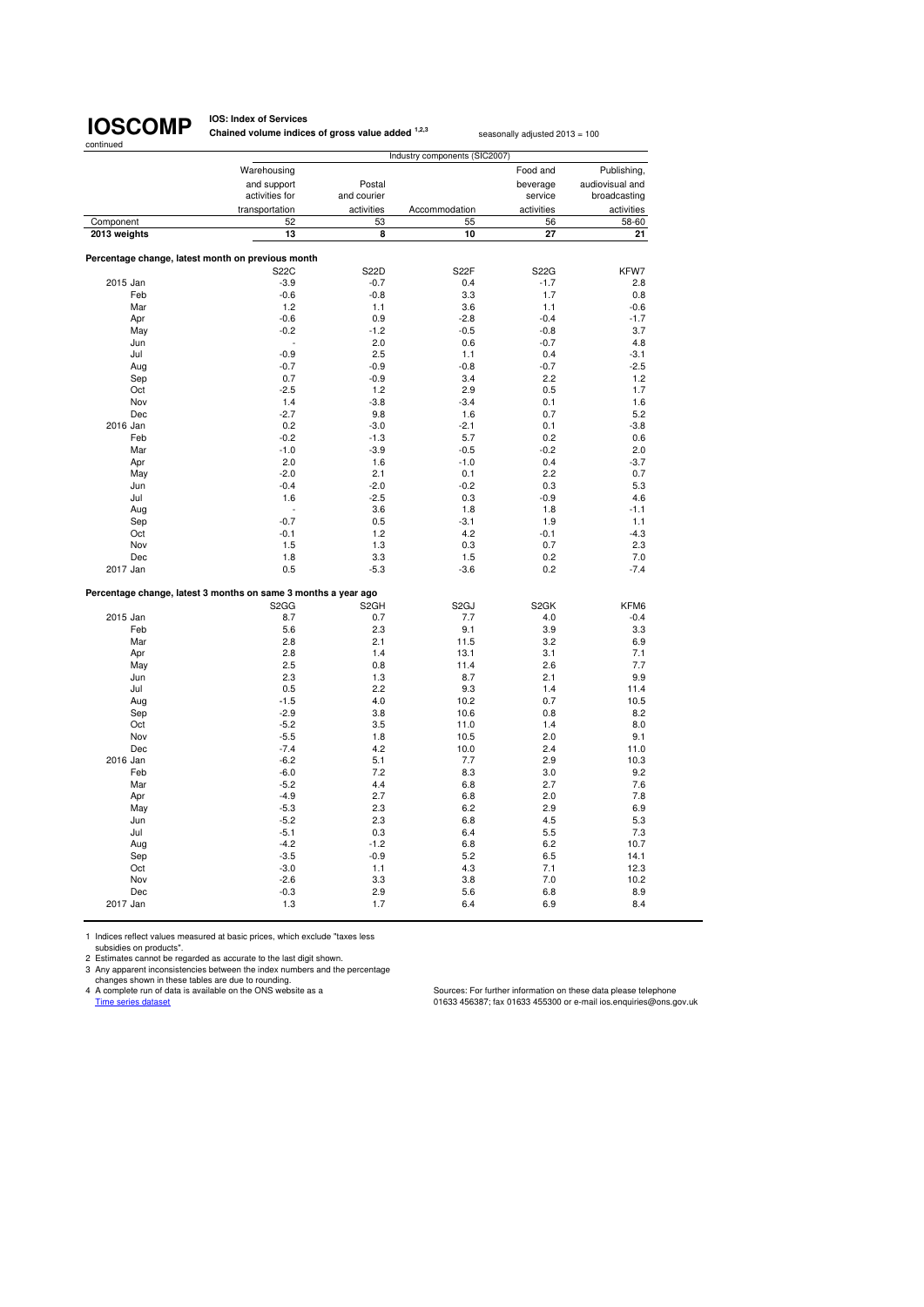**IOS: Index of Services Chained volume indices of gross value added<sup>1,2,3</sup> seasonally adjusted 2013 = 100** 

|              | Industry components (SIC2007)                           |                   |                   |            |                          |  |  |
|--------------|---------------------------------------------------------|-------------------|-------------------|------------|--------------------------|--|--|
|              | Warehousing                                             |                   |                   | Food and   | Publishing,              |  |  |
|              | and support                                             | Postal            |                   | beverage   | audiovisual and          |  |  |
|              | activities for                                          | and courier       |                   | service    | broadcasting             |  |  |
|              | transportation                                          | activities        | Accommodation     | activities | activities               |  |  |
| Component    | 52                                                      | 53                | 55                | 56         | 58-60                    |  |  |
| 2013 weights | 13                                                      | 8                 | 10                | 27         | 21                       |  |  |
|              | Percentage change, latest 3 months on previous 3 months |                   |                   |            |                          |  |  |
|              | S <sub>2</sub> BQ                                       | S <sub>2</sub> BR | S <sub>2</sub> BT | S2BU       | KFM8                     |  |  |
| 2015 Jan     | $-0.7$                                                  | 0.4               | 2.8               | 0.2        | 3.2                      |  |  |
| Feb          | $-2.0$                                                  | $-0.4$            | 2.6               | 0.1        | 4.3                      |  |  |
| Mar          | $-3.9$                                                  | $-0.5$            | 4.3               | 0.4        | 4.2                      |  |  |
| Apr          | $-2.3$                                                  | $-0.1$            | 5.0               | 1.3        | 2.0                      |  |  |
| May          | $-1.1$                                                  | 0.5               | 3.8               | 1.1        | 0.9                      |  |  |
| Jun          | $-0.2$                                                  | 1.3               | 0.4               | 0.1        | 2.2                      |  |  |
| Jul          | $-0.6$                                                  | 2.0               | $-0.5$            | $-1.0$     | 4.4                      |  |  |
| Aug          | $-1.2$                                                  | 2.9               | $-0.2$            | $-1.3$     | 3.6                      |  |  |
| Sep          | $-1.2$                                                  | 2.5               | 1.9               | $-0.1$     | $-0.2$                   |  |  |
| Oct          | $-1.7$                                                  | 1.2               | 3.3               | 0.9        | $-1.7$                   |  |  |
| Nov          | $-1.3$                                                  | $-1.2$            | 4.0               | 2.2        | 0.1                      |  |  |
| Dec          | $-2.2$                                                  | 0.9               | 3.0               | 2.0        | 4.5                      |  |  |
| 2016 Jan     | $-1.8$                                                  | 2.0               | $-0.2$            | 1.7        | 5.3                      |  |  |
| Feb          | $-2.6$                                                  | 4.9               | 0.6               | 1.1        | 4.4                      |  |  |
| Mar          | $-1.6$                                                  | $-0.3$            | 1.3               | 0.7        | 1.0                      |  |  |
| Apr          | $-1.0$                                                  | $-2.4$            | 4.0               | 0.5        | $-0.3$                   |  |  |
| May          | $-0.4$                                                  | $-4.0$            | 1.8               | 1.0        | $-1.2$                   |  |  |
| Jun          | $-0.2$                                                  | $-0.8$            | 0.4               | 1.9        | $\overline{\phantom{a}}$ |  |  |
| Jul          | $-0.8$                                                  | $-0.4$            | $-0.8$            | 2.3        | 4.0                      |  |  |
| Aug          |                                                         | $-0.6$            | 0.3               | 1.9        | 7.3                      |  |  |
| Sep          | 0.5                                                     | $-0.7$            | 0.4               | 1.8        | 8.1                      |  |  |
| Oct          | 0.5                                                     | 1.9               | 1.3               | 2.5        | 2.8                      |  |  |
| Nov          | 0.3                                                     | 3.3               | 1.1               | 2.9        | $-0.4$                   |  |  |
| Dec          | 1.1                                                     | 4.7               | 3.4               | 2.3        | $-0.2$                   |  |  |
| 2017 Jan     | 2.6                                                     | 2.6               | 1.8               | 1.4        | 1.7                      |  |  |

1 Indices reflect values measured at basic prices, which exclude "taxes less

subsidies on products".<br>
2 Estimates cannot be regarded as accurate to the last digit shown.<br>
3 Any apparent inconsistencies between the index numbers and the percentage<br>
2 Any apparent inconsistencies between the index nu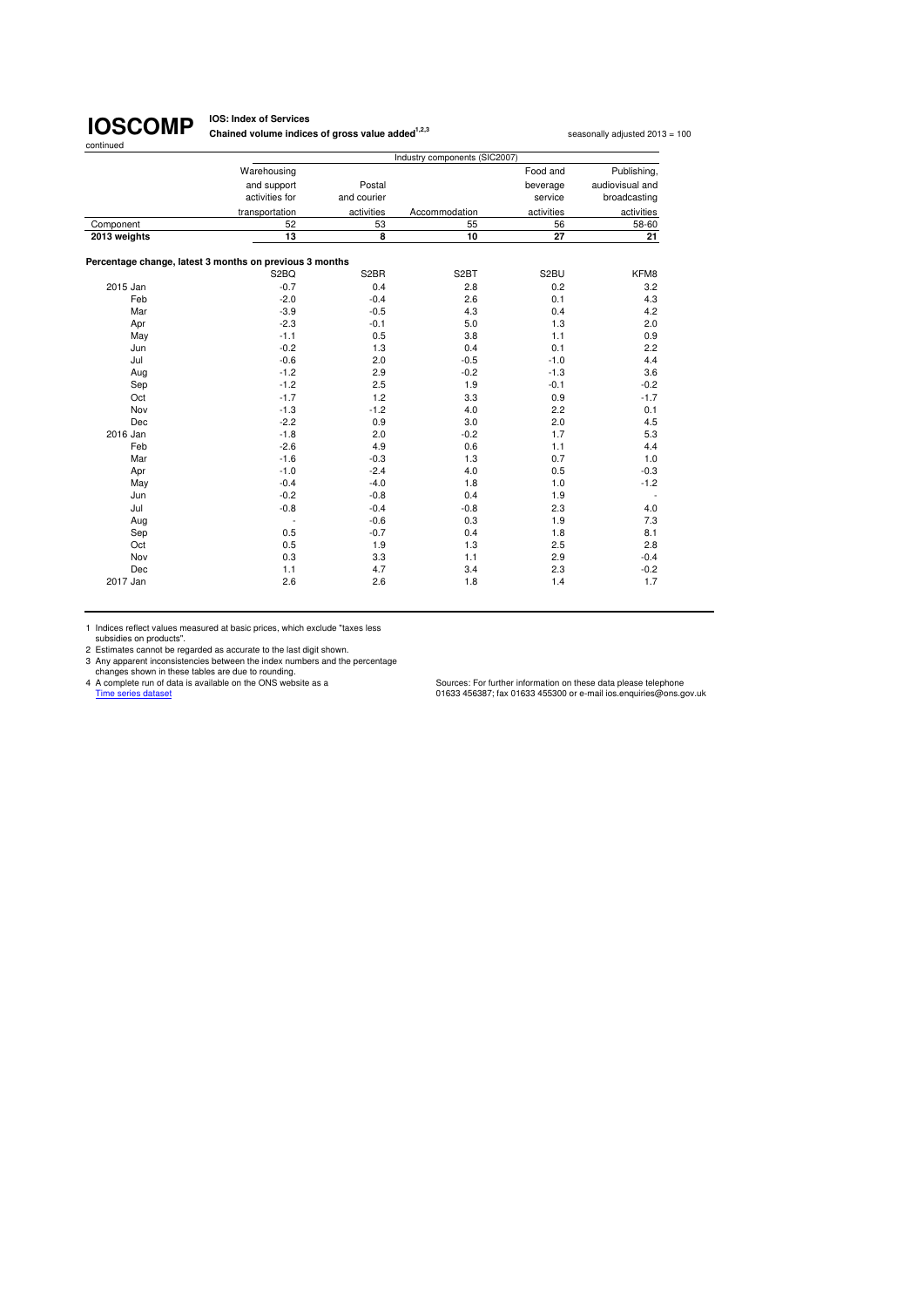# **IOSCOMP**

**IOS: Index of Services Chained volume indices of gross value added <sup>1,2,3</sup> seasonally adjusted 2013 = 100<br>
<b>Chained volume indices of gross value added** <sup>1,2,3</sup>

| continued                                                |                            | Industry components (SIC2007)   |                                       |                                        |               |  |
|----------------------------------------------------------|----------------------------|---------------------------------|---------------------------------------|----------------------------------------|---------------|--|
|                                                          |                            | Computer                        |                                       | Financial                              |               |  |
|                                                          | Telecom                    | programming,<br>consultancy and | Information<br>service                | service activities<br>except insurance | Real estate   |  |
|                                                          | -munications               | related activities              | activities                            | and pension funding                    | activities    |  |
| Component                                                | 61                         | 62                              | 63                                    | 64                                     | 68            |  |
| 2013 weights                                             | 23                         | 31                              | 4                                     | 56                                     | 155           |  |
|                                                          | S <sub>2</sub> LE<br>104.7 | S <sub>2LF</sub><br>96.5        | S <sub>2</sub> L <sub>G</sub><br>90.6 | S <sub>2LI</sub><br>105.5              | KFW4          |  |
| 2012<br>2013                                             | 100.0                      | 100.0                           | 100.0                                 | 100.0                                  | 98.1<br>100.0 |  |
| 2014                                                     | 95.5                       | 107.9                           | 104.6                                 | 95.8                                   | 103.6         |  |
| 2015                                                     | 98.6                       | 113.8                           | 110.3                                 | 97.3                                   | 105.2         |  |
| 2016                                                     | 95.8                       | 126.7                           | 111.8                                 | 99.4                                   | 106.1         |  |
| 2015 Jan                                                 | 96.2                       | 110.3                           | 111.2                                 | 99.5                                   | 104.4         |  |
| Feb                                                      | 97.8                       | 112.1                           | 112.3                                 | 99.5                                   | 104.5         |  |
| Mar                                                      | 100.1                      | 108.6                           | 111.0                                 | 98.8                                   | 104.7         |  |
| Apr                                                      | 99.3                       | 111.9                           | 109.2                                 | 97.8                                   | 105.1         |  |
| May                                                      | 99.9                       | 110.9                           | 119.5                                 | 96.7                                   | 105.0         |  |
| Jun                                                      | 99.2                       | 112.4                           | 110.5                                 | 95.9                                   | 105.2         |  |
| Jul                                                      | 97.9                       | 113.7                           | 110.9                                 | 95.5                                   | 105.4         |  |
| Aug                                                      | 102.1                      | 115.1                           | 104.9                                 | 95.6                                   | 105.6         |  |
| Sep                                                      | 98.4                       | 114.4                           | 108.9                                 | 96.2                                   | 105.6         |  |
| Oct                                                      | 97.8                       | 116.6                           | 108.5                                 | 96.5                                   | 105.5         |  |
| Nov                                                      | 97.2                       | 118.8                           | 111.5                                 | 97.2                                   | 105.4         |  |
| Dec                                                      | 98.0                       | 120.4                           | 105.1                                 | 98.3                                   |               |  |
| 2016 Jan                                                 | 97.9                       | 122.7                           |                                       | 98.7                                   | 105.9         |  |
|                                                          |                            |                                 | 110.3                                 |                                        | 105.9         |  |
| Feb                                                      | 95.9                       | 121.6                           | 116.0                                 | 98.8                                   | 106.3         |  |
| Mar                                                      | 94.6                       | 119.5                           | 108.6                                 | 98.6                                   | 106.4         |  |
| Apr                                                      | 96.6                       | 123.5                           | 114.8                                 | 98.5                                   | 106.3         |  |
| May                                                      | 92.2                       | 125.8                           | 111.8                                 | 98.7                                   | 106.0         |  |
| Jun                                                      | 94.9                       | 125.7                           | 108.9                                 | 99.3                                   | 105.9         |  |
| Jul                                                      | 95.3                       | 129.5                           | 108.2                                 | 99.5                                   | 105.8         |  |
| Aug                                                      | 94.8                       | 131.2                           | 112.9                                 | 99.8                                   | 106.1         |  |
| Sep                                                      | 95.8                       | 129.3                           | 113.1                                 | 100.0                                  | 105.9         |  |
| Oct                                                      | 97.3                       | 132.0                           | 110.7                                 | 100.2                                  | 106.0         |  |
| Nov                                                      | 95.7                       | 129.4                           | 115.2                                 | 100.3                                  | 106.1         |  |
| Dec                                                      | 98.0                       | 130.1                           | 111.7                                 | 100.4                                  | 106.4         |  |
| 2017 Jan                                                 | 97.2                       | 131.9                           | 114.7                                 | 100.6                                  | 106.5         |  |
| Percentage change, latest year on previous year          |                            |                                 |                                       |                                        |               |  |
|                                                          | <b>S22K</b>                | <b>S22L</b>                     | <b>S22M</b>                           | S22O                                   | KFW3          |  |
| 2012                                                     | $-0.3$                     | 5.9                             | 9.4                                   | $-1.7$                                 | 2.5           |  |
| 2013                                                     | $-4.5$                     | 3.6                             | 10.4                                  | $-5.2$                                 | 1.9           |  |
| 2014                                                     | $-4.5$                     | 7.9                             | 4.6                                   | $-4.2$                                 | 3.6           |  |
| 2015                                                     | 3.3                        | 5.5                             | 5.4                                   | 1.6                                    | 1.6           |  |
| 2016                                                     | $-2.9$                     | 11.4                            | 1.4                                   | 2.2                                    | 0.8           |  |
| Percentage change, latest month on same month a year ago |                            |                                 |                                       |                                        |               |  |
|                                                          | <b>S27A</b>                | <b>S27B</b>                     | <b>S27C</b>                           | <b>S27E</b>                            | KFK8          |  |
| 2015 Jan                                                 | 2.5                        | 5.0                             | 11.3                                  | 3.1                                    | 2.6           |  |
| Feb                                                      | 3.3                        | 8.3                             | 9.7                                   | 4.6                                    | 1.9           |  |
| Mar                                                      | 3.2                        | 5.9                             | 8.1                                   | 5.4                                    | 1.8           |  |
| Apr                                                      | 3.4                        | 5.1                             | 5.7                                   | 4.1                                    | 1.9           |  |
| May                                                      | 5.8                        | 2.1                             | 18.1                                  | 3.1                                    | 1.3           |  |
| Jun                                                      | 3.3                        | 4.3                             | 2.6                                   | 1.6                                    | 1.9           |  |
| Jul                                                      | 2.0                        | 4.5                             | 5.7                                   | 0.6                                    | 1.2           |  |
| Aug                                                      | 7.4                        | 4.9                             | 0.9                                   | 0.5                                    | 1.5           |  |
| Sep                                                      | 2.7                        | 4.0                             | 3.9                                   | 0.7                                    | 1.2           |  |
| Oct                                                      | 2.1                        | 4.0                             | 0.4                                   | $-0.9$                                 | 1.1           |  |
| Nov                                                      | 1.7                        | 8.1                             | 3.7                                   | $-1.7$                                 | 1.1           |  |
| Dec                                                      | 2.6                        | 9.5                             | $-3.7$                                | $-1.9$                                 | 1.5           |  |
| 2016 Jan                                                 | 1.8                        | 11.3                            | $-0.8$                                | $-0.8$                                 | 1.4           |  |
| Feb                                                      | $-1.9$                     | 8.5                             | 3.3                                   | $-0.7$                                 | 1.7           |  |
| Mar                                                      | $-5.5$                     | 10.1                            | $-2.2$                                | $-0.3$                                 | 1.6           |  |
|                                                          |                            |                                 |                                       |                                        |               |  |
| Apr                                                      | $-2.7$                     | 10.4                            | 5.1                                   | 0.8                                    | 1.2           |  |
| May                                                      | $-7.7$                     | 13.5                            | $-6.4$                                | 2.0                                    | 0.9           |  |
| Jun                                                      | $-4.3$                     | 11.8                            | $-1.4$                                | 3.5                                    | 0.6           |  |
| Jul                                                      | $-2.6$                     | 13.9                            | $-2.4$                                | 4.1                                    | 0.4           |  |
| Aug                                                      | $-7.1$                     | 14.0                            | 7.6                                   | 4.4                                    | 0.4           |  |
| Sep                                                      | $-2.6$                     | 13.0                            | 3.8                                   | 4.0                                    | 0.2           |  |
| Oct                                                      | $-0.5$                     | 13.2                            | 2.0                                   | 3.9                                    | 0.5           |  |
| Nov                                                      | $-1.5$                     | 8.9                             | 3.3                                   | 3.2                                    | 0.6           |  |
| Dec                                                      | ÷                          | 8.1                             | 6.3                                   | 2.1                                    | 0.5           |  |
| 2017 Jan                                                 | $-0.8$                     | 7.4                             | 4.0                                   | 2.0                                    | 0.6           |  |

1 Indices reflect values measured at basic prices, which exclude "taxes less

subsidies on products".<br>
2 Estimates cannot be regarded as accurate to the last digit shown.<br>
3 Any apparent inconsistencies between the index numbers and the percentage<br>
2 Any apparent inconsistencies between the index nu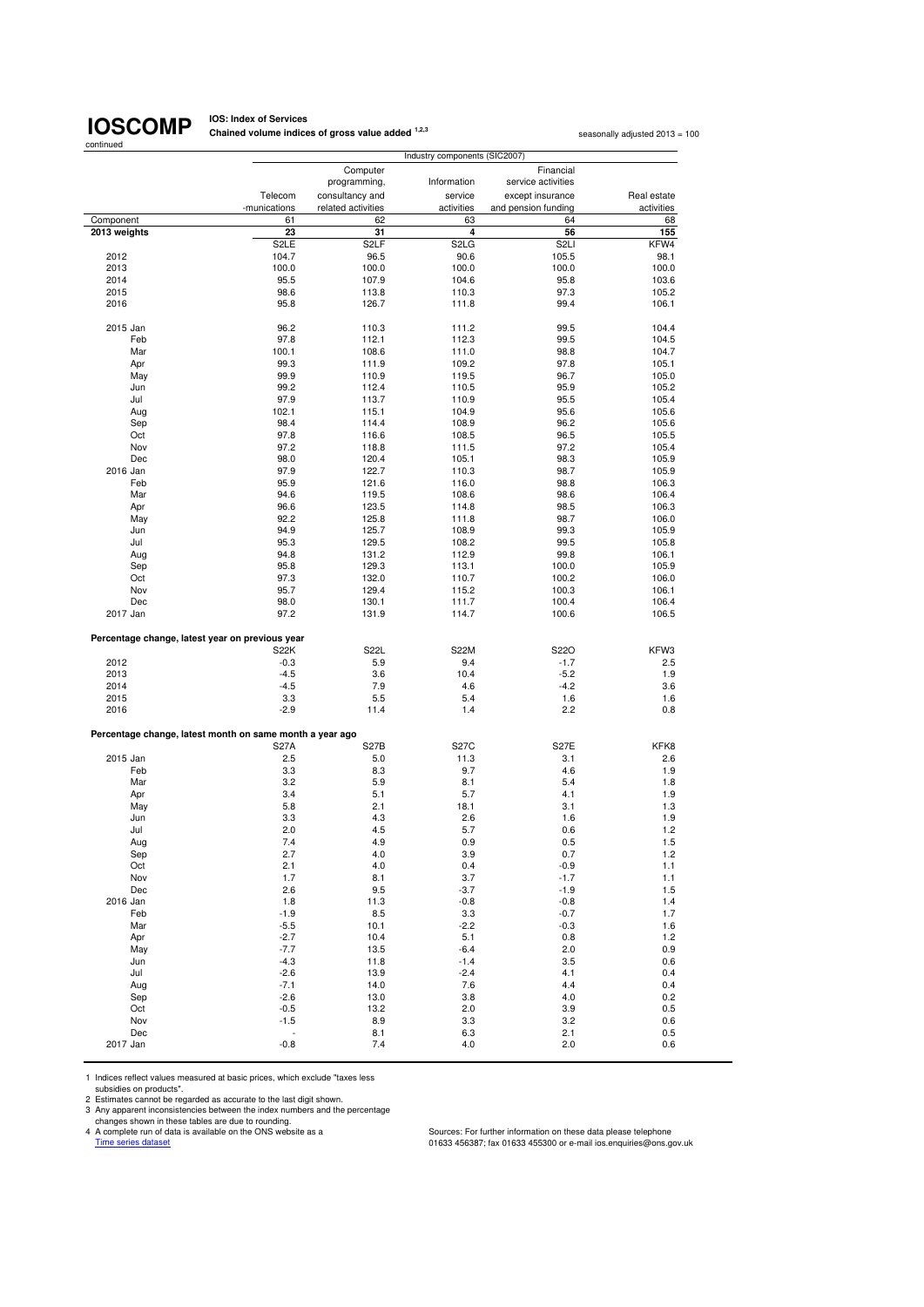**IOS: Index of Services Chained volume indices of gross value added <sup>1,2,3</sup> seasonally adjusted 2013 = 100** 

|                                                                |                         |                                       | Industry components (SIC2007) |                                         |                           |
|----------------------------------------------------------------|-------------------------|---------------------------------------|-------------------------------|-----------------------------------------|---------------------------|
|                                                                |                         | Computer<br>programming,              | Information                   | Financial<br>service activities         |                           |
|                                                                | Telecom<br>-munications | consultancy and<br>related activities | service<br>activities         | except insurance<br>and pension funding | Real estate<br>activities |
| Component                                                      | 61                      | 62                                    | 63                            | 64                                      | 68                        |
| 2013 weights                                                   | 23                      | 31                                    | 4                             | 56                                      | 155                       |
|                                                                |                         |                                       |                               |                                         |                           |
| Percentage change, latest month on previous month              | <b>S22K</b>             | <b>S22L</b>                           | <b>S22M</b>                   | S22O                                    | KFW3                      |
| 2015 Jan                                                       | 0.7                     | 0.3                                   | 1.9                           | $-0.7$                                  | 0.1                       |
| Feb                                                            | 1.6                     | 1.7                                   | 1.0                           | ٠                                       | 0.1                       |
| Mar                                                            | 2.4                     | $-3.1$                                | $-1.2$                        | $-0.7$                                  | 0.2                       |
| Apr                                                            | $-0.9$                  | 3.1                                   | $-1.6$                        | $-1.0$                                  | 0.3                       |
| May                                                            | 0.7                     | $-0.9$                                | 9.4                           | $-1.1$                                  | $-0.1$                    |
| Jun                                                            | $-0.8$                  | 1.4                                   | $-7.6$                        | $-0.8$                                  | 0.2                       |
| Jul                                                            | $-1.3$                  | 1.1                                   | 0.4                           | $-0.4$                                  | 0.2                       |
| Aug                                                            | 4.3                     | 1.2                                   | $-5.4$                        | 0.1                                     | 0.2                       |
| Sep                                                            | $-3.6$                  | $-0.6$                                | 3.8                           | 0.6                                     |                           |
| Oct                                                            | $-0.6$                  | 1.9                                   | $-0.4$                        | 0.3                                     | $-0.1$                    |
| Nov                                                            | $-0.6$                  | 1.9                                   | 2.7                           | 0.7                                     |                           |
| Dec                                                            | 0.9                     | 1.3                                   | $-5.7$                        | 1.2                                     | 0.4                       |
| 2016 Jan                                                       | $-0.1$                  | 2.0                                   | 5.0                           | 0.4                                     |                           |
| Feb                                                            | $-2.1$                  | $-0.9$                                | 5.2                           | 0.1                                     | 0.4                       |
| Mar                                                            | $-1.3$                  | $-1.7$                                | $-6.4$                        | $-0.2$                                  | 0.1                       |
| Apr                                                            | 2.1                     | 3.3                                   | 5.8                           | ÷,                                      | $-0.1$                    |
| May                                                            | $-4.5$                  | 1.9                                   | $-2.6$                        | 0.1                                     | $-0.3$                    |
| Jun                                                            | 2.9                     | $-0.1$                                | $-2.6$                        | 0.6                                     | $-0.1$                    |
| Jul                                                            | 0.4                     | 3.0                                   | $-0.6$                        | 0.2                                     | $-0.1$                    |
| Aug                                                            | $-0.5$                  | 1.3                                   | 4.3                           | 0.4                                     | 0.3                       |
| Sep                                                            | 1.0                     | $-1.4$                                | 0.1                           | 0.2                                     | $-0.2$                    |
| Oct                                                            | 1.5                     | 2.1                                   | $-2.1$                        | 0.2                                     | 0.2                       |
| Nov                                                            | $-1.6$                  | $-2.0$                                | 4.1                           | 0.1                                     | 0.1                       |
| Dec                                                            | 2.4                     | 0.5                                   | $-3.0$                        | 0.1                                     | 0.3                       |
| 2017 Jan                                                       | $-0.9$                  | 1.4                                   | 2.7                           | 0.3                                     | 0.1                       |
|                                                                |                         |                                       |                               |                                         |                           |
| Percentage change, latest 3 months on same 3 months a year ago | S <sub>2</sub> GO       | S <sub>2</sub> GP                     | S <sub>2</sub> GQ             | S <sub>2</sub> G <sub>S</sub>           | KFL <sub>2</sub>          |
| 2015 Jan                                                       | 1.7                     | 6.6                                   | 6.9                           | 1.9                                     | 2.9                       |
| Feb                                                            | 2.5                     | 6.6                                   | 8.1                           | 3.4                                     | 2.4                       |
| Mar                                                            | 3.0                     | 6.4                                   | 9.7                           | 4.4                                     | 2.1                       |
| Apr                                                            | 3.3                     | 6.4                                   | 7.8                           | 4.7                                     | 1.9                       |
| May                                                            | 4.1                     | 4.3                                   | 10.6                          | 4.2                                     | 1.7                       |
| Jun                                                            | 4.2                     | 3.8                                   | 8.7                           | 2.9                                     | 1.7                       |
| Jul                                                            | 3.7                     | 3.6                                   | 8.6                           | 1.8                                     | 1.5                       |
| Aug                                                            | 4.2                     | 4.6                                   | 3.1                           | 0.9                                     | 1.5                       |
| Sep                                                            | 4.0                     | 4.5                                   | 3.5                           | 0.6                                     | 1.3                       |
| Oct                                                            | 4.1                     | 4.3                                   | 1.7                           | 0.1                                     | 1.3                       |
| Nov                                                            | 2.2                     | 5.4                                   | 2.7                           | $-0.7$                                  | 1.1                       |
| Dec                                                            | 2.1                     | 7.2                                   | 0.1                           | $-1.5$                                  | 1.2                       |
| 2016 Jan                                                       | 2.0                     | 9.6                                   | $-0.3$                        | $-1.5$                                  | 1.3                       |
| Feb                                                            | 0.8                     | 9.7                                   | $-0.4$                        | $-1.2$                                  | 1.5                       |
| Mar                                                            | $-1.9$                  | 9.9                                   | 0.1                           | $-0.6$                                  | 1.6                       |
| Apr                                                            | $-3.4$                  | 9.6                                   | 2.1                           | $-0.1$                                  | 1.5                       |
| May                                                            | $-5.3$                  | 11.3                                  | $-1.3$                        | 0.8                                     | 1.2                       |
| Jun                                                            | $-4.9$                  | 11.9                                  | $-1.1$                        | 2.1                                     | 0.9                       |
| Jul                                                            | $-4.9$                  | 13.0                                  | $-3.5$                        | 3.2                                     | 0.6                       |
|                                                                |                         |                                       | 1.2                           | 4.0                                     | 0.5                       |
| Aug                                                            | $-4.7$                  | 13.2                                  |                               |                                         |                           |
| Sep                                                            | $-4.1$                  | 13.6                                  | 2.9                           | 4.2                                     | 0.3                       |
| Oct                                                            | $-3.5$                  | 13.4                                  | 4.4                           | 4.1                                     | 0.4                       |
| Nov                                                            | $-1.6$                  | 11.7                                  | 3.0                           | 3.7                                     | 0.5                       |
| Dec<br>2017 Jan                                                | $-0.7$<br>$-0.8$        | 10.0                                  | 3.8<br>4.5                    | 3.1<br>2.4                              | 0.6<br>0.6                |

1 Indices reflect values measured at basic prices, which exclude "taxes less<br>subsidies on products".<br>2 Estimates cannot be regarded as accurate to the last digit shown.<br>3 Any apparent inconsistencies between the index numb

Time series data is available on the ONS website as a<br>
A complete run of data is available on the ONS website as a<br>
Time series dataset dataset of data is available on the ONS website as a<br>
O1633 456387; fax 01633 456300 o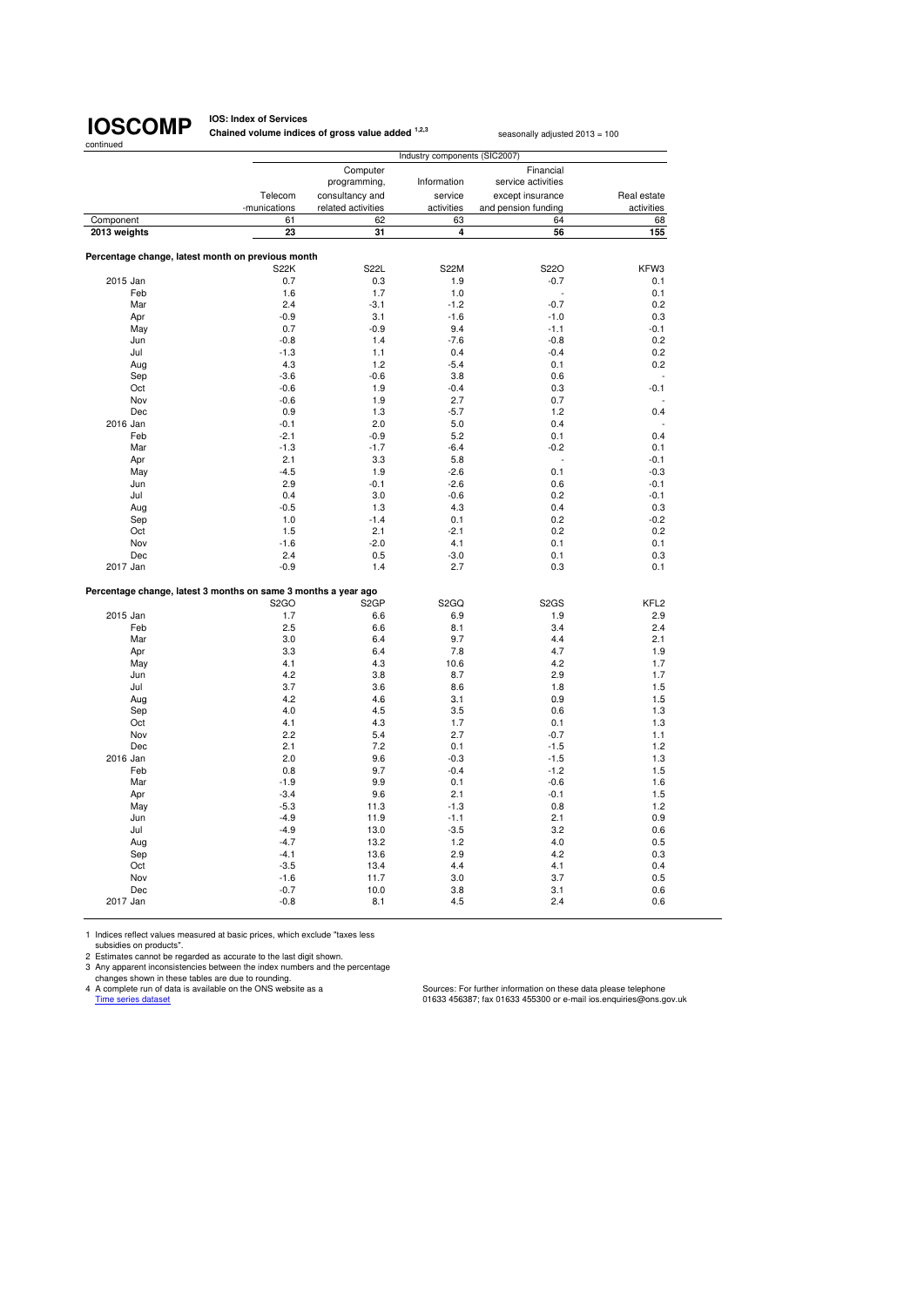**IOS: Index of Services Chained volume indices of gross value added <sup>1,2,3</sup> seasonally adjusted 2013 = 100** 

|                                                         | Industry components (SIC2007) |                               |                |                          |                |  |
|---------------------------------------------------------|-------------------------------|-------------------------------|----------------|--------------------------|----------------|--|
|                                                         |                               | Computer                      |                | Financial                |                |  |
|                                                         |                               | programming,                  | Information    | service activities       |                |  |
|                                                         | Telecom                       | consultancy and               | service        | except insurance         | Real estate    |  |
|                                                         | -munications                  | related activities            | activities     | and pension funding      | activities     |  |
| Component                                               | 61                            | 62                            | 63             | 64                       | 68             |  |
| 2013 weights                                            | 23                            | 31                            | $\overline{4}$ | 56                       | 155            |  |
| Percentage change, latest 3 months on previous 3 months |                               |                               |                |                          |                |  |
|                                                         | S2BY                          | S <sub>2</sub> B <sub>Z</sub> | <b>S2C2</b>    | <b>S2C4</b>              | KFL4           |  |
| 2015 Jan                                                | 0.3                           | $-0.5$                        | 3.4            | 3.7                      | 0.1            |  |
| Feb                                                     | 0.9                           | 0.1                           | 3.8            | 2.6                      | 0.1            |  |
| Mar                                                     | 2.5                           | $-0.3$                        | 3.0            | 0.5                      | 0.2            |  |
| Apr                                                     | 3.4                           | 0.8                           | 1.5            | $-0.8$                   | 0.4            |  |
| May                                                     | 3.4                           | $-0.3$                        | 2.2            | $-2.0$                   | 0.5            |  |
| Jun                                                     | 1.4                           | 1.3                           | 1.4            | $-2.5$                   | 0.5            |  |
| Jul                                                     | $-0.1$                        | 1.3                           | 2.5            | $-2.7$                   | 0.4            |  |
| Aug                                                     | $-0.1$                        | 3.0                           | $-4.0$         | $-2.2$                   | 0.5            |  |
| Sep                                                     | $\overline{a}$                | 2.4                           | $-4.3$         | $-1.1$                   | 0.4            |  |
| Oct                                                     | 0.4                           | 2.7                           | $-5.4$         | $\overline{\phantom{a}}$ | 0.3            |  |
| Nov                                                     | $-1.9$                        | 2.6                           | 0.8            | 1.0                      | 0.1            |  |
| Dec                                                     | $-1.8$                        | 3.7                           | 0.1            | 1.7                      | $\overline{a}$ |  |
| 2016 Jan                                                | $-1.7$                        | 4.6                           | 1.4            | 2.1                      | 0.2            |  |
| Feb                                                     | $-0.5$                        | 4.2                           | 0.8            | 2.0                      | 0.5            |  |
| Mar                                                     | $-1.5$                        | 2.3                           | 3.0            | 1.4                      | 0.6            |  |
| Apr                                                     | $-2.0$                        | 0.8                           | 3.9            | 0.6                      | 0.6            |  |
| May                                                     | $-2.9$                        | 1.2                           | 1.2            | $\overline{\phantom{a}}$ | 0.2            |  |
| Jun                                                     | $-1.6$                        | 3.1                           | 0.2            | 0.2                      | $-0.1$         |  |
| Jul                                                     | $-1.6$                        | 4.5                           | $-3.1$         | 0.5                      | $-0.4$         |  |
| Aug                                                     | 0.6                           | 4.7                           | $-1.5$         | 0.9                      | $-0.3$         |  |
| Sep                                                     | 0.8                           | 4.0                           | $-0.4$         | 1.0                      | $-0.1$         |  |
| Oct                                                     | 1.9                           | 3.0                           | 2.3            | 0.9                      | 0.1            |  |
| Nov                                                     | 1.3                           | 1.2                           | 2.7            | 0.7                      | 0.1            |  |
| Dec                                                     | 1.7                           | 0.4                           | 1.0            | 0.5                      | 0.2            |  |
| 2017 Jan                                                | 1.0                           | $-0.3$                        | 1.4            | 0.4                      | 0.3            |  |

1 Indices reflect values measured at basic prices, which exclude "taxes less subsidies on products".

2 Estimates cannot be regarded as accurate to the last digit shown.<br>
2 Any apparent inconsistencies between the index numbers and the percentage<br>
changes shown in these tables are due to rounding.<br>
4 A complete run of data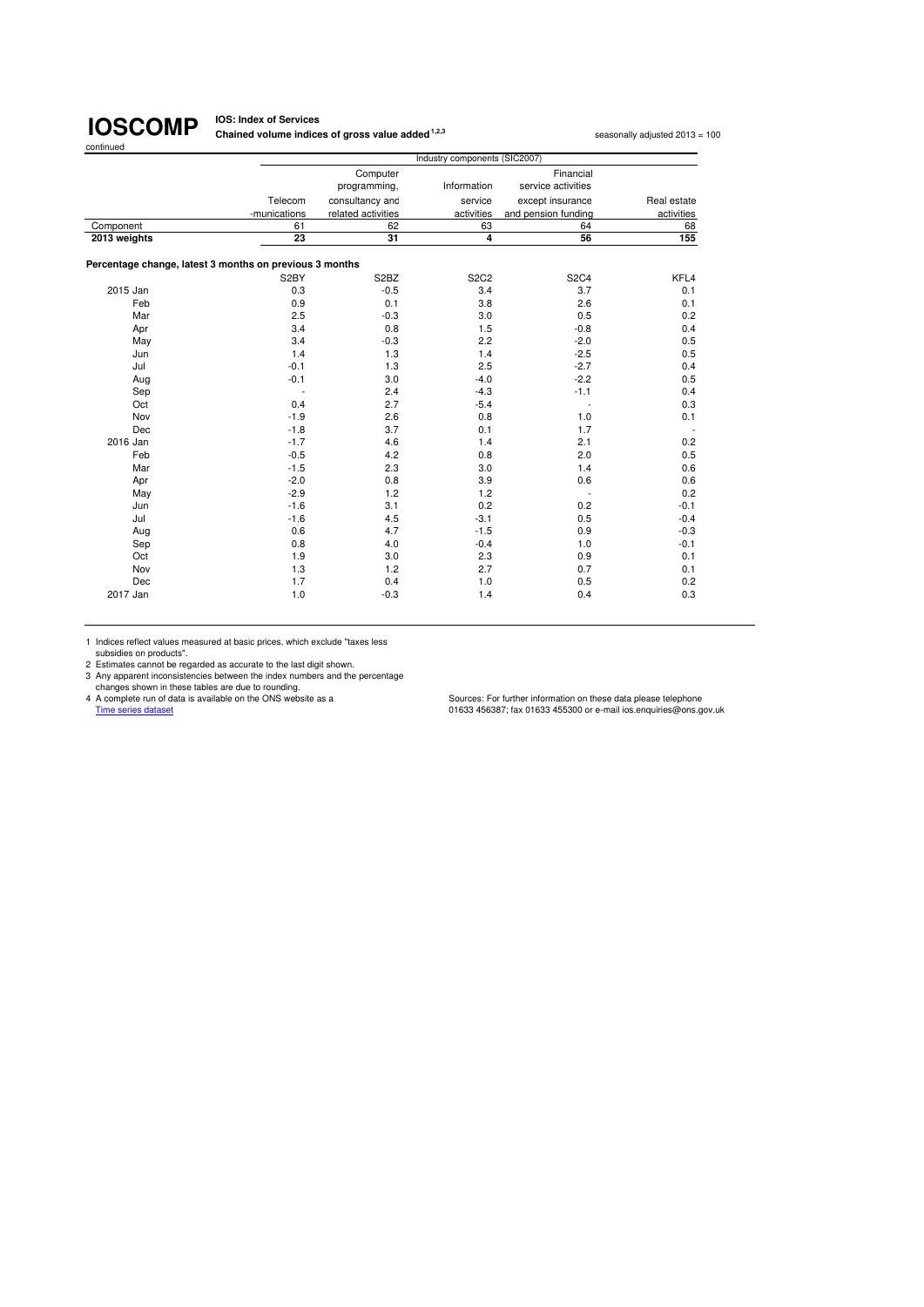# continued

**IOSCOMP** Chained volume indices of gross value added <sup>1,2,3</sup> seasonally adjusted 2013 = 100<br>
seasonally adjusted 2013 = 100

|                                                          |                  |                          | Industry components (SIC2007) |              |                          |
|----------------------------------------------------------|------------------|--------------------------|-------------------------------|--------------|--------------------------|
|                                                          |                  |                          |                               |              |                          |
|                                                          |                  |                          |                               | Public admin |                          |
|                                                          | Other            |                          | Administrative                | and defence; |                          |
|                                                          | professional     | Other professional       | and support                   | compulsory   |                          |
|                                                          | service          | scientific and technical | service                       | social       |                          |
|                                                          |                  |                          |                               |              |                          |
|                                                          | activities       | activities               | activities                    | security     | Education                |
| Component                                                | 69-71            | 73-75                    | 77-82                         | 84           | 85                       |
| 2013 weights                                             | 67               | 18                       | 59                            | 66           | 80                       |
|                                                          | KFX6             | KFY2                     | S <sub>2</sub> L <sub>Z</sub> | S2M9         | S2MB                     |
| 2012                                                     | 92.9             | 98.7                     | 95.1                          | 102.2        | 99.6                     |
| 2013                                                     | 100.0            | 100.0                    | 100.0                         | 100.0        | 100.0                    |
| 2014                                                     | 106.8            | 107.3                    | 109.7                         | 98.4         | 101.2                    |
| 2015                                                     | 112.0            | 110.2                    | 115.2                         | 96.0         | 102.0                    |
| 2016                                                     | 116.5            | 116.6                    | 118.3                         | 94.3         | 102.0                    |
|                                                          |                  |                          |                               |              |                          |
| 2015 Jan                                                 | 109.5            | 112.4                    | 112.5                         | 97.4         | 101.7                    |
| Feb                                                      | 109.5            | 109.4                    | 112.8                         | 97.2         | 101.7                    |
|                                                          |                  |                          |                               |              |                          |
| Mar                                                      | 109.7            | 111.4                    | 115.2                         | 96.9         | 101.8                    |
| Apr                                                      | 111.2            | 104.6                    | 114.4                         | 96.6         | 101.8                    |
| May                                                      | 112.2            | 108.0                    | 113.3                         | 96.2         | 101.9                    |
| Jun                                                      | 112.5            | 111.0                    | 114.8                         | 95.8         | 102.0                    |
| Jul                                                      | 111.6            | 109.1                    | 117.4                         | 95.4         | 102.2                    |
| Aug                                                      | 111.5            | 108.0                    | 116.5                         | 95.4         | 102.3                    |
| Sep                                                      | 114.5            | 110.1                    | 117.2                         | 95.3         | 102.3                    |
|                                                          |                  |                          |                               |              |                          |
| Oct                                                      | 114.1            | 112.9                    | 116.6                         | 95.2         | 102.1                    |
| Nov                                                      | 114.1            | 111.9                    | 116.5                         | 95.2         | 102.1                    |
| Dec                                                      | 113.9            | 113.6                    | 115.7                         | 95.1         | 102.3                    |
| 2016 Jan                                                 | 111.9            | 115.0                    | 116.1                         | 95.0         | 102.5                    |
| Feb                                                      | 113.7            | 111.8                    | 117.1                         | 94.9         | 102.5                    |
| Mar                                                      | 115.0            | 110.0                    | 116.8                         | 94.6         | 101.7                    |
| Apr                                                      | 116.6            | 115.3                    | 118.3                         | 94.5         | 101.4                    |
| May                                                      | 115.9            | 117.9                    | 116.4                         | 94.3         | 101.8                    |
|                                                          |                  |                          |                               |              |                          |
| Jun                                                      | 116.8            | 116.3                    | 117.6                         | 94.2         | 101.8                    |
| Jul                                                      | 117.3            | 117.5                    | 117.9                         | 94.1         | 101.6                    |
| Aug                                                      | 117.3            | 116.5                    | 118.5                         | 94.1         | 101.5                    |
| Sep                                                      | 117.6            | 117.0                    | 120.3                         | 94.0         | 101.9                    |
| Oct                                                      | 117.9            | 118.0                    | 120.4                         | 93.9         | 102.1                    |
| Nov                                                      | 119.9            | 120.6                    | 120.7                         | 93.9         | 102.3                    |
| Dec                                                      | 118.7            | 123.1                    | 119.8                         | 93.8         | 102.3                    |
| 2017 Jan                                                 | 121.9            | 118.5                    | 120.5                         | 93.7         | 102.3                    |
|                                                          |                  |                          |                               |              |                          |
| Percentage change, latest year on previous year          |                  |                          |                               | S23F         |                          |
|                                                          | KFX5             | KFX9                     | S237                          |              | S <sub>23</sub> H        |
| 2012                                                     | 3.9              | 6.6                      | 8.2                           | $-1.4$       | 3.0                      |
| 2013                                                     | 7.6              | 1.3                      | 5.1                           | $-2.2$       | 0.4                      |
| 2014                                                     | 6.8              | 7.3                      | 9.7                           | $-1.6$       | 1.2                      |
| 2015                                                     | 4.9              | 2.7                      | 5.1                           | $-2.5$       | 0.8                      |
| 2016                                                     | 4.0              | 5.8                      | 2.7                           | $-1.8$       | -0.1                     |
| Percentage change, latest month on same month a year ago |                  |                          |                               |              |                          |
|                                                          | KFO <sub>6</sub> | KFQ2                     | <b>S27V</b>                   | S285         | S287                     |
| 2015 Jan                                                 | 7.5              | 11.8                     | 7.3                           | $-1.5$       | 1.5                      |
| Feb                                                      | 5.8              | 5.5                      | 7.0                           | $-1.5$       |                          |
|                                                          |                  |                          |                               |              | 1.3                      |
| Mar                                                      | 4.2              | 4.0                      | 7.9                           | $-1.6$       | 1.1                      |
| Apr                                                      | 6.2              | $-3.2$                   | 6.0                           | $-2.2$       | 0.6                      |
| May                                                      | 6.5              | 2.5                      | 3.5                           | $-2.3$       | 0.6                      |
| Jun                                                      | 5.0              | 3.5                      | 4.2                           | $-2.5$       | 0.6                      |
| Jul                                                      | 4.0              | $-0.6$                   | 5.1                           | $-3.1$       | 0.4                      |
| Aug                                                      | 4.0              | 0.6                      | 5.1                           | $-3.1$       | 0.6                      |
| Sep                                                      | 5.7              | 2.2                      | 5.2                           | $-3.1$       | 0.7                      |
| Oct                                                      | 2.8              | 6.5                      | 3.3                           | $-3.1$       | 0.7                      |
| Nov                                                      |                  | $-0.4$                   | 4.5                           | $-3.0$       |                          |
|                                                          | 3.6              |                          |                               |              | 0.8                      |
| Dec                                                      | 3.6              | 1.5                      | 2.1                           | $-2.9$       | 0.8                      |
| 2016 Jan                                                 | 2.2              | 2.4                      | 3.2                           | $-2.5$       | 0.8                      |
| Feb                                                      | 3.8              | 2.2                      | 3.8                           | $-2.4$       | 0.7                      |
| Mar                                                      | 4.9              | $-1.3$                   | 1.4                           | $-2.4$       | $-0.1$                   |
| Apr                                                      | 4.9              | 10.3                     | 3.4                           | $-2.2$       | $-0.4$                   |
| May                                                      | 3.3              | 9.1                      | 2.7                           | $-2.0$       | $-0.1$                   |
| Jun                                                      | 3.8              | 4.8                      | 2.4                           | $-1.7$       | $-0.2$                   |
| Jul                                                      | 5.1              | 7.7                      | 0.5                           | $-1.3$       | $-0.6$                   |
|                                                          |                  |                          |                               |              |                          |
| Aug                                                      | 5.2              | 7.9                      | 1.7                           | $-1.3$       | $-0.8$                   |
| Sep                                                      | 2.7              | 6.2                      | 2.6                           | $-1.3$       | $-0.4$                   |
| Oct                                                      | 3.4              | 4.6                      | 3.3                           | $-1.4$       | $\overline{\phantom{a}}$ |
| Nov                                                      | 5.1              | 7.8                      | 3.6                           | $-1.3$       | 0.1                      |
| Dec                                                      | 4.2              | 8.4                      | 3.5                           | $-1.4$       |                          |
| 2017 Jan                                                 | 9.0              | 3.0                      | 3.8                           | $-1.3$       | $-0.2$                   |

1 Indices reflect values measured at basic prices, which exclude "taxes less<br>
2 Estimates can products".<br>
2 Estimates cannot be regarded as accurate to the last digit shown.<br>
2 Any apparent inconsistencies between the inde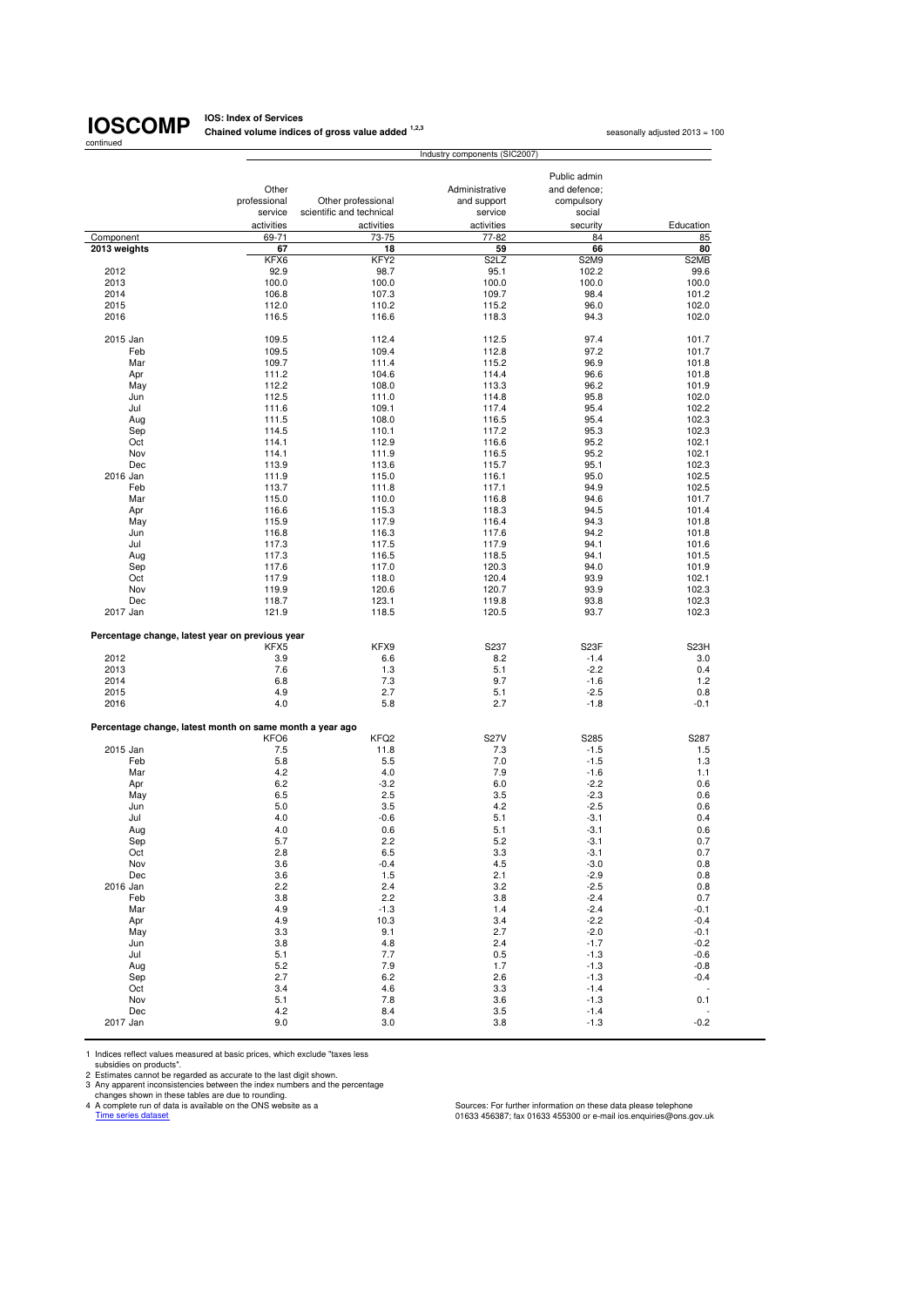**IOS: Index of Services Chained volume indices of gross value added <sup>1,2,3</sup> seasonally adjusted 2013 = 100** 

|                                                                |                  |                          | Industry components (SIC2007) |                   |                   |
|----------------------------------------------------------------|------------------|--------------------------|-------------------------------|-------------------|-------------------|
|                                                                |                  |                          |                               |                   |                   |
|                                                                |                  |                          |                               | Public admin      |                   |
|                                                                | Other            |                          | Administrative                | and defence;      |                   |
|                                                                | professional     | Other professional       | and support                   | compulsory        |                   |
|                                                                | service          | scientific and technical | service                       | social            |                   |
|                                                                | activities       | activities               | activities                    | security          | Education         |
| Component                                                      | 69-71            | 73-75                    | 77-82                         | 84                | 85                |
|                                                                |                  |                          |                               |                   |                   |
| 2013 weights                                                   | 67               | 18                       | 59                            | 66                | 80                |
|                                                                |                  |                          |                               |                   |                   |
| Percentage change, latest month on previous month              |                  |                          |                               |                   |                   |
|                                                                | KFX5             | KFX9                     | S237                          | S <sub>23</sub> F | S <sub>23</sub> H |
| 2015 Jan                                                       | $-0.4$           | 0.4                      | $-0.7$                        | $-0.5$            | 0.1               |
| Feb                                                            |                  | $-2.6$                   | 0.2                           | $-0.2$            | 0.1               |
| Mar                                                            | 0.1              | 1.9                      | 2.1                           | $-0.3$            | 0.1               |
| Apr                                                            | 1.4              | $-6.2$                   | $-0.7$                        | $-0.3$            |                   |
| May                                                            | 0.9              | 3.3                      | $-1.0$                        | $-0.4$            | 0.1               |
| Jun                                                            | 0.2              | 2.7                      | 1.3                           | $-0.5$            | 0.1               |
| Jul                                                            | $-0.9$           | $-1.6$                   | 2.3                           | $-0.5$            | 0.1               |
| Aug                                                            | ÷.               | $-1.0$                   | $-0.8$                        | ÷,                | 0.2               |
| Sep                                                            | 2.6              | 1.9                      | 0.7                           | $-0.1$            | ÷,                |
| Oct                                                            | $-0.3$           | 2.5                      | $-0.5$                        | $-0.1$            | $-0.2$            |
|                                                                |                  |                          |                               |                   |                   |
| Nov                                                            |                  | $-0.9$                   | $-0.1$                        | $-0.1$            | 0.1               |
| Dec                                                            | $-0.1$           | 1.6                      | $-0.7$                        | $-0.1$            | 0.2               |
| 2016 Jan                                                       | $-1.8$           | 1.2                      | 0.3                           | $-0.1$            | 0.2               |
| Feb                                                            | 1.6              | $-2.8$                   | 0.8                           | $-0.1$            | $-0.1$            |
| Mar                                                            | 1.2              | $-1.6$                   | $-0.2$                        | $-0.2$            | $-0.7$            |
| Apr                                                            | 1.4              | 4.8                      | 1.3                           | $-0.2$            | $-0.4$            |
| May                                                            | $-0.6$           | 2.3                      | $-1.6$                        | $-0.2$            | 0.5               |
| Jun                                                            | 0.8              | $-1.4$                   | 1.0                           | $-0.1$            |                   |
| Jul                                                            | 0.4              | 1.1                      | 0.3                           |                   | $-0.2$            |
|                                                                |                  | $-0.8$                   | 0.5                           |                   | $-0.1$            |
| Aug                                                            |                  |                          |                               |                   |                   |
| Sep                                                            | 0.2              | 0.4                      | 1.6                           | $-0.1$            | 0.4               |
| Oct                                                            | 0.3              | 0.9                      | 0.1                           | $-0.1$            | 0.2               |
| Nov                                                            | 1.6              | 2.1                      | 0.2                           |                   | 0.2               |
| Dec                                                            | $-1.0$           | 2.1                      | $-0.7$                        | $-0.1$            | ä,                |
| 2017 Jan                                                       | 2.7              | $-3.8$                   | 0.6                           | $-0.1$            | $-0.1$            |
|                                                                |                  |                          |                               |                   |                   |
| Percentage change, latest 3 months on same 3 months a year ago |                  |                          |                               |                   |                   |
|                                                                | KFO <sub>8</sub> | KFQ4                     | S <sub>2</sub> HB             | S <sub>2</sub> HJ | S <sub>2HL</sub>  |
| 2015 Jan                                                       | 8.7              | 10.7                     | 7.3                           | $-1.0$            | 1.4               |
| Feb                                                            | 7.8              | 8.9                      | 7.6                           | $-1.3$            | 1.4               |
| Mar                                                            | 5.8              | 7.0                      | 7.4                           | $-1.5$            | 1.3               |
| Apr                                                            | 5.4              | 2.0                      | 7.0                           | $-1.8$            | 1.0               |
| May                                                            | 5.6              | 1.1                      | 5.8                           | $-2.0$            | 0.8               |
| Jun                                                            | 5.9              | 0.9                      | 4.6                           | $-2.3$            | 0.6               |
| Jul                                                            | 5.2              | 1.8                      | 4.3                           | $-2.6$            | 0.5               |
|                                                                |                  |                          |                               |                   |                   |
| Aug                                                            | 4.3              | 1.1                      | 4.8                           | $-2.9$            | 0.5               |
| Sep                                                            | 4.6              | 0.7                      | 5.1                           | $-3.1$            | 0.5               |
| Oct                                                            | 4.2              | 3.1                      | 4.5                           | $-3.1$            | 0.6               |
| Nov                                                            | 4.0              | 2.7                      | 4.4                           | $-3.1$            | 0.7               |
| Dec                                                            | 3.3              | 2.5                      | 3.3                           | $-3.0$            | 0.7               |
| 2016 Jan                                                       | 3.1              | 1.2                      | 3.3                           | $-2.8$            | 0.8               |
| Feb                                                            | 3.2              | 2.0                      | 3.0                           | $-2.6$            | 0.8               |
| Mar                                                            | 3.6              | 1.1                      | 2.8                           | $-2.4$            | 0.5               |
| Apr                                                            | 4.5              | 3.6                      | 2.9                           | $-2.3$            | 0.1               |
| May                                                            | 4.3              | 5.9                      | 2.5                           | $-2.2$            | $-0.2$            |
|                                                                |                  |                          |                               |                   |                   |
| Jun                                                            | 4.0              | 8.0                      | 2.9                           | $-2.0$            | $-0.2$            |
| Jul                                                            | 4.1              | 7.2                      | 1.8                           | $-1.7$            | $-0.3$            |
| Aug                                                            | 4.7              | 6.8                      | 1.5                           | $-1.4$            | $-0.5$            |
| Sep                                                            | 4.3              | 7.3                      | 1.6                           | $-1.3$            | $-0.6$            |
| Oct                                                            | 3.7              | 6.2                      | 2.5                           | $-1.3$            | $-0.4$            |
| Nov                                                            | 3.7              | 6.2                      | 3.1                           | $-1.3$            | $-0.1$            |
| Dec                                                            | 4.2              | 6.9                      | 3.5                           | $-1.4$            | 0.1               |
|                                                                |                  |                          |                               |                   |                   |

1 Indices reflect values measured at basic prices, which exclude "taxes less

subsidies on products".<br>
2 Estimates cannot be regarded as accurate to the last digit shown.<br>
3 Any apparent inconsistencies between the index numbers and the percentage<br>
changes shown in these tables are due to rounding.<br>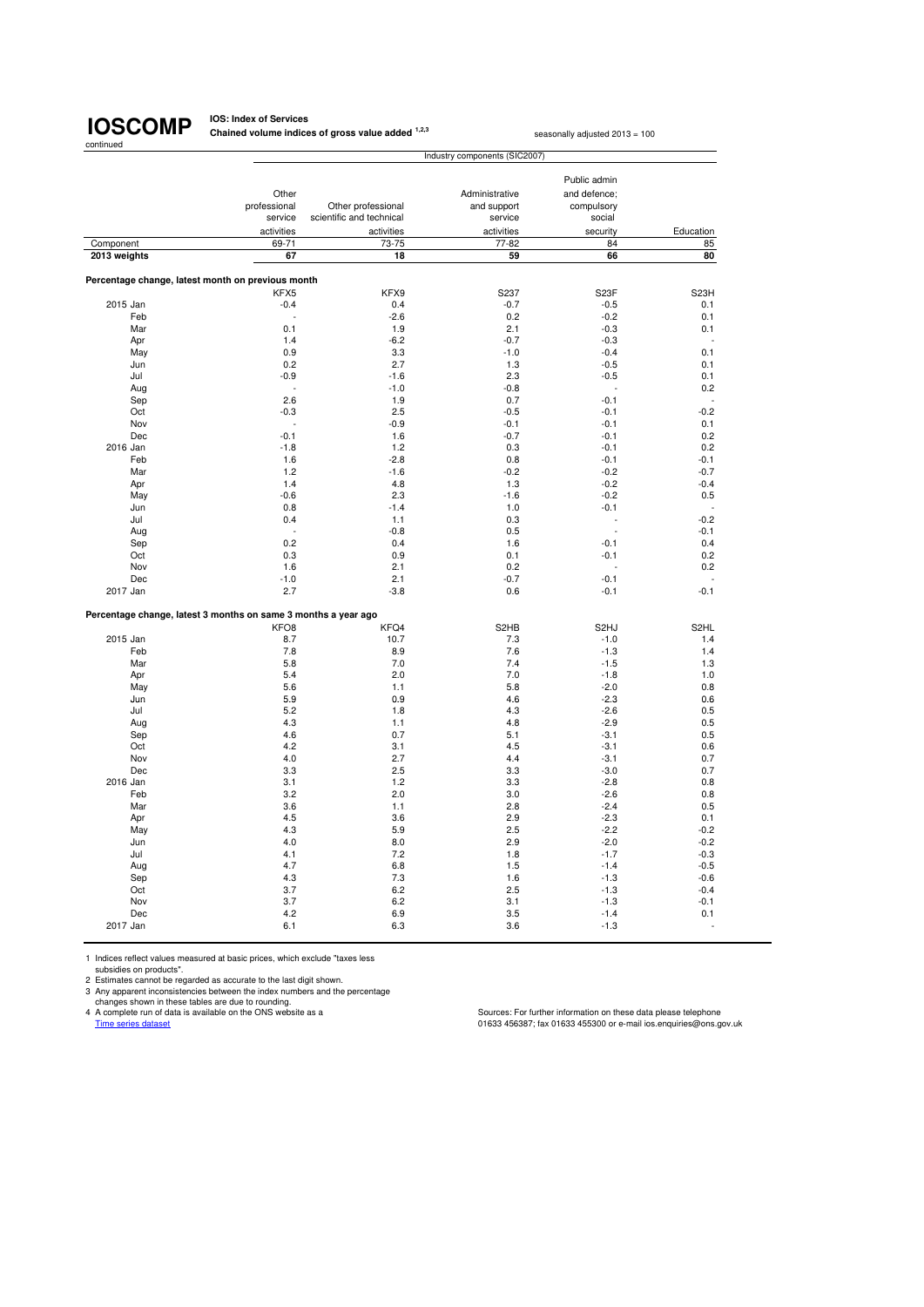**IOS: Index of Services Chained volume indices of gross value added<sup>1,2,3</sup> seasonally adjusted 2013 = 100<br>
<b>Chained volume indices of gross value added**<sup>1,2,3</sup>

|                                                         | Industry components (SIC2007) |                          |                   |                   |                   |  |  |  |
|---------------------------------------------------------|-------------------------------|--------------------------|-------------------|-------------------|-------------------|--|--|--|
|                                                         |                               |                          |                   | Public admin      |                   |  |  |  |
|                                                         | Other<br>professional         | Other professional       | Administrative    | and defence:      |                   |  |  |  |
|                                                         | service                       |                          | and support       | compulsory        |                   |  |  |  |
|                                                         |                               | scientific and technical | service           | social            |                   |  |  |  |
|                                                         | activities                    | activities               | activities        | security          | Education         |  |  |  |
| Component                                               | 69-71                         | 73-75                    | 77-82             | 84                | 85                |  |  |  |
| 2013 weights                                            | 67                            | 18                       | 59                | 66                | 80                |  |  |  |
| Percentage change, latest 3 months on previous 3 months |                               |                          |                   |                   |                   |  |  |  |
|                                                         | KFP <sub>2</sub>              | KFQ6                     | S <sub>2</sub> CL | S <sub>2</sub> CT | S <sub>2</sub> CV |  |  |  |
| 2015 Jan                                                | 1.0                           | 4.8                      | 0.7               | $-0.5$            | $-0.1$            |  |  |  |
| Feb                                                     | $-0.1$                        | 2.3                      | 0.9               | $-0.8$            | 0.2               |  |  |  |
| Mar                                                     | $-0.7$                        | 0.9                      | 0.8               | $-1.0$            | 0.3               |  |  |  |
| Apr                                                     | 0.2                           | $-3.3$                   | 1.5               | $-0.9$            | 0.3               |  |  |  |
| May                                                     | 1.3                           | $-2.9$                   | 1.2               | $-0.9$            | 0.2               |  |  |  |
| Jun                                                     | 2.2                           | $-2.9$                   | 0.6               | $-1.0$            | 0.2               |  |  |  |
| Jul                                                     | 1.8                           | 0.8                      | 0.9               | $-1.2$            | 0.3               |  |  |  |
| Aug                                                     | 0.7                           | 1.3                      | 1.7               | $-1.1$            | 0.4               |  |  |  |
| Sep                                                     | 0.5                           | 1.1                      | 2.5               | $-0.9$            | 0.4               |  |  |  |
| Oct                                                     | 1.1                           | 0.9                      | 1.4               | $-0.5$            | 0.2               |  |  |  |
| Nov                                                     | 2.1                           | 2.1                      | 0.5               | $-0.3$            |                   |  |  |  |
| Dec                                                     | 1.3                           | 3.4                      | $-0.6$            | $-0.2$            | $-0.1$            |  |  |  |
| 2016 Jan                                                | $\overline{\phantom{a}}$      | 2.9                      | $-0.6$            | $-0.2$            | 0.1               |  |  |  |
| Feb                                                     | $-0.9$                        | 1.7                      | $-0.4$            | $-0.3$            | 0.2               |  |  |  |
| Mar                                                     | $-0.4$                        | $-0.5$                   | 0.3               | $-0.4$            | 0.1               |  |  |  |
| Apr                                                     | 1.6                           | $-1.0$                   | 1.1               | $-0.5$            | $-0.5$            |  |  |  |
| May                                                     | 2.4                           | 0.8                      | 0.7               | $-0.6$            | $-0.8$            |  |  |  |
| Jun                                                     | 2.6                           | 3.8                      | 0.6               | $-0.5$            | $-0.5$            |  |  |  |
| Jul                                                     | 1.3                           | 4.3                      | $-0.1$            | $-0.5$            | $-0.1$            |  |  |  |
| Aug                                                     | 1.1                           | 2.1                      | 0.7               | $-0.3$            |                   |  |  |  |
| Sep                                                     | 0.8                           | 0.4                      | 1.3               | $-0.2$            |                   |  |  |  |
| Oct                                                     | 0.8                           | $-0.1$                   | 2.1               | $-0.2$            | 0.1               |  |  |  |
| Nov                                                     | 1.1                           | 1.5                      | 2.1               | $-0.2$            | 0.4               |  |  |  |
| Dec                                                     | 1.2                           | 3.0                      | 1.2               | $-0.2$            | 0.6               |  |  |  |
| 2017 Jan                                                | 2.2                           | 3.0                      | 0.5               | $-0.2$            | 0.5               |  |  |  |

1 Indices reflect values measured at basic prices, which exclude "taxes less<br>
2 Estimates cannot be regarded as accurate to the last digit shown.<br>
2 Any apparent inconsistencies between the index numbers and the percentage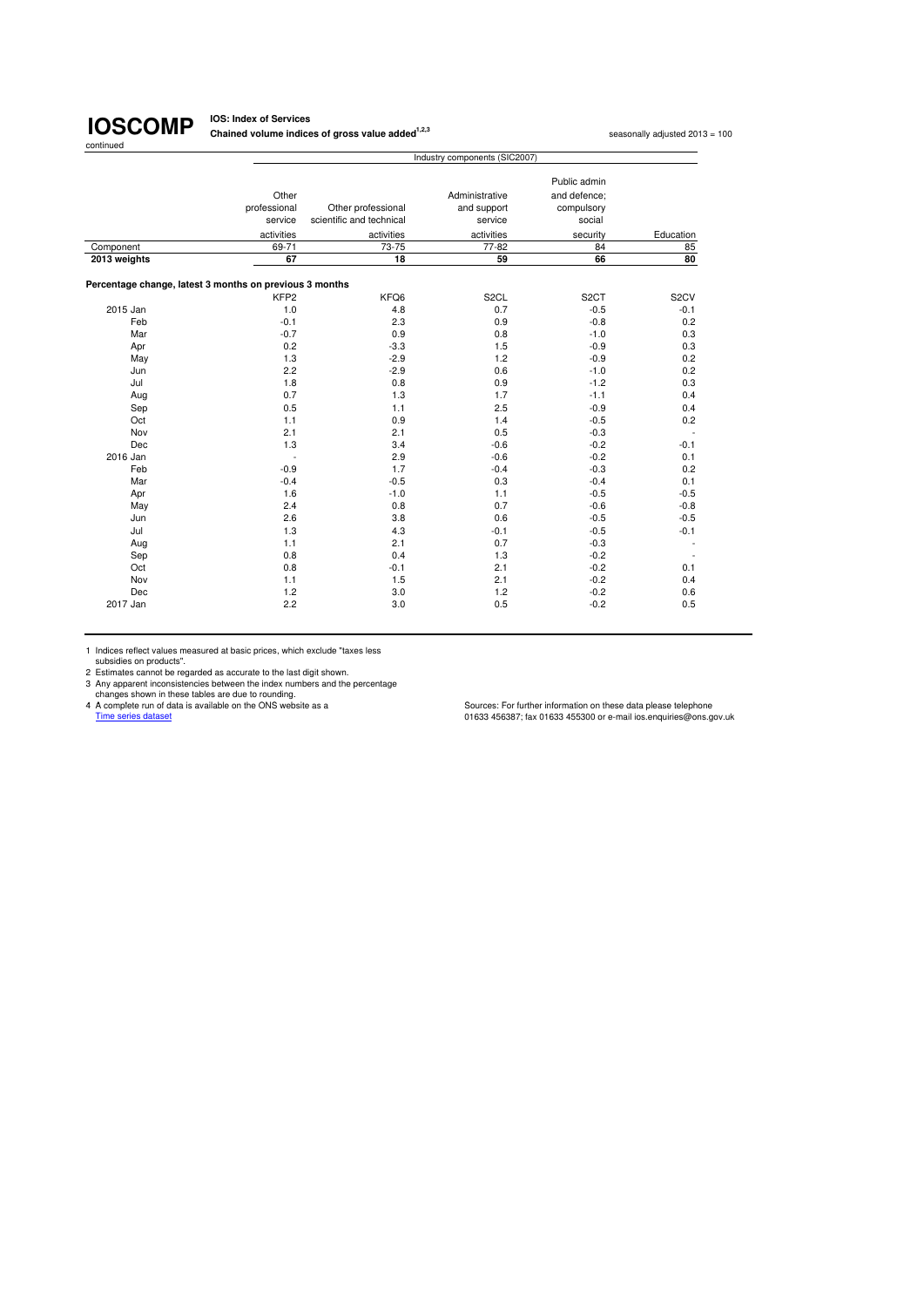**IOS: Index of Services Chained volume indices of gross value added <sup>1,2,3</sup> seasonally adjusted 2013 = 100<br>
<b>Chained volume indices of gross value added** <sup>1,2,3</sup>

|                           |                                                          |                | Industry components (SIC2007) |               |  |
|---------------------------|----------------------------------------------------------|----------------|-------------------------------|---------------|--|
|                           |                                                          |                |                               |               |  |
|                           | Human health                                             | Arts,          |                               | Activities of |  |
|                           | and social work                                          | entertainment  | Other service                 | households    |  |
|                           | activities                                               | and recreation | activities                    | as employers  |  |
| Component<br>2013 weights | 86-88                                                    | 90-93          | 94-96<br>27                   | 97<br>5       |  |
|                           | 93<br>S <sub>2</sub> M <sub>C</sub>                      | 18<br>S2MG     | S2ML                          | S2MQ          |  |
| 2012                      | 97.5                                                     | 103.6          | 99.5                          | 98.0          |  |
| 2013                      | 100.0                                                    | 100.0          | 100.0                         | 100.0         |  |
| 2014                      | 102.0                                                    | 102.2          | 111.3                         | 94.6          |  |
| 2015                      | 103.6                                                    | 101.9          | 114.8                         | 94.8          |  |
| 2016                      | 107.0                                                    | 103.3          | 121.0                         | 109.1         |  |
|                           |                                                          |                |                               |               |  |
| 2015 Jan                  | 101.7                                                    | 99.4           | 112.7                         | 88.9          |  |
| Feb                       | 101.5                                                    | 102.8          | 114.0                         | 90.0          |  |
| Mar                       | 102.0                                                    | 102.6          | 113.4                         | 92.9          |  |
| Apr                       | 102.8                                                    | 102.6          | 112.7                         | 94.6          |  |
| May                       | 103.5                                                    | 101.8          | 113.0                         | 95.5          |  |
| Jun                       | 104.0                                                    | 101.4          | 114.4                         | 94.1          |  |
| Jul                       | 104.1                                                    | 101.7          | 114.5                         | 91.6          |  |
| Aug                       | 104.2                                                    | 100.1          | 114.4                         | 91.3          |  |
| Sep                       | 104.4                                                    | 102.4          | 115.5                         | 95.0          |  |
| Oct                       | 104.9                                                    | 100.5          | 115.9                         | 97.4          |  |
| Nov                       | 105.1                                                    | 101.6          | 117.8                         | 101.7         |  |
| Dec                       | 105.3                                                    | 106.4          | 119.4                         | 104.7         |  |
| 2016 Jan                  | 105.9                                                    | 102.2          | 119.0                         | 104.7         |  |
| Feb                       | 106.3                                                    | 100.7          | 120.2                         | 104.9         |  |
| Mar                       | 106.5                                                    | 100.9          | 121.1                         | 106.3         |  |
| Apr                       | 106.6                                                    | 101.2          | 121.6                         | 108.0         |  |
| May                       | 106.6                                                    | 102.9          | 120.8                         | 108.2         |  |
| Jun                       | 106.7                                                    | 104.5          | 121.1                         | 108.1         |  |
| Jul                       | 106.9                                                    | 105.2          | 122.2                         | 109.3         |  |
| Aug                       | 107.2                                                    | 102.4          | 123.0                         | 111.0         |  |
| Sep                       | 107.3                                                    | 104.6          | 121.5                         | 110.1         |  |
| Oct                       | 107.6                                                    | 104.0          | 120.7                         | 111.4         |  |
| Nov                       | 107.8                                                    | 104.9          | 120.8                         | 112.8         |  |
| Dec                       | 108.0                                                    | 106.6          | 120.2                         | 114.6         |  |
| 2017 Jan                  | 108.2                                                    | 106.4          | 122.4                         | 115.0         |  |
|                           |                                                          |                |                               |               |  |
|                           | Percentage change, latest year on previous year          |                |                               |               |  |
|                           | <b>S23I</b>                                              | S23M           | S <sub>23</sub> R             | S23W          |  |
| 2012                      | 3.7                                                      | 6.0            | $-3.3$                        | 5.3           |  |
| 2013                      | 2.5                                                      | $-3.5$         | 0.5                           | 2.0           |  |
| 2014                      | 2.0                                                      | 2.2            | 11.3                          | $-5.4$        |  |
| 2015                      | 1.6                                                      | $-0.2$         | 3.1                           | 0.3           |  |
| 2016                      | 3.2                                                      | 1.4            | 5.4                           | 15.1          |  |
|                           |                                                          |                |                               |               |  |
|                           | Percentage change, latest month on same month a year ago |                |                               |               |  |
|                           | S288                                                     | <b>S28C</b>    | S28H                          | <b>S28M</b>   |  |
| 2015 Jan                  | 0.6                                                      | $-2.8$         | 7.9                           | $-14.1$       |  |
| Feb                       | 0.3                                                      | $-0.2$         | 8.0                           | $-13.9$       |  |
| Mar                       | 0.7                                                      | $-1.0$         | 5.2                           | $-9.5$        |  |
| Apr                       | 1.3                                                      | $-0.4$         | 2.8                           | $-6.9$        |  |
| May                       | 1.8                                                      | $-1.4$         | 0.9                           | $-1.8$        |  |
| Jun                       | 2.1                                                      | $-1.0$         | 2.8                           | 3.2           |  |
| Jul                       | 1.8                                                      | $-1.4$         | 1.3                           | 1.2           |  |
| Aug                       | 1.6                                                      | $-1.9$         | 1.0                           | 2.3           |  |
| Sep                       | 1.6                                                      | $1.2$          | 1.2                           | 7.9           |  |
| Oct                       | 1.7                                                      | $-0.3$         | $-0.3$                        | 10.5          |  |
| Nov                       | 2.2                                                      | 2.5            | 3.4                           | 13.9          |  |
| Dec                       | 3.1                                                      | 4.1            | 4.5                           | 17.9          |  |
| 2016 Jan                  | 4.1                                                      | 2.8            | 5.6                           | 17.8          |  |
| Feb                       | 4.8                                                      | $-2.0$         | 5.4                           | 16.5          |  |
| Mar                       | 4.4                                                      | $-1.7$         | 6.9                           | 14.5          |  |
| Apr                       | 3.7                                                      | $-1.4$         | 7.9                           | 14.1          |  |
| May                       | 3.0                                                      | 1.1            | 6.9                           | 13.3          |  |
| Jun                       | 2.6                                                      | 3.0            | 5.9                           | 14.9          |  |
| Jul                       | 2.7                                                      | 3.5            | 6.8                           | 19.4          |  |
| Aug                       | 2.8                                                      | 2.3            | 7.5                           | 21.5          |  |
| Sep                       | 2.8                                                      | 2.2            | 5.1                           | 15.8          |  |
| Oct                       | 2.6                                                      | 3.5            | 4.1                           | 14.4          |  |
| Nov                       | 2.5                                                      | 3.2            | 2.6                           | 10.8          |  |
| Dec                       | 2.6                                                      | 0.1            | 0.7                           | 9.5           |  |
| 2017 Jan                  | 2.2                                                      | 4.1            | 2.8                           | 9.8           |  |

1 Indices reflect values measured at basic prices, which exclude "taxes less

subsidies on products".<br>2 Estimates cannot be regarded as accurate to the last digit shown.<br>3 Any apparent inconsistencies between the index numbers and the percentage<br>4 A complete run of data is available on the ONS websi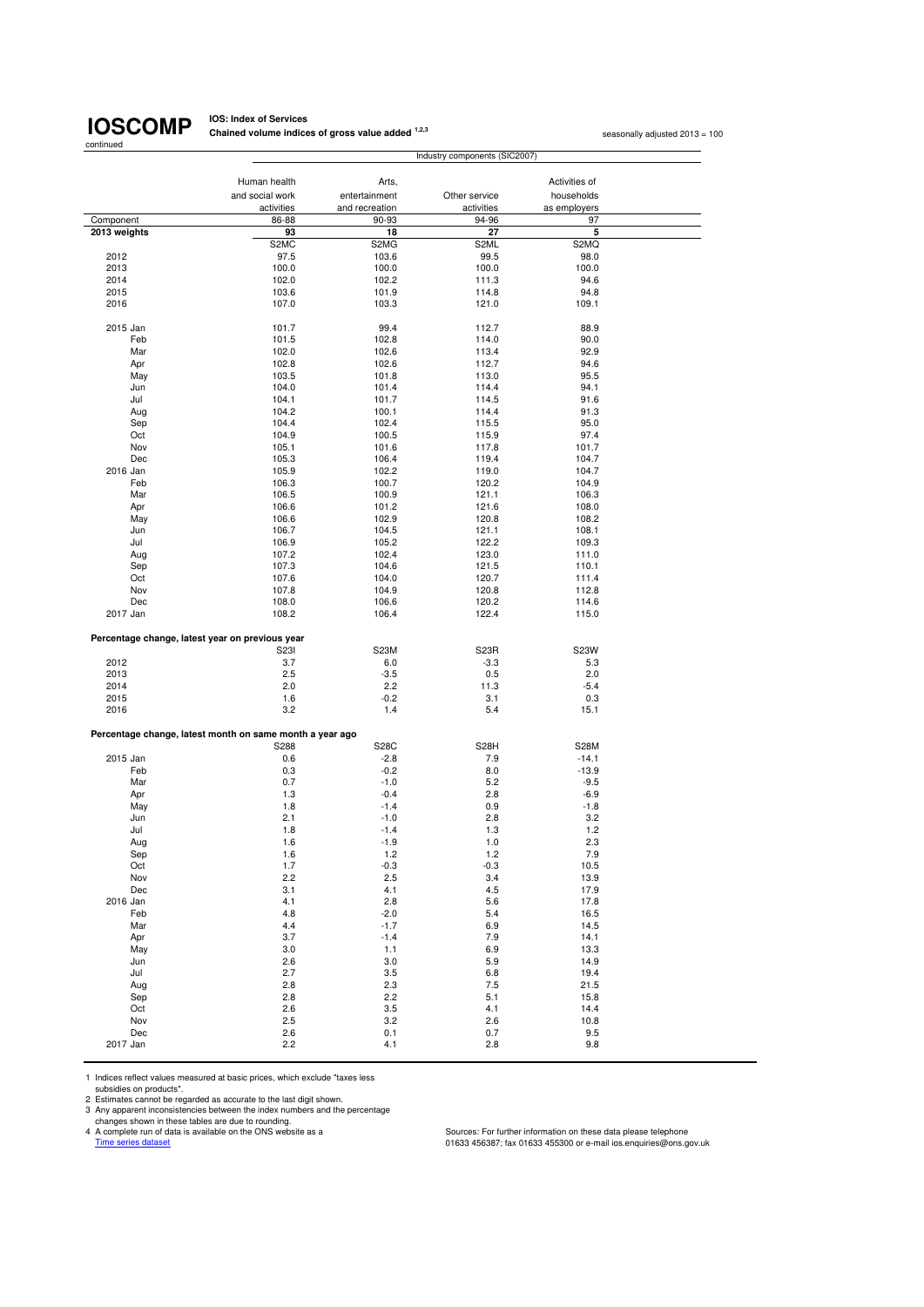**IOS: Index of Services Chained volume indices of gross value added <sup>1,2,3</sup> seasonally adjusted 2013 = 100** 

Human health **Arts,** Arts, Activities of Activities of Activities of Activities of Activities of Activities of  $\alpha$ and social work entertainment Other service households<br>activities and recreation activities as employers and recreation Component 86-88 90-93 94-96 97  **2013 weights 93 18 27 5 Percentage change, latest month on previous month** S23I S23M S23R S23W 2015 Jan -0.5 -0.5 -2.8 -1.4 0.1 Feb 1.3 1.2 1.3 1.4 1.2 1.3 Mar 6.4 -0.2 -0.6 3.2 Apr 0.8 -0.1 -0.6 1.9 May 0.8 -0.8 0.3 0.9  $\lambda$  Jun  $\lambda$  0.4 -0.4 -0.4 -1.2 -1.5 Jul 0.2 0.2 0.1 -2.6  $\textsf{Aug} \hspace{1.5cm} \textsf{0.1} \hspace{1.5cm} \textsf{1.6} \hspace{1.5cm} \textsf{1.3} \hspace{1.5cm} \textsf{2.3}$ Sep 0.2 2.3 1.0 4.1 Oct 0.5 -1.9 0.3 2.5 Nov 0.2 1.2 1.6 4.5 Dec 0.2 4.7 1.4 2.9 2016 Jan 0.6 -4.0 -0.3 - Feb 0.4 -1.5 0.9 0.2 Mar 0.1 0.2 0.8 1.3 Apr 0.1 0.2 0.4 1.6 May - 1.7 -0.7 0.2 Jun 0.1 1.5 0.2 -0.1  $\mu$  Jul 1.2  $\mu$  0.2 0.7 0.9 0.9 1.2 Aug 0.2 -2.7 0.7 1.5 Sep 0.1 2.2 -1.3 -0.8 Oct 0.3 -0.5 -0.6 1.2 Nov 0.2 0.8 0.1 1.2 Dec 0.2 1.6 -0.5 1.7 2017 Jan 0.2 -0.1 1.8 0.3 **Percentage change, latest 3 months on same 3 months a year ago** S2HM S2HQ S2HQ S2HV S2HM S2I2 2015 Jan 1.5 -0.9 1.5 -0.9 11.4 -13.1 Feb 0.9 -0.5 9.8 -12.9 Mar 0.5 -1.3 7.0 -12.5 Apr 0.8 -0.5 5.3 -10.1 May 1.3 -0.9 3.0 -6.1 Jun 1.7 -0.9 2.2 -2.0 Jul 1.9 -1.3 1.7 0.8 Aug 1.8 -1.4 1.7 2.2 Industry components (SIC2007) 1.8 1.4 1.7  $\mathsf{Sep}$  . The contract of  $1.7$  and  $-0.7$  . The contract of  $1.1$  . The contract of  $3.8$ Oct 6.9 and 1.6 1.6 -0.3 0.6 6.9 Nov 1.8 1.1 1.4 10.8 Dec 2.3 2.1 2.5 14.1 2016 Jan 3.1 3.1 3.1 3.1 4.5 3.1 3.1 4.5 Feb 4.0 1.6 5.2 17.4 Mar 16.2 and 16.2 and 16.2 and 16.2 and 16.2 and 16.2 and 16.2 and 16.2 and 16.2 and 16.2 and 16.2 and 16.2 and 16.2 and 16.2 and 16.2 and 16.2 and 16.2 and 16.2 and 16.2 and 16.2 and 16.2 and 16.2 and 16.2 and 16.2 and 16 Apr 4.3 -1.7 6.7 15.0 May 3.7 -0.6 7.2 13.9 Jun 3.1 0.9 6.9 14.1 Jul 2.8 2.6 6.5 15.8 Aug 2.7 3.0 6.7 18.6 Sep 2.8 2.7 6.5 18.9 Oct 2.7 2.7 5.6 17.2 Nov 2.6 2.9 3.9 13.6 Dec 2.6 2.2 2.4 11.5 2017 Jan 2.4 2.4 2.0 10.0

1 Indices reflect values measured at basic prices, which exclude "taxes less

subsidies on products".

2 Estimates cannot be regarded as accurate to the last digit shown. 3 Any apparent inconsistencies between the index numbers and the percentage

changes shown in these tables are due to rounding.<br>4 A complete run of data is available on the ONS website as a

Sources: For further information on these data please telephone Time series dataset **Disk and Series dataset** 01633 456387; fax 01633 455300 or e-mail ios.enquiries@ons.gov.uk